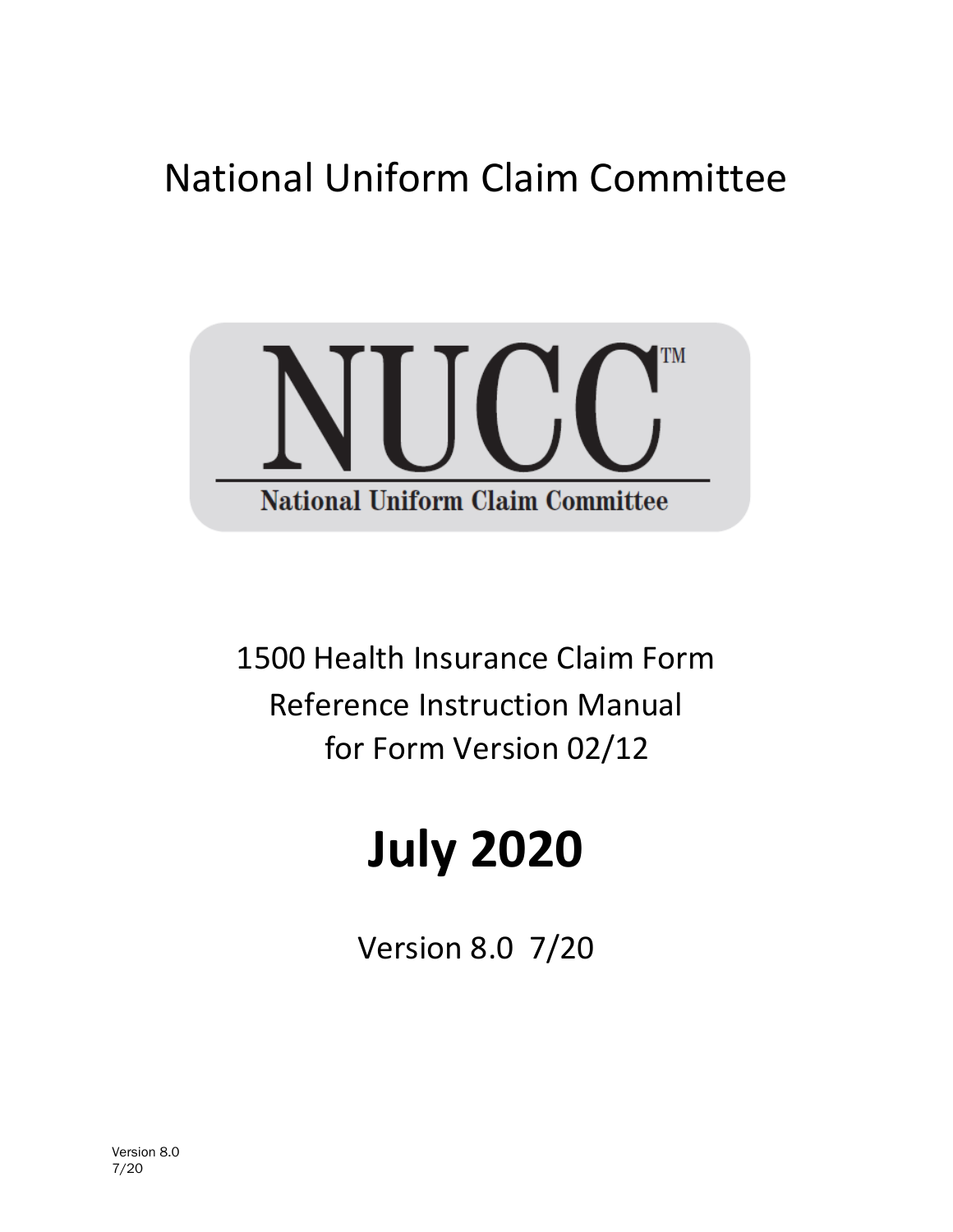Disclaimer and Notices © 2020 American Medical Association

This document is published in cooperation with the National Uniform Claim Committee (NUCC) by the American Medical Association (AMA). Permission is granted to any individual to copy and distribute this material as long as the copyright statement is included, the contents are not changed, and the copies are not sold or licensed. Applicable FARS/DFARS restrictions apply.

The 1500 Health Insurance Claim Form (1500 Claim Form) is in the public domain.

The NUCC has developed this general instructions document for completing the 1500 Claim Form. This document is intended to be a guide for completing the 1500 Claim Form and not definitive instructions for this purpose. Any user of this document should refer to the most current federal, state, or other payer instructions for specific requirements applicable to using the 1500 Claim Form.

The NUCC Reference Instruction Manual must remain intact. Any payer-specific instructions for completion of the 1500 Claim Form need to be maintained in a separate document.

The information provided here is for reference use only and does not constitute the rendering of legal, financial, or other professional advice or recommendations by the AMA or the NUCC. You should consult with an appropriate professional if you need legal or other advice. The listing of an organization or the provision of a link to a Web site does not imply any endorsement by the AMA or the NUCC or by any of its members for the products, services, and/or Internet sites listed.

This document is provided "as is" without representation or warranty of any kind either expressed or implied. The AMA and the NUCC and its members shall not be responsible for any use or non use of this document.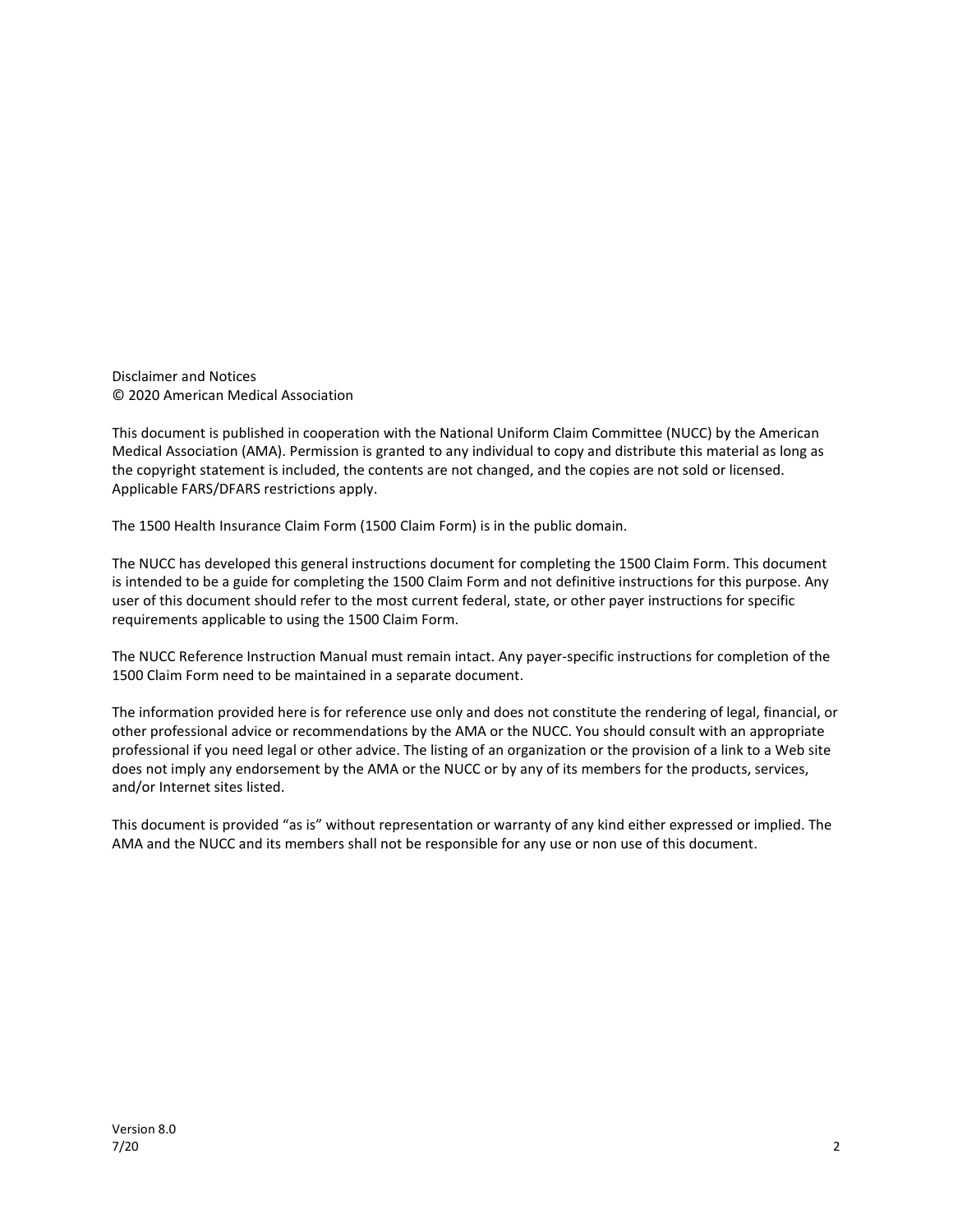## **TABLE OF CONTENTS**

|                                                                                                                                                            | Page              |
|------------------------------------------------------------------------------------------------------------------------------------------------------------|-------------------|
| <b>Background Information</b>                                                                                                                              | 4                 |
| Scope of Instructions                                                                                                                                      | 4                 |
| <b>Online Resources</b>                                                                                                                                    | 4                 |
| Sample 1500 Claim Form                                                                                                                                     | 5                 |
| <b>Overall Instructions</b>                                                                                                                                | 6                 |
| <b>Field Specific Instructions</b><br><b>Carrier Block</b><br>Items 1-13: Patient and Insured Information<br>Items 14-33: Provider or Supplier Information | 7<br>7<br>9<br>23 |
| Reference                                                                                                                                                  | 57                |
| Appendix A: Definitions                                                                                                                                    | 58                |
| Appendix B: Abbreviations                                                                                                                                  | 60                |
| Appendix C: Guidelines for Modifying the 1500 (02/12) Claim Form                                                                                           | 62                |
| Appendix D: Change Request Form for 1500 Claim Form and Instructions63                                                                                     |                   |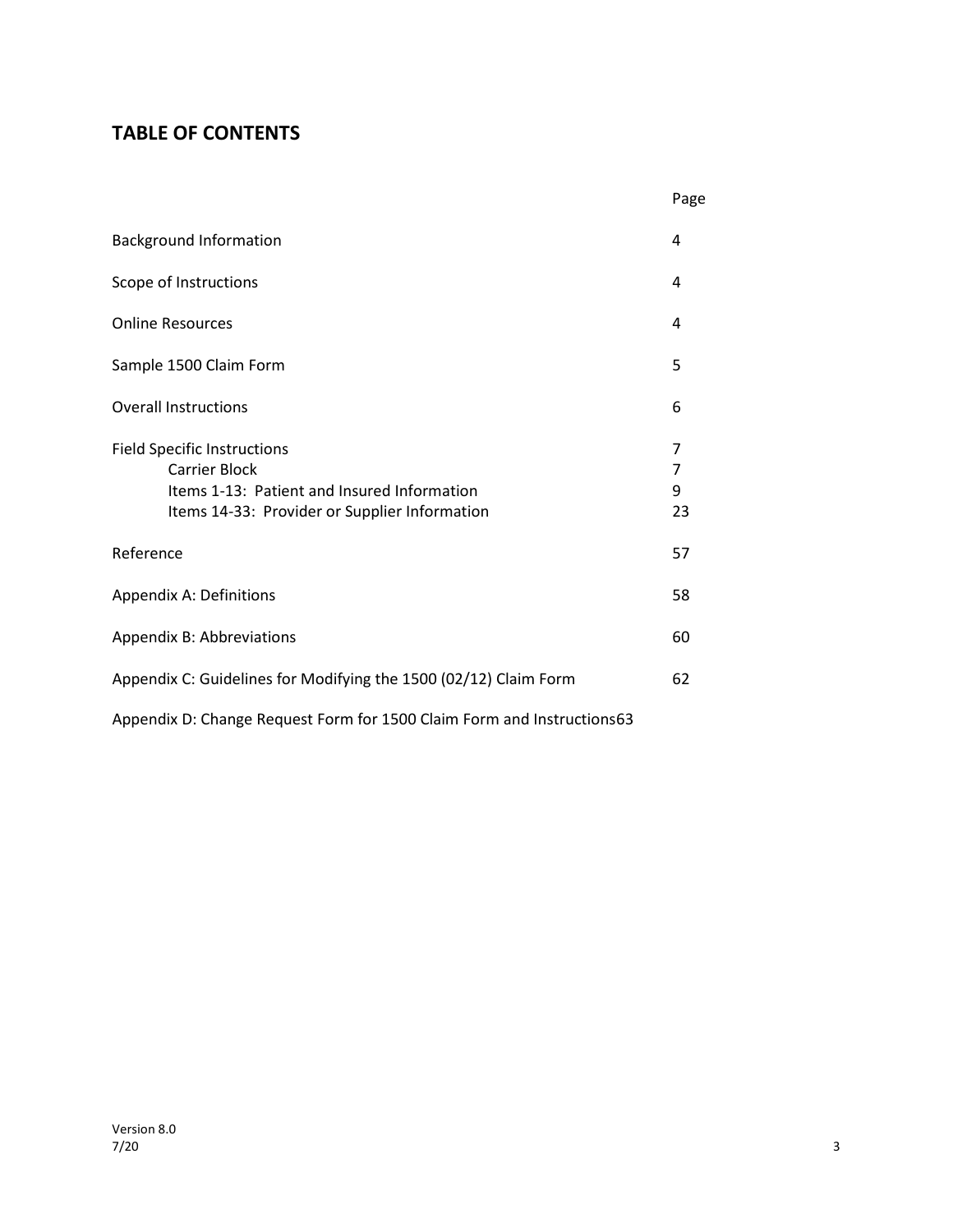## **BACKGROUND INFORMATION**

The 1500 Health Insurance Claim Form (1500 Claim Form) answers the needs of many health care payers. It is the basic paper claim form prescribed by many payers for claims submitted by physicians, other providers, and suppliers, and in some cases, for ambulance services.

In the 1960s, there were a number of different claim forms and coding systems required by third-party payers to communicate information regarding procedures and services to agencies concerned with insurance claims. There was, however, no standardized form for physicians and other health care providers to report health care services. Therefore, the American Medical Association (AMA) embraced an assignment in the 1980s to work with the Centers for Medicare & Medicaid Services (CMS; formerly known as HCFA), and many other payer organizations through a group called the Uniform Claim Form Task Force to standardize and promote the use of a universal health claim form. As a result of this joint effort, the 1500 Claim Form is accepted nationwide by most insurance entities as the standard claim form/attending physician statement for submission of medical claims.

The Uniform Claim Form Task Force was replaced by the National Uniform Claim Committee (NUCC) in the mid 1990s. The NUCC's goal was to develop the NUCC Data Set (NUCC-DS), a standardized data set for use in an electronic environment, but applicable to and consistent with evolving paper claim form standards. The NUCC continues to be responsible for the maintenance of the 1500 Claim Form. Although many providers now submit electronic claims, many of their software/hardware systems depend on the existing 1500 Claim Form in its current image.

## **SCOPE OF INSTRUCTIONS**

This NUCC Reference Instruction Manual provides specific instructions on how to complete the 1500 Claim Form. Instructions and information provided align with the Accredited Standards Committee X12 (ASC X12) Health Care Claim: Professional (837), 005010X222 Technical Report Type 3 (5010) and 005010X222A1 Technical Report Type 3 (5010A1). 5010 and 5010A1 are collectively referred to as "5010A1" in this manual.

The 1500 Claim Form instructions were initially approved by the NUCC in November 2005. The NUCC continues to research the type of data that are typically reported, as well as the required data elements that may apply to public and private payers. Therefore, the instructions have and will continue to evolve. Updated versions of this instruction manual are released each July. The ultimate goal of the NUCC is to develop standardized national instructions. The end result may require additional changes to the 1500 Claim Form in the future.

The instructions in this manual are not specific to any applicable public or private payer. Refer to specific instructions issued by your payer, clearinghouse, and/or vendor for further clarification of reporting requirements.

The 1500 Claim Form may also be used to report patient encounter data to federal, state, and/or other public health agencies. Refer to instructions issued by these agencies for further clarification of reporting requirements.

## **ONLINE RESOURCES**

The NUCC Reference Instruction Manual, Change Log, and a form to request changes to the manual are available at: [www.nucc.org.](http://www.nucc.org/)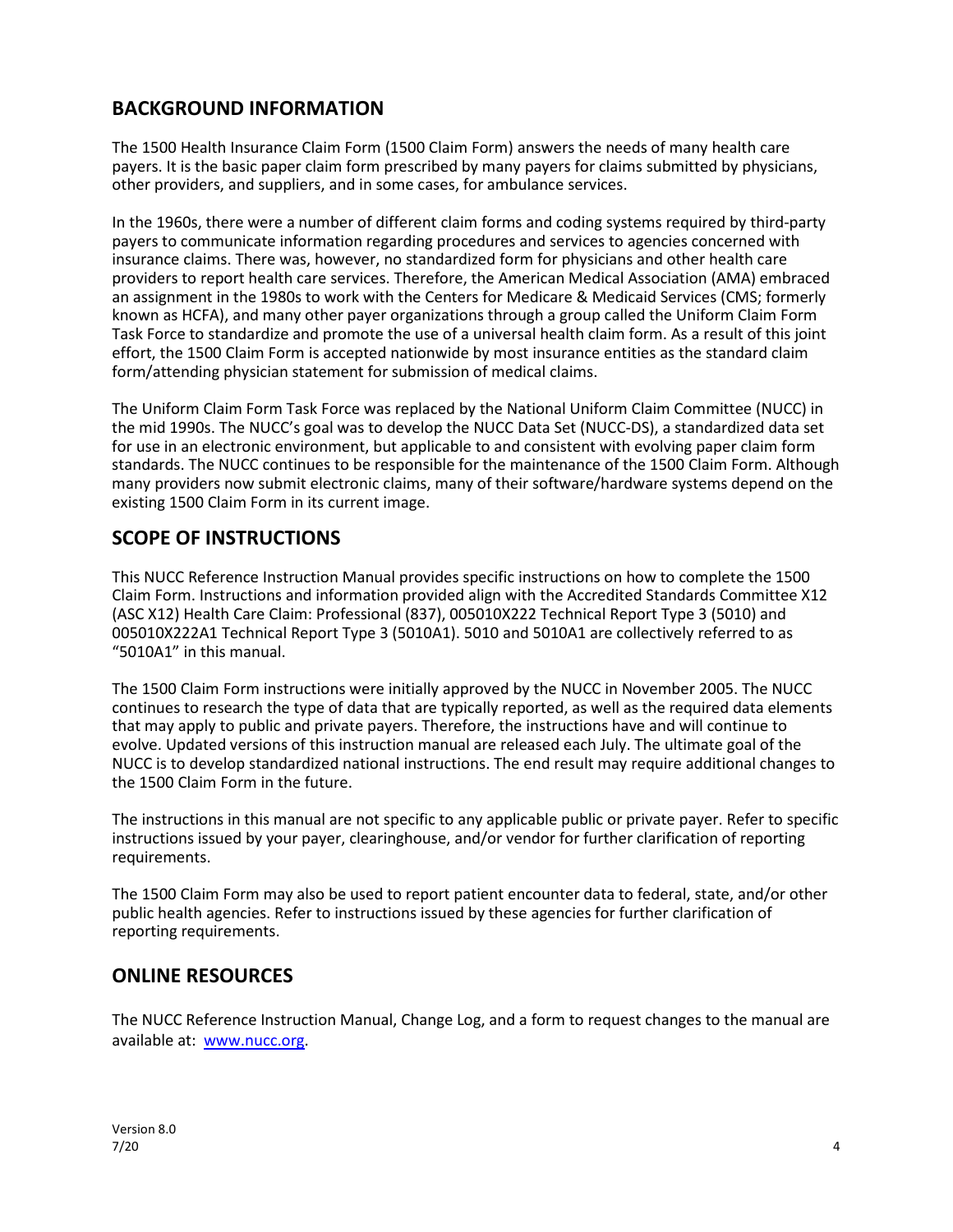

### **HEALTH INSURANCE CLAIM FORM**

#### APPROVED BY NATIONAL UNIFORM CLAIM COMMITTEE (NUCC) 02/12

| PICA                                                                                                                                         |                 |                                                          |                                           |                                      |                                              |                                  |                                    |                                                                                                                                        |                           |                               |                  | PICA                                     |  |
|----------------------------------------------------------------------------------------------------------------------------------------------|-----------------|----------------------------------------------------------|-------------------------------------------|--------------------------------------|----------------------------------------------|----------------------------------|------------------------------------|----------------------------------------------------------------------------------------------------------------------------------------|---------------------------|-------------------------------|------------------|------------------------------------------|--|
| <b>MEDICARE</b><br>1.                                                                                                                        | <b>MEDICAID</b> | <b>TRICARE</b>                                           | <b>CHAMPVA</b>                            |                                      | GROUP<br>HEALTH PLAN                         | FECA<br>BLK LUNG<br><i>(ID#)</i> |                                    | OTHER 1a. INSURED'S LD. NUMBER                                                                                                         |                           |                               |                  | (For Program in Item 1)                  |  |
| (Medicare#)<br>2. PATIENT'S NAME (Last Name, First Name, Middle Initial)                                                                     | (Medicaid#)     | (ID#/DoD#)                                               | (Member ID#)                              | (ID#)                                | 3. PATIENT'S BIRTH DATE                      |                                  | (1D#)<br><b>SEX</b>                | 4. INSURED'S NAME (Last Name, First Name, Middle Initial)                                                                              |                           |                               |                  |                                          |  |
|                                                                                                                                              |                 |                                                          |                                           |                                      |                                              |                                  | F                                  |                                                                                                                                        |                           |                               |                  |                                          |  |
| 5. PATIENT'S ADDRESS (No., Street)                                                                                                           |                 |                                                          |                                           | Sell                                 | 6. PATIENT RELATIONSHIP TO INSURED<br>Spouse | Child                            | Other                              | 7. INSURED'S ADDRESS (No., Street)                                                                                                     |                           |                               |                  |                                          |  |
| CITY                                                                                                                                         |                 |                                                          | <b>STATE</b>                              |                                      | 8. RESERVED FOR NUCC USE                     |                                  |                                    | CITY                                                                                                                                   |                           |                               |                  | <b>STATE</b>                             |  |
| <b>ZIP CODE</b>                                                                                                                              |                 | TELEPHONE (Include Area Code)                            |                                           |                                      |                                              |                                  |                                    | <b>ZIP CODE</b>                                                                                                                        |                           |                               |                  | <b>TELEPHONE</b> (Include Area Code)     |  |
|                                                                                                                                              |                 |                                                          |                                           |                                      |                                              |                                  |                                    |                                                                                                                                        |                           |                               |                  |                                          |  |
| 9. OTHER INSURED'S NAME (Last Name, First Name, Middle Initial)                                                                              |                 |                                                          |                                           |                                      | 10. IS PATIENT'S CONDITION RELATED TO:       |                                  |                                    | 11. INSURED'S POLICY GROUP OR FECA NUMBER                                                                                              |                           |                               |                  |                                          |  |
| a, OTHER INSURED'S POLICY OR GROUP NUMBER                                                                                                    |                 |                                                          |                                           |                                      | a. EMPLOYMENT? (Current or Previous)         |                                  |                                    | a. INSURED'S DATE OF BIRTH                                                                                                             |                           |                               |                  | <b>SEX</b>                               |  |
| b, RESERVED FOR NUCC USE                                                                                                                     |                 |                                                          |                                           | b. AUTO ACCIDENT?                    | ⁄ES                                          | NO                               |                                    |                                                                                                                                        |                           |                               | M.               | F                                        |  |
|                                                                                                                                              |                 |                                                          |                                           |                                      | YES                                          | <b>NO</b>                        | <b>PLACE (State)</b>               | b. OTHER CLAIM ID (Designated by NUCC)                                                                                                 |                           |                               |                  |                                          |  |
| c. RESERVED FOR NUCC USE                                                                                                                     |                 |                                                          |                                           | c. OTHER ACCIDENT?                   |                                              |                                  |                                    | c. INSURANCE PLAN NAME OR PROGRAM NAME                                                                                                 |                           |                               |                  |                                          |  |
| d. INSURANCE PLAN NAME OR PROGRAM NAME                                                                                                       |                 |                                                          |                                           |                                      | 10d, CLAIM CODES (Designated by NUCC)        | <b>NO</b>                        |                                    | d. IS THERE ANOTHER HEALTH BENEFIT PLAN?                                                                                               |                           |                               |                  |                                          |  |
|                                                                                                                                              |                 |                                                          |                                           |                                      |                                              |                                  |                                    | <b>YES</b>                                                                                                                             | <b>NO</b>                 |                               |                  | If yes, complete items 9, 9a, and 9d.    |  |
| 12. PATIENT'S OR AUTHORIZED PERSON'S SIGNATURE 1 authorize the release of any medical or other information necessary                         |                 | READ BACK OF FORM BEFORE COMPLETING & SIGNING THIS FORM. |                                           |                                      |                                              |                                  |                                    | 13. INSURED'S OR AUTHORIZED PERSON'S SIGNATURE I authorize<br>payment of medical benefits to the undersigned physician or supplier for |                           |                               |                  |                                          |  |
| to process this claim. I also request payment of government benefits either to myself or to the party who accepts assignment<br>below.       |                 |                                                          |                                           |                                      |                                              |                                  |                                    | services described below.                                                                                                              |                           |                               |                  |                                          |  |
| <b>SIGNED</b>                                                                                                                                |                 |                                                          |                                           | DATE                                 |                                              |                                  |                                    | <b>SIGNED</b>                                                                                                                          |                           |                               |                  |                                          |  |
| 14. DATE OF CURRENT ILLNESS, INJURY, or PREGNANCY (LMP)                                                                                      | QUAL            |                                                          | QUAL                                      | <b>15. OTHER DATE</b>                | <b>MN</b>                                    | DD                               | YY                                 | 16. DATES PATIENT UNABLE TO WORK IN CURRENT OCCUPATION<br><b>FROM</b>                                                                  |                           |                               | TO               |                                          |  |
| 17. NAME OF REFERRING PROVIDER OR OTHER SOURCE                                                                                               |                 |                                                          | 17a.                                      |                                      |                                              |                                  |                                    | 18. HOSPITALIZATION DATES RELATED TO CURRENT SERVICES WILL BE WANT TO DUIT                                                             |                           |                               |                  |                                          |  |
| 19. ADDITIONAL CLAIM INFORMATION (Designated by NUCC)                                                                                        |                 |                                                          | 17b.                                      | <b>NPI</b>                           |                                              |                                  |                                    | <b>FROM</b><br>20. OUTSIDE LAB?                                                                                                        |                           |                               | то<br>\$ CHARGES |                                          |  |
|                                                                                                                                              |                 |                                                          |                                           |                                      |                                              |                                  |                                    | <b>YES</b>                                                                                                                             | <b>NO</b>                 |                               |                  |                                          |  |
| 21. DIAGNOSIS OR NATURE OF ILLNESS OR INJURY Relate A-L to service line below (24E)                                                          |                 |                                                          |                                           |                                      | ICD Ind.                                     |                                  |                                    | 22. RESUBMISSION                                                                                                                       |                           | ORIGINAL REF. NO.             |                  |                                          |  |
| Ε                                                                                                                                            | в.<br>F.        |                                                          | c. I<br>G.                                |                                      |                                              | D.<br>н.                         |                                    | 23. PRIOR AUTHORIZATION NUMBER                                                                                                         |                           |                               |                  |                                          |  |
| 24. A.<br>DATE(S) OF SERVICE                                                                                                                 | J.              | в.                                                       | κ.<br>c.                                  | D. PROCEDURES, SERVICES, OR SUPPLIES |                                              | L.                               | Е.                                 | Е.                                                                                                                                     |                           | 냁<br>т.                       |                  | J.                                       |  |
| rom<br>MM<br><b>DD</b><br>MM                                                                                                                 | Т٥<br>DD<br>YY  | ሢACE O<br><b>SERVICE</b>                                 | <b>CPT/HCPCS</b><br><b>EMG</b>            | (Explain Unusual Circumstances)      | <b>MODIFIER</b>                              |                                  | <b>DIAGNOSIS</b><br><b>POINTER</b> | <b>\$ CHARGES</b>                                                                                                                      | G.<br>DAYS<br>OR<br>UNITS | ID.<br>Famil<br>Pilan<br>QUAL |                  | <b>RENDERING</b><br>PROVIDER ID. #       |  |
|                                                                                                                                              |                 |                                                          |                                           |                                      |                                              |                                  |                                    |                                                                                                                                        |                           |                               |                  |                                          |  |
|                                                                                                                                              |                 |                                                          |                                           |                                      |                                              |                                  |                                    |                                                                                                                                        |                           | NPI                           |                  |                                          |  |
|                                                                                                                                              |                 |                                                          |                                           |                                      |                                              |                                  |                                    |                                                                                                                                        |                           | <b>NPI</b>                    |                  |                                          |  |
|                                                                                                                                              |                 |                                                          |                                           |                                      |                                              |                                  |                                    |                                                                                                                                        |                           | <b>NPI</b>                    |                  |                                          |  |
|                                                                                                                                              |                 |                                                          |                                           |                                      |                                              |                                  |                                    |                                                                                                                                        |                           |                               |                  |                                          |  |
|                                                                                                                                              |                 |                                                          |                                           |                                      |                                              |                                  |                                    |                                                                                                                                        |                           | <b>NP</b>                     |                  |                                          |  |
|                                                                                                                                              |                 |                                                          |                                           |                                      |                                              |                                  |                                    |                                                                                                                                        |                           | <b>NPI</b>                    |                  |                                          |  |
|                                                                                                                                              |                 |                                                          |                                           |                                      |                                              |                                  |                                    |                                                                                                                                        |                           | <b>NPI</b>                    |                  |                                          |  |
| 25. FEDERAL TAX I.D. NUMBER                                                                                                                  |                 | SSN EIN                                                  | 26. PATIENT'S ACCOUNT NO.                 |                                      |                                              | 27. ACCEPT ASSIGNMENT?           |                                    | <b>28. TOTAL CHARGE</b>                                                                                                                |                           | 29. AMOUNT PAID               |                  | 30. Rsvd for NUCC Use                    |  |
| 31, SIGNATURE OF PHYSICIAN OR SUPPLIER                                                                                                       |                 |                                                          | 32. SERVICE FACILITY LOCATION INFORMATION |                                      |                                              | <b>YES</b>                       | NO <sub>1</sub>                    | s<br>33. BILLING PROVIDER INFO & PH #                                                                                                  | s                         |                               |                  |                                          |  |
| <b>INCLUDING DEGREES OR CREDENTIALS</b><br>(I certify that the statements on the reverse<br>apply to this bill and are made a part thereof,) |                 |                                                          |                                           |                                      |                                              |                                  |                                    |                                                                                                                                        |                           |                               |                  |                                          |  |
| <b>SIGNED</b>                                                                                                                                |                 | DATE                                                     | a.                                        |                                      | b.                                           |                                  |                                    | a.                                                                                                                                     | h.                        |                               |                  |                                          |  |
| NUCC Instruction Manual available at: www.nucc.org                                                                                           |                 |                                                          |                                           |                                      | <b>PLEASE PRINT OR TYPE</b>                  |                                  |                                    |                                                                                                                                        |                           |                               |                  | APPROVED OMB-0938-1197 FORM 1500 (02-12) |  |

 $CARRIER$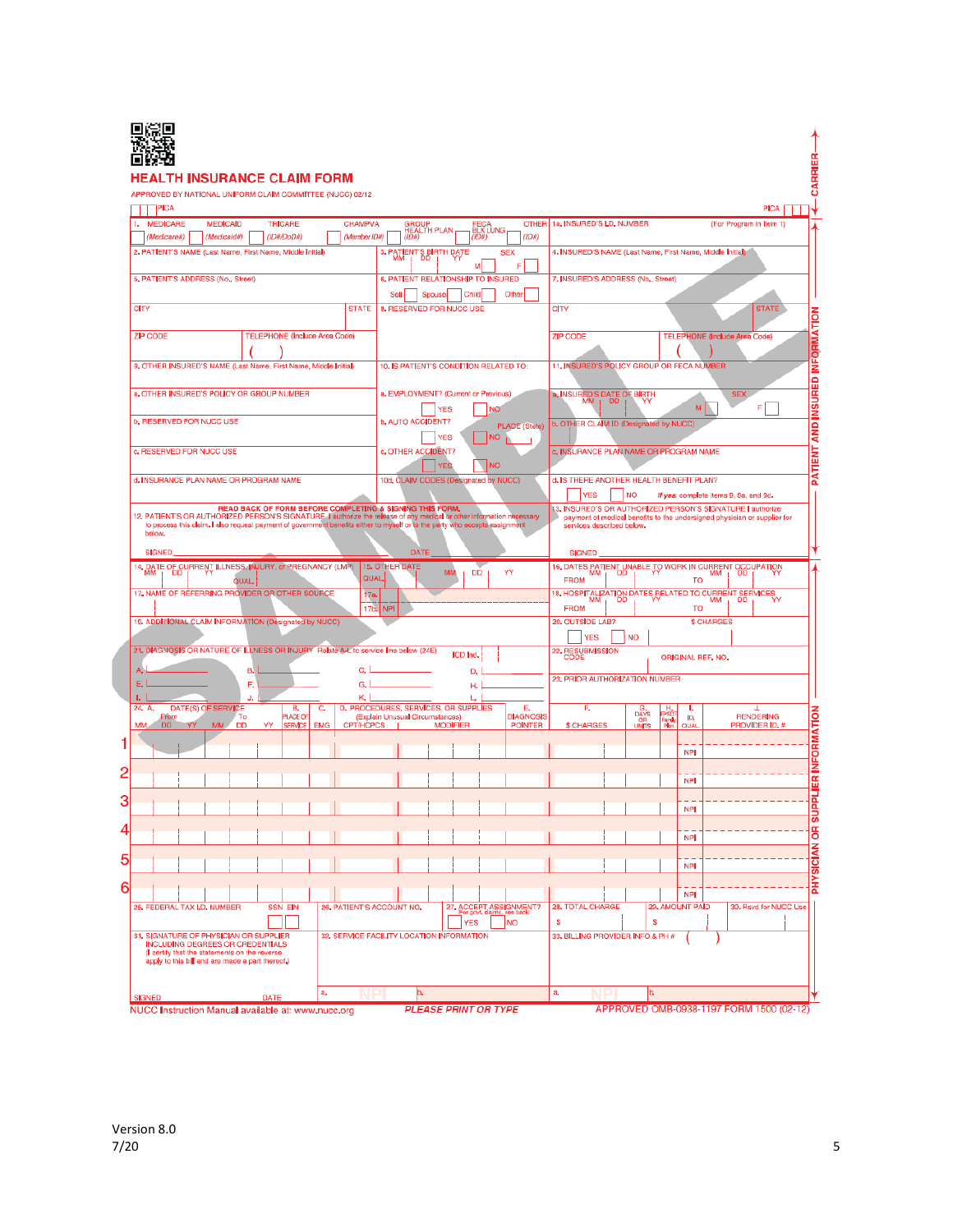## **OVERALL INSTRUCTIONS**

Each Item Number includes the title, instructions, description, field specifications, and example. The examples provided in the instructions are demonstrating how to enter the data in the field. They are not providing instruction on how to bill for certain services.

#### **PUNCTUATION**

The use of punctuation is noted in the instructions section of each Item Number.

#### **MULTIPLE PAGE CLAIMS**

When reporting line item services on multiple page claims, only the diagnosis code(s) reported on the first page may be used and must be repeated on subsequent pages. If more than 12 diagnoses are required to report the line services, the claim must be split and the services related to the additional diagnoses must be billed as a separate claim. If there are more than 50 service lines, the claim must be split.

**NOTE 1**: Form images throughout this manual may not be to scale.

**NOTE 2:** Data content entered into fields may not fill all allotted space.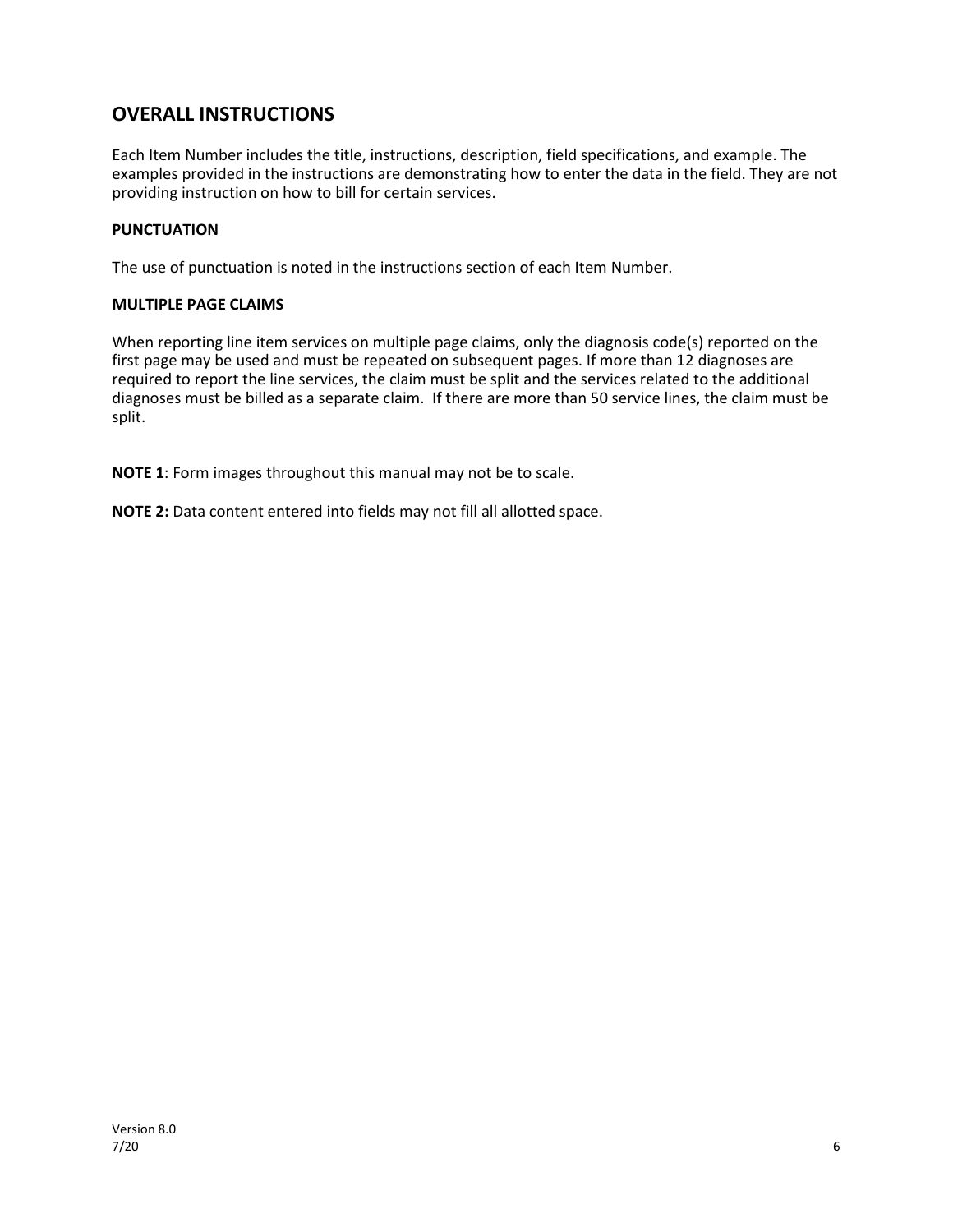## **FIELD SPECIFIC INSTRUCTIONS**

## **CARRIER BLOCK**

The carrier block is located in the upper center and right margin of the form. In order to distinguish this version of the form from previous versions, the Quick Response (QR) code symbol and the date approved by the NUCC have been added to the top, left-hand margin.



| <b>HEALTH INSURANCE CLAIM FORM</b>                        |             |
|-----------------------------------------------------------|-------------|
| APPROVED BY NATIONAL UNIFORM CLAIM COMMITTEE (NUCC) 02/12 |             |
| TTTPICA                                                   | <b>PICA</b> |

**INSTRUCTIONS:** Enter in the white, open carrier area the name and address of the payer to whom this claim is being sent. Enter the name and address information in the following format:

1st Line – Name

 $2<sup>nd</sup>$  Line – First line of address

3<sup>rd</sup> Line – Second line of address, if necessary

 $4<sup>th</sup>$  Line – City, State (2 characters) and ZIP code

| Line | <b>Descriptor</b>        | Type | <b>Bytes</b> | <b>Columns</b> |
|------|--------------------------|------|--------------|----------------|
| 4    | Payer Name               | A/N  | 41           | 38-78          |
| 5    | Payer Address 1          | A/N  | 41           | 38-78          |
| 6    | Payer Address 2          | A/N  | 41           | 38-78          |
|      | Payer City State and ZIP | A/N  | 41           | 38-78          |

For an address with three lines, enter it in the following format:

1st Line – Name 2nd Line – Line of address 3rd Line – Leave blank 4th Line – City, State (2 characters) and ZIP code

| Line | <b>Descriptor</b>        | Type | <b>Bytes</b> | <b>Columns</b> |
|------|--------------------------|------|--------------|----------------|
| 4    | Payer Name               | A/N  | 41           | 38-78          |
| 5    | Payer Address            | A/N  | 41           | 38-78          |
| 6    | Leave blank              |      |              |                |
|      | Payer City State and ZIP | A/N  | 41           | 38-78          |

Do not use punctuation (i.e., commas, periods) or other symbols in the address (e.g., 123 N Main Street 101 instead of 123 N. Main Street, #101). Report a 5 or 9-digit ZIP code. Enter the 9-digit ZIP code without the hyphen.

When printing page numbers on multiple page claims (generally done by clearinghouses when converting 5010A1 to the 1500 Claim Form), print the page numbers in the Carrier Block on Line 8 beginning at column 32. Page numbers are to be printed as:

#### Page XX of YY

**DESCRIPTION:** The payer is the carrier, health plan, third-party administrator, or other payer that will handle the claim. This information directs the claim to the appropriate payer.

۴Ė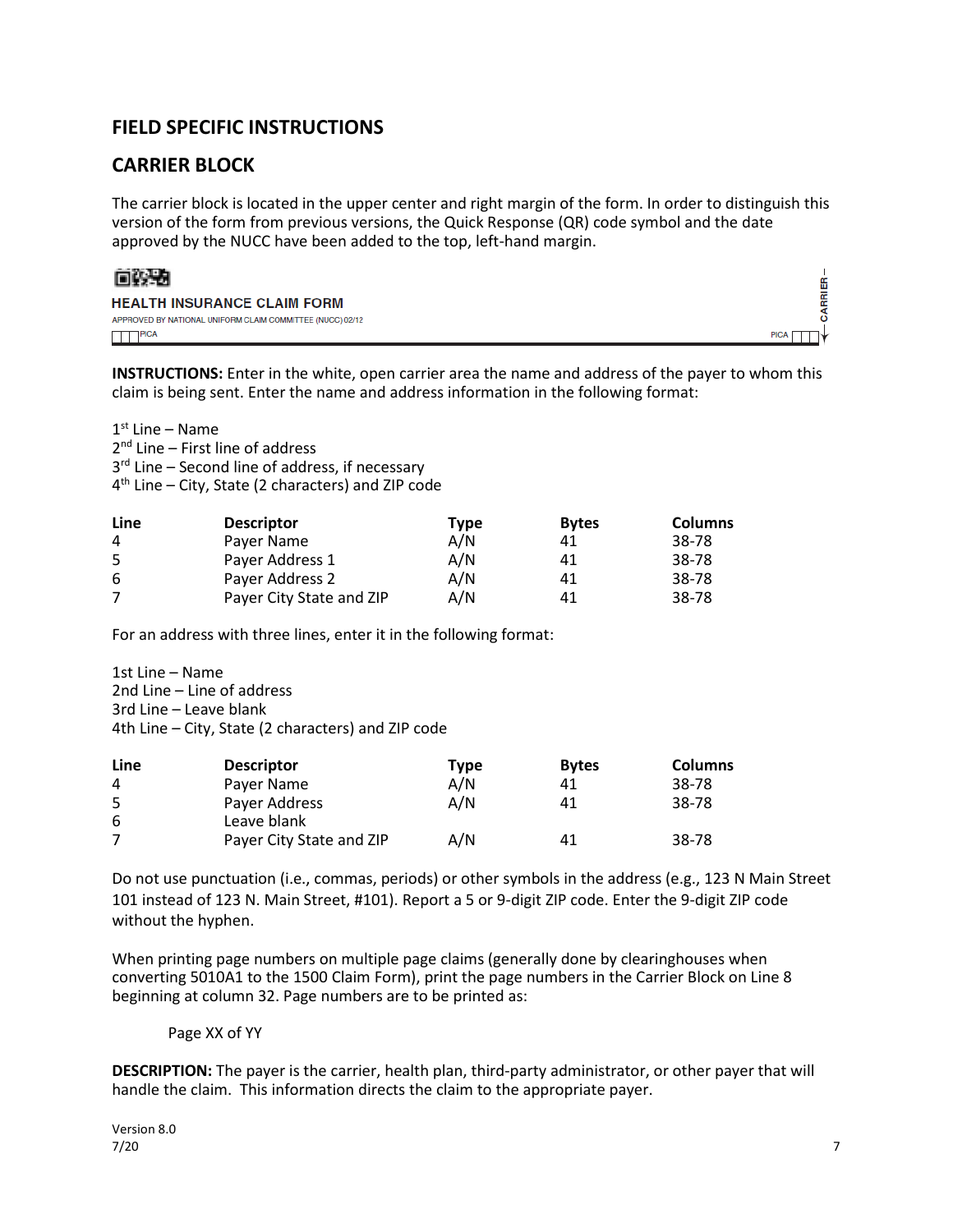#### **EXAMPLES:**

Four line address:

#### 回收地

#### **HEALTH INSURANCE CLAIM FORM**

APPROVED BY NATIONAL UNIFORM CLAIM COMMITTEE (NUCC) 02/12  $\Box$  PICA Page 01 of 02

Three line address:

## 回头地

**HEALTH INSURANCE CLAIM FORM** APPROVED BY NATIONAL UNIFORM CLAIM COMMITTEE (NUCC) 02/12

 $PICA$ 

**ABC Insurance Company** Suite 600 567 Insurance Lane<br>Big City IL 60605

PICA

PICA |

**CARRIER-**

ABC Insurance Company 567 Insurance Lane

Big City IL 60605

Page 01 of 02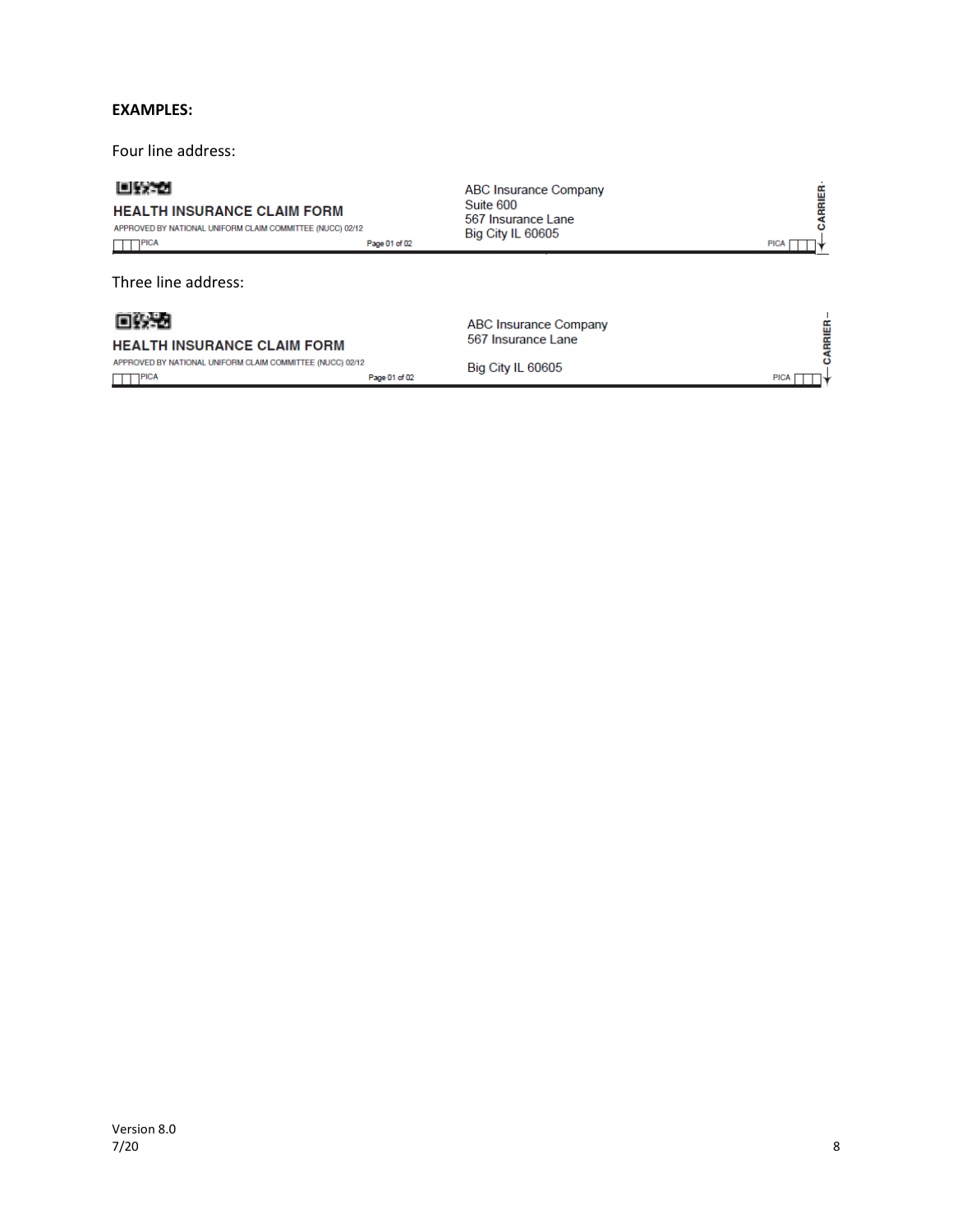## **ITEMS 1–13: PATIENT AND INSURED INFORMATION**

**Note:** If the patient can be identified by a unique Member Identification Number, the patient is considered to be the "insured". The patient is reported as the insured in the insured data fields and not in the patient fields.

#### **ITEM NUMBER 1**

|   | 1. MEDICARE | <b>MEDICAID</b> | <b>TRICARE</b> | CHAMPVA             |                                                          |                                 |  |
|---|-------------|-----------------|----------------|---------------------|----------------------------------------------------------|---------------------------------|--|
| Е | (Medicare#) | (Medicald#)     | (ID#/DoD#)     | $\Box$ (Member ID#) | $\left  \frac{\text{HEALTH PLAN}}{\text{(ID4)}} \right $ | FECA<br>BLKLUNG<br><i>(ID#)</i> |  |

**TITLE:** Medicare, Medicaid, TRICARE, CHAMPVA, Group Health Plan, FECA, Black Lung, Other

**INSTRUCTIONS:** Indicate the type of health insurance coverage applicable to this claim by placing an X in the appropriate box. Only one box can be marked.

**DESCRIPTION:** "Medicare, Medicaid, TRICARE, CHAMPVA, Group Health Plan, FECA, Black Lung, Other" means the insurance type to which the claim is being submitted. "Other" indicates health insurance including HMOs, commercial insurance, automobile accident, liability, or workers' compensation. This information directs the claim to the correct program and may establish primary liability.

**FIELD SPECIFICATION:** This field allows for entry of 1 character in any box within the field.

| 1. MEDICARE | <b>MEDICAID</b> | TRICARE    | CHAMPVA                                         | FECA            |  |
|-------------|-----------------|------------|-------------------------------------------------|-----------------|--|
| (Medcase4)  | (Medicald#)     | (ID#/DoD#) | $\mathcal{L}$ (Member ID#) $\overline{X}$ (ID#) | <b>BLK LUNG</b> |  |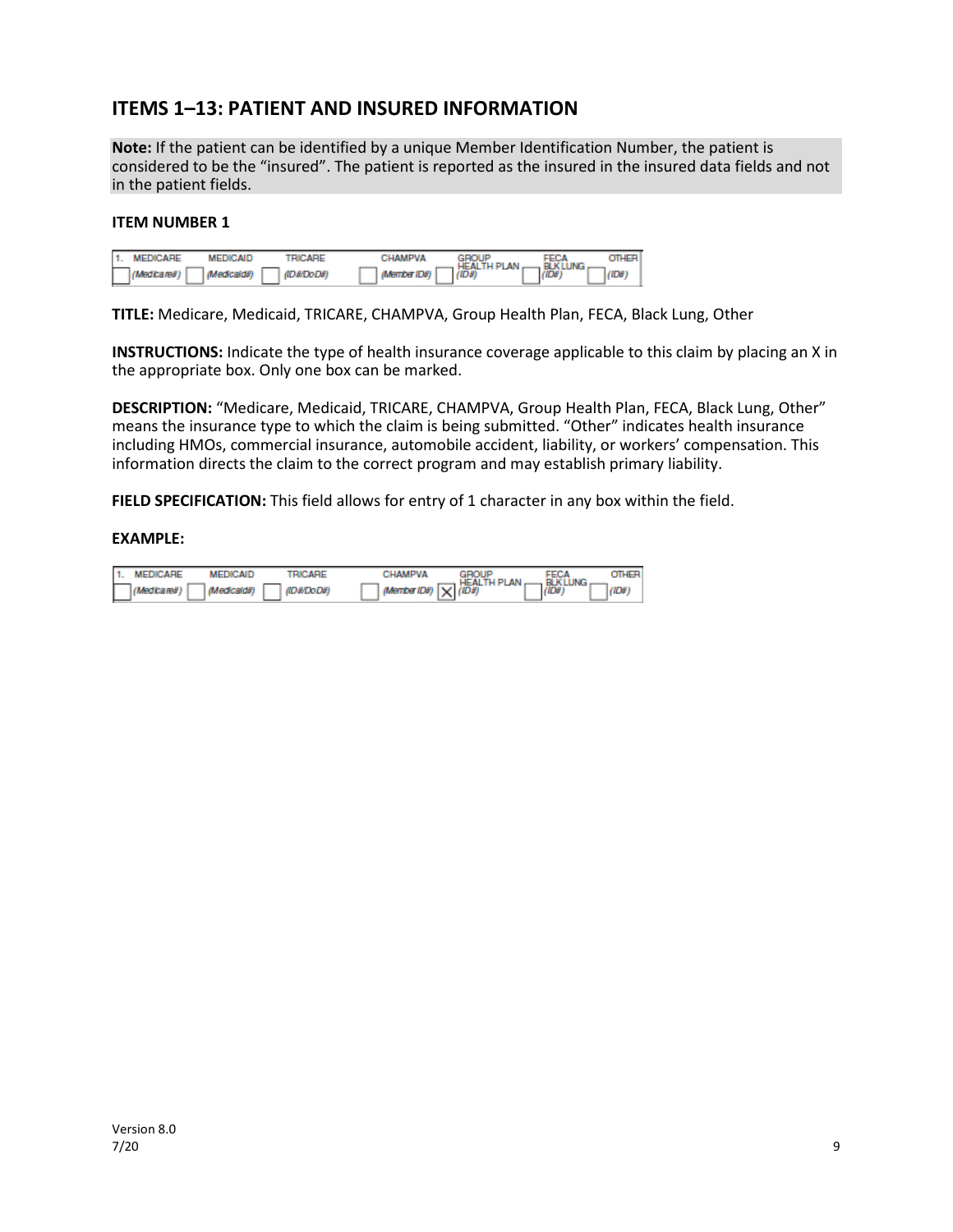#### **ITEM NUMBER 1a**

1a. INSURED'S I.D. NUMBER (For Program in Item 1)

#### **TITLE:** Insured's ID Number

**INSTRUCTIONS:** Enter the insured's ID number as shown on insured's ID card for the payer to which the claim is being submitted. If the patient has a unique Member Identification Number assigned by the payer, then enter that number in this field.

**FOR TRICARE:** Enter the DoD Benefits Number (DBN 11-digit number) from the back of the ID card.

**FOR WORKERS COMPENSATION CLAIMS:** Enter the appropriate identifier of the employee.

**FOR OTHER PROPERTY AND CASUALTY CLAIMS:** Enter the appropriate identifier of the insured person or entity.

**DESCRIPTION:** The "Insured's ID Number" is the identification number of the insured. This information identifies the insured to the payer.

**FIELD SPECIFICATION:** This field allows for entry of 29 characters.

#### **EXAMPLE:**

| 1a. INSURED'S I.D. NUMBER | (For Program in Item 1) |
|---------------------------|-------------------------|
| X0123456789               |                         |

#### **ITEM NUMBER 2**

2. PATIENT'S NAME (Last Name, First Name, Middle Initial)

#### **TITLE:** Patient's Name

**INSTRUCTIONS:** Enter the patient's full last name, first name, and middle initial. If the patient uses a last name suffix (e.g., Jr, Sr), enter it after the last name and before the first name. Titles (e.g., Sister, Capt, Dr) and professional suffixes (e.g., PhD, MD, Esq) should not be included with the name.

Use commas to separate the last name, first name, and middle initial. A hyphen can be used for hyphenated names. Do not use periods within the name.

If the patient's name is the same as the insured's name (i.e., the patient is the insured), then it is not necessary to report the patient's name.

**DESCRIPTION:** The "Patient's Name" is the name of the person who received the treatment or supplies.

**FIELD SPECIFICATION:** This field allows for the entry of 28 characters.

| 2. PATIENT'S NAME (Last Name, First Name, Middle Initial) |  |
|-----------------------------------------------------------|--|
| Doe Jr, John, J                                           |  |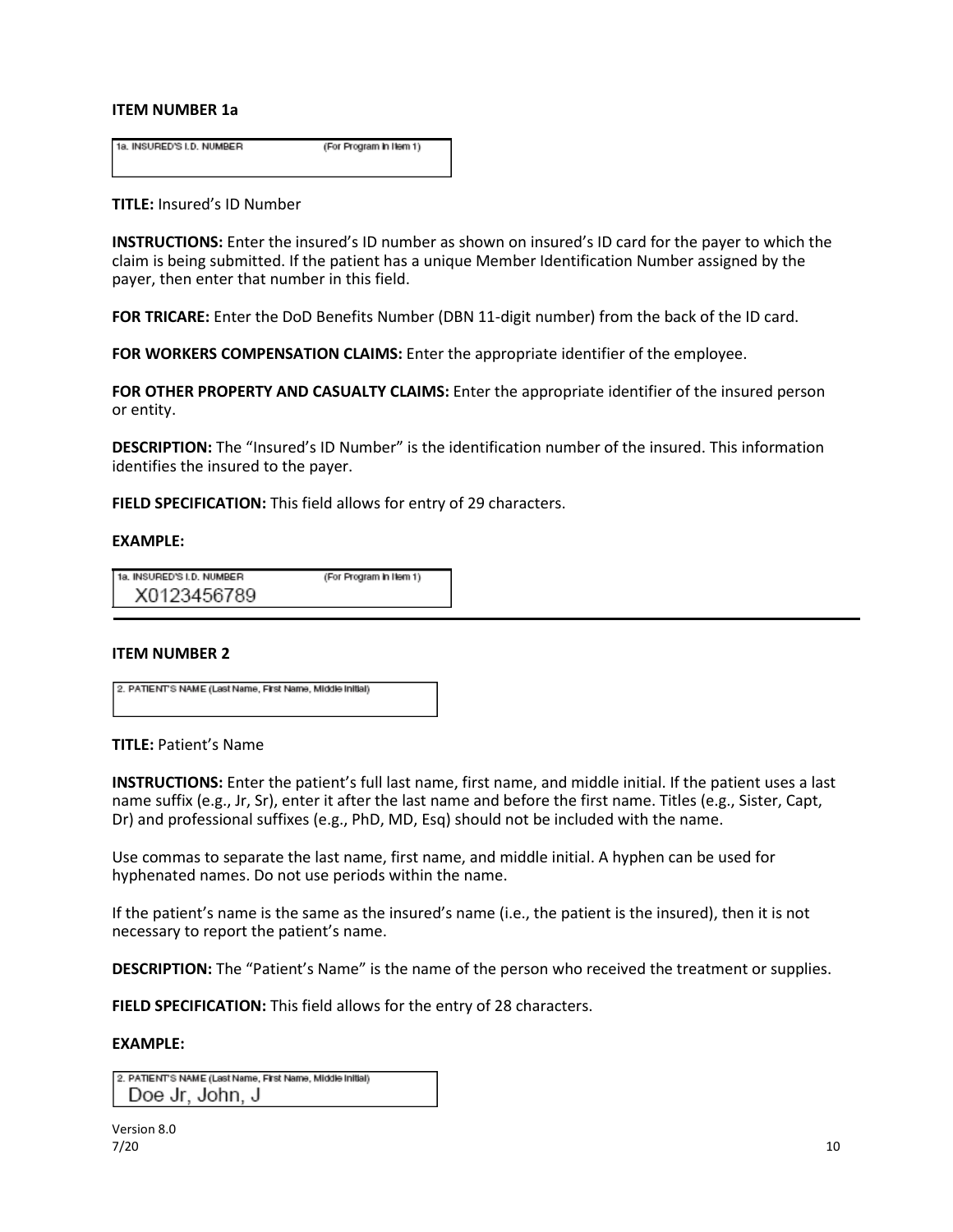| <b>PATIENT'S BIRTH DATE</b> |  |  |
|-----------------------------|--|--|
|                             |  |  |

**TITLE:** Patient's Birth Date, Sex

**INSTRUCTIONS:** Enter the patient's 8-digit birth date (MM | DD | YYYY). Enter an X in the correct box to indicate sex (gender) of the patient. Only one box can be marked. If sex is unknown, leave blank.

**DESCRIPTION:** The "Patient's Birth Date, Sex" is information that will identify the patient and it distinguishes persons with similar names.

**FIELD SPECIFICATION:** This field allows for the entry of the following: 2 digits under MM, 2 digits under DD, 4 digits under YY, and 1 character in either box.

#### **EXAMPLE:**

3. PATIENT'S BIRTH DATE **SEX**  $04$   $109$   $1987$   $N$  $F$ 

#### **ITEM NUMBER 4**

| 4. INSURED'S NAME (Last Name, First Name, Middle Initial) |
|-----------------------------------------------------------|
|                                                           |

#### **TITLE:** Insured's Name

**INSTRUCTIONS:** Enter the insured's full last name, first name, and middle initial. If the insured uses a last name suffix (e.g., Jr, Sr), enter it after the last name and before the first name. Titles (e.g., Sister, Capt, Dr) and professional suffixes (e.g., PhD, MD, Esq) should not be included with the name.

Use commas to separate the last name, first name, and middle initial. A hyphen can be used for hyphenated names. Do not use periods within the name.

**FOR WORKERS COMPENSATION CLAIMS:** Enter the name of the Employer.

FOR OTHER PROPERTY & CASUALTY CLAIMS: Enter the name of the insured person or entity.

**DESCRIPTION:** The "Insured's Name" identifies the person who holds the policy, which would be the employee for employer-provided health insurance.

**FIELD SPECIFICATION:** This field allows for the entry of 29 characters.

| 4. INSURED'S NAME (Last Name, First Name, Middle Initial) |
|-----------------------------------------------------------|
| Doe, John, J                                              |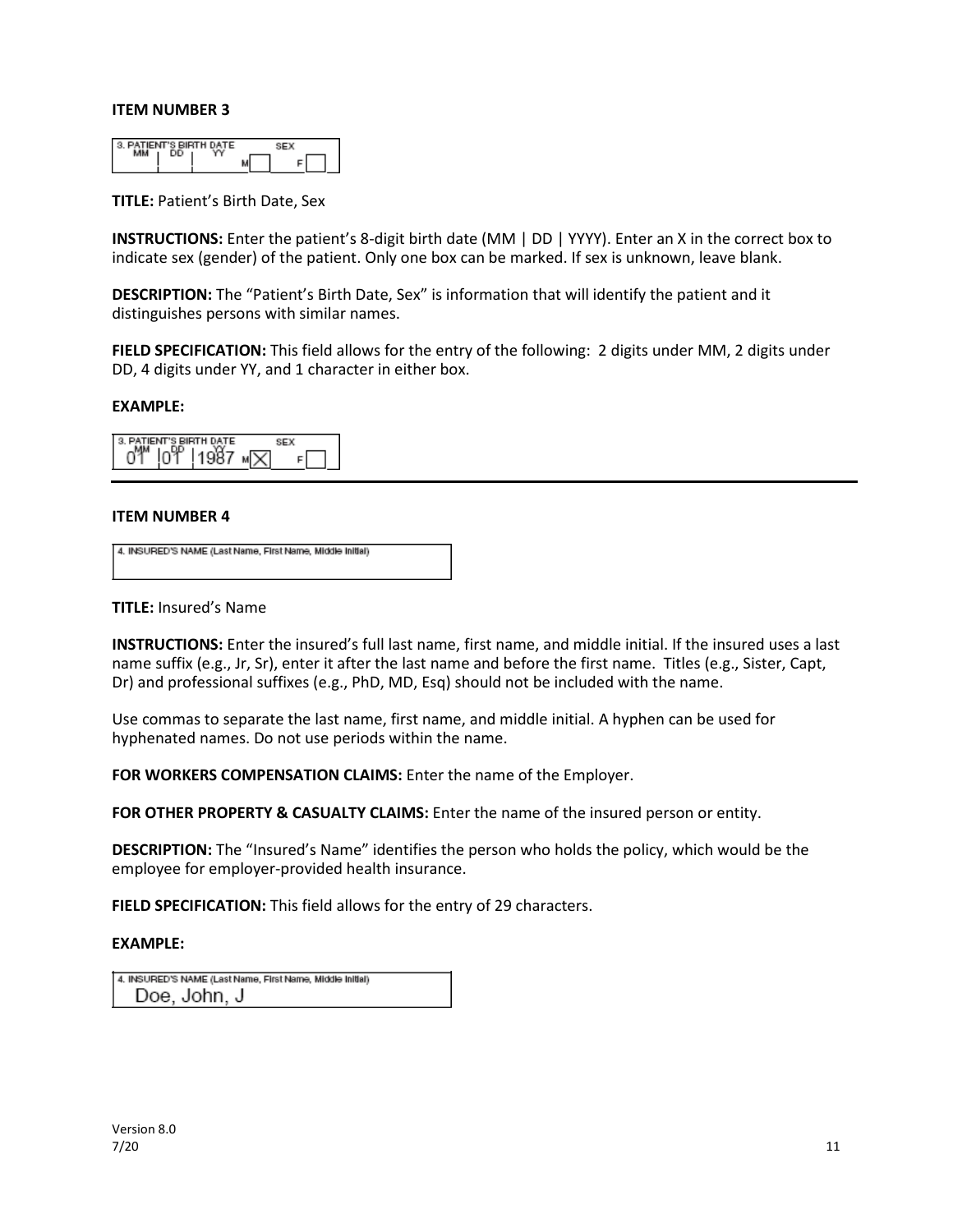| 5. PATIENT'S ADDRESS (No., Street) |                               |              |
|------------------------------------|-------------------------------|--------------|
| CITY                               |                               | <b>STATE</b> |
| ZIP CODE                           | TELEPHONE (Include Area Code) |              |
|                                    |                               |              |

**TITLE:** Patient's Address (multiple fields)

**INSTRUCTIONS:** Enter the patient's address. The first line is for the street address; the second line, the city and state; the third line, the ZIP code.

Do not use punctuation (i.e., commas, periods) or other symbols in the address (e.g., 123 N Main Street 101 instead of 123 N. Main Street, #101). Report a 5 or 9-digit ZIP code. Enter the 9-digit ZIP code without the hyphen.

If reporting a foreign address, contact payer for specific reporting instructions.

If the patient's address is the same as the insured's address, then it is not necessary to report the patient's address.

"Patient's Telephone" does not exist in 5010A1. The NUCC recommends that the phone number not be reported. Phone extensions are not supported.

**FOR WORKERS' COMPENSATION AND OTHER PROPERTY AND CASUALTY CLAIMS:** If required by a payer to report a telephone number, do not use a hyphen or space as a separator within the telephone number.

**DESCRIPTION:** The "Patient's Address" is the patient's permanent residence. A temporary address or school address should not be used.

**FIELD SPECIFICATION:** This field allows for the entry of the following: 28 characters for street address, 24 characters for city, 3 characters for state, 12 digits for ZIP code, 3 digits for area code, and 10 digits for phone number.

#### **EXAMPLE:**

With phone number, if required.

| 5. PATIENT'S ADDRESS (No., Street) |                               |              |
|------------------------------------|-------------------------------|--------------|
| 123 Main Street                    |                               |              |
| CITY                               |                               | <b>STATE</b> |
| Anytown                            |                               |              |
| ZIP CODE                           | TELEPHONE (Include Area Code) |              |
| 60610                              | (312) 5551212                 |              |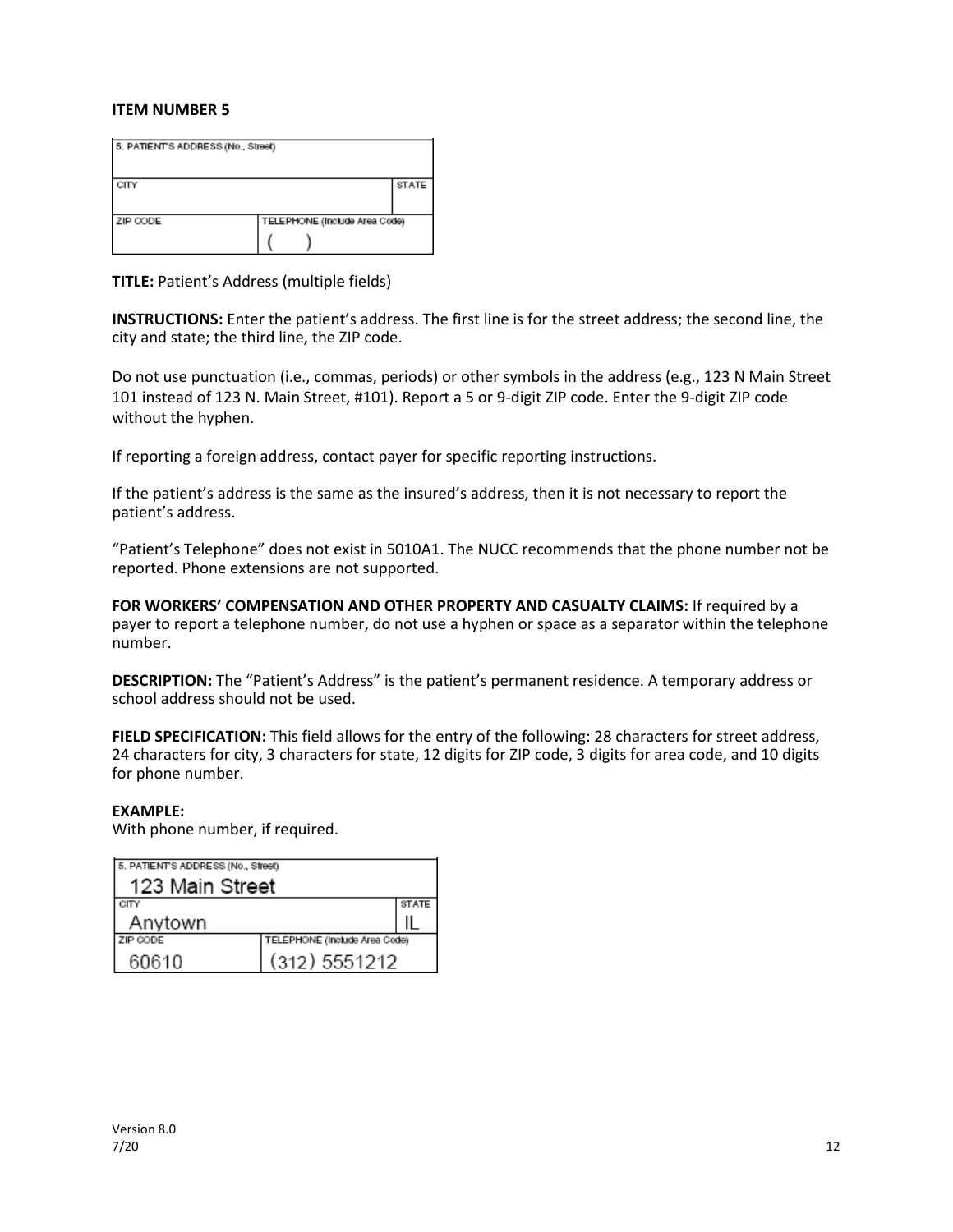| 6. PATIENT RELATIONSHIP TO INSURED |  |  |
|------------------------------------|--|--|
|                                    |  |  |

**TITLE:** Patient Relationship to Insured

**INSTRUCTIONS:** Enter an X in the correct box to indicate the patient's relationship to insured when Item Number 4 is completed. Only one box can be marked.

If the patient is a dependent, but has a unique Member Identification Number and the payer requires the identification number be reported on the claim, then report "Self", since the patient is reported as the insured.

**DESCRIPTION:** The "Patient Relationship to Insured" indicates how the patient is related to the insured. "Self" would indicate that the insured is the patient. "Spouse" would indicate that the patient is the husband or wife or qualified partner, as defined by the insured's plan. "Child" would indicate that the patient is the minor dependent, as defined by the insured's plan. "Other" would indicate that the patient is other than the self, spouse, or child, which may include employee, ward, or dependent, as defined by the insured's plan.

FIELD SPECIFICATION: This field allows for entry of 1 character in any box within the field.

|  | 6. PATIENT RELATIONSHIP TO INSURED |  |
|--|------------------------------------|--|
|  | child X other                      |  |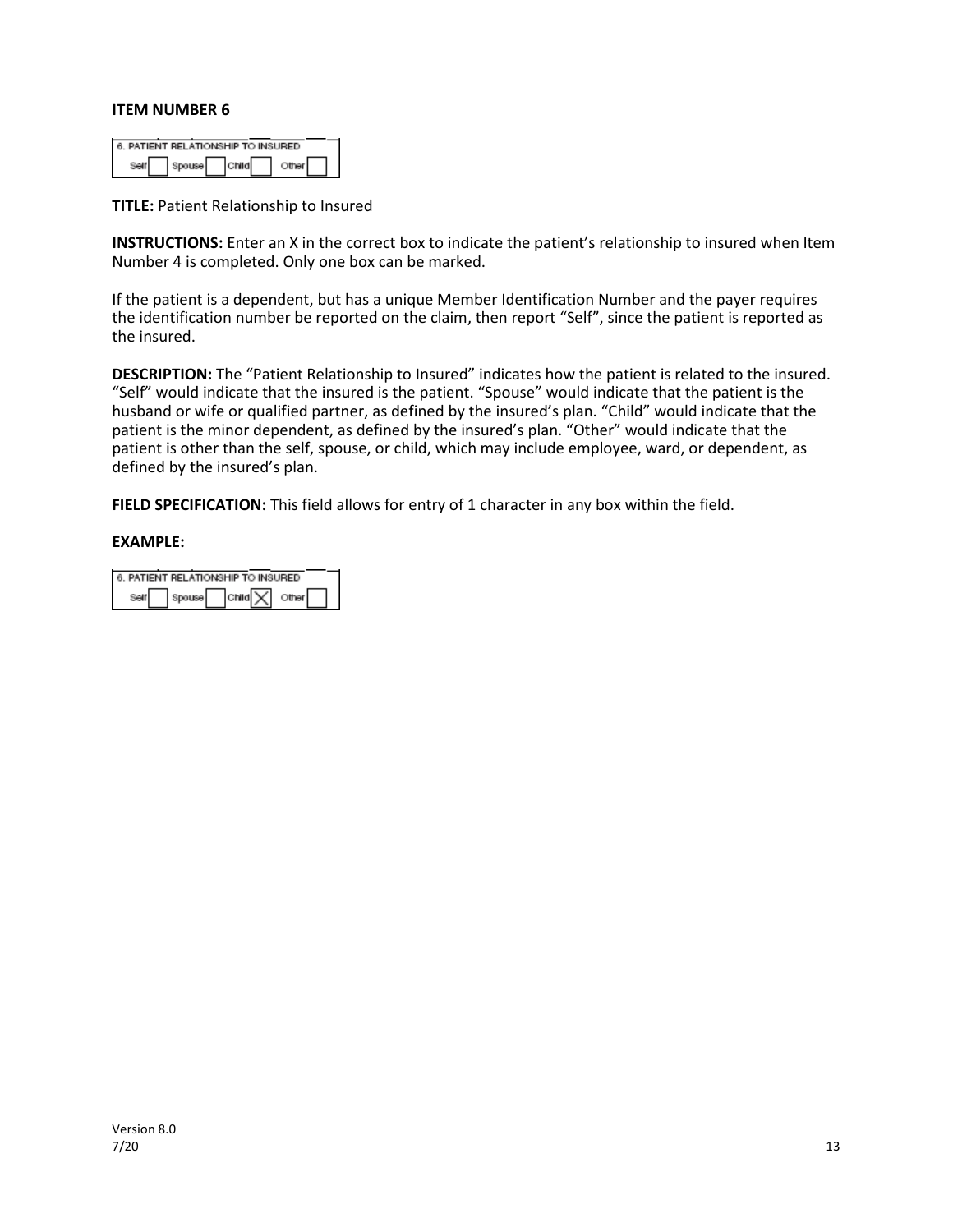| 7. INSURED'S ADDRESS (No., Street) |                               |              |
|------------------------------------|-------------------------------|--------------|
| CITY                               |                               | <b>STATE</b> |
| ZIP CODE                           | TELEPHONE (Include Area Code) |              |

**TITLE:** Insured's Address (multiple fields)

**INSTRUCTIONS:** Enter the insured's address. If Item Number 4 is completed, then this field should be completed. The first line is for the street address; the second line, the city and state; the third line, the ZIP code.

Do not use punctuation (i.e., commas, periods) or other symbols in the address (e.g., 123 N Main Street 101 instead of 123 N. Main Street, #101). Report a 5 or 9-digit ZIP code. Enter the 9-digit ZIP code without the hyphen.

If reporting a foreign address, contact payer for specific reporting instructions.

"Insured's Telephone" does not exist in 5010A1. The NUCC recommends that the phone number not be reported. Phone extensions are not supported.

FOR WORKERS COMPENSATION CLAIMS: Enter the address of the Employer.

**FOR OTHER PROPERTY AND CASUALTY CLAIMS:** Enter the address of the insured noted in Item Number 4.

**FOR WORKERS' COMPENSATION AND OTHER PROPERTY AND CASUALTY CLAIMS:** If required by a payer to report a telephone number, do not use a hyphen or space as a separator within the telephone number.

**DESCRIPTION:** The "Insured's Address" is the insured's permanent residence, which may be different from the patient's address in Item Number 5.

**FIELD SPECIFICATION:** This field allows for the entry of the following: 29 characters for street address, 23 characters for city, 4 characters for state, 12 digits for ZIP code, 3 digits for area code, and 10 digits for phone number.

| 7. INSURED'S ADDRESS (No., Street) |                               |              |
|------------------------------------|-------------------------------|--------------|
| 123 N Main Street                  |                               |              |
| CITY                               |                               | <b>STATE</b> |
| Anytown                            |                               |              |
| ZIP CODE                           | TELEPHONE (Include Area Code) |              |
| 60610                              | $(312)$ 5551212               |              |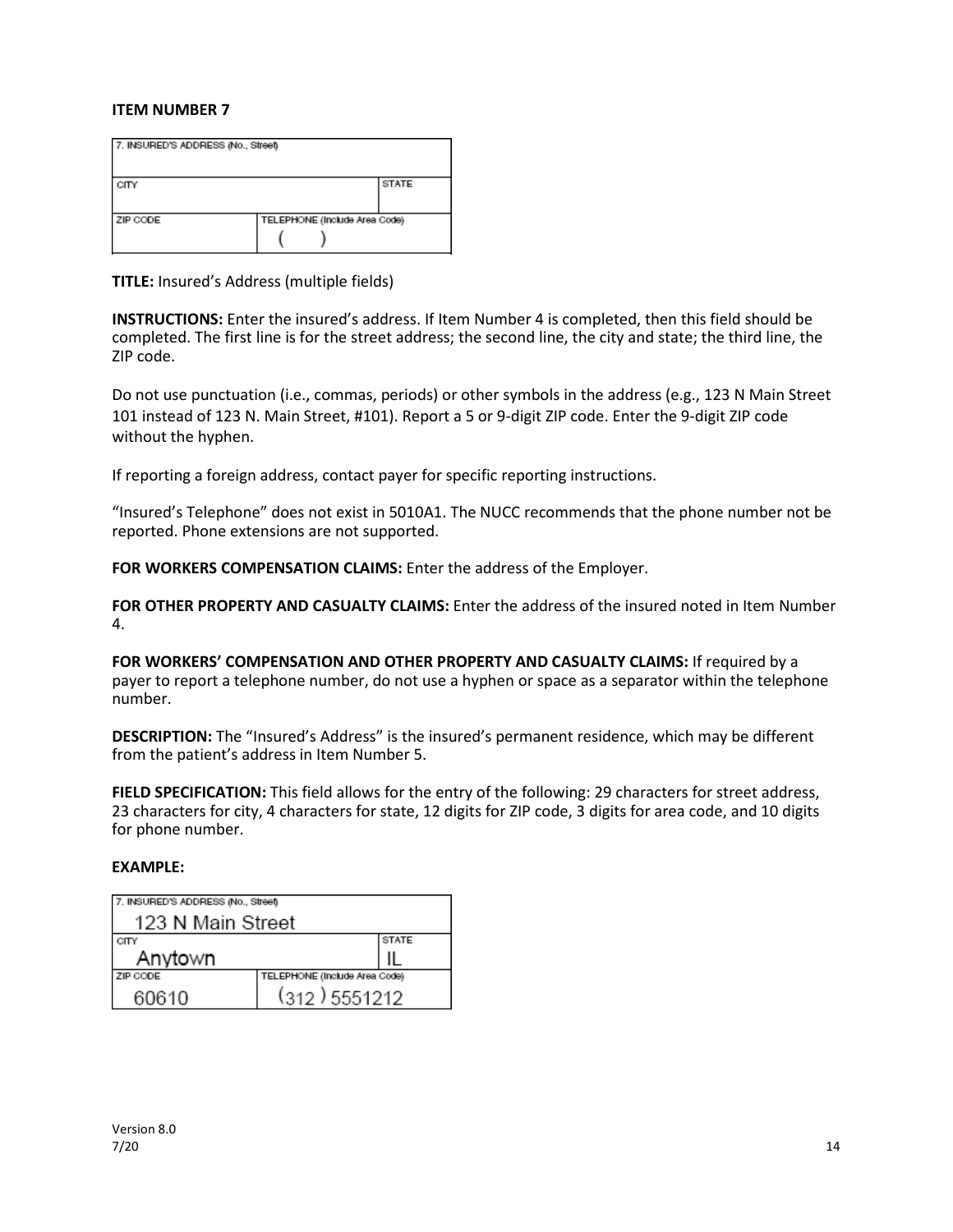8. RESERVED FOR NUCC USE

**TITLE:** Reserved for NUCC Use

**INSTRUCTIONS:** This field was previously used to report "Patient Status." "Patient Status" does not exist in 5010A1, so this field has been eliminated.

This field is reserved for NUCC use. The NUCC will provide instructions for any use of this field.

**DESCRIPTION:** This field is reserved for NUCC use.

**FIELD SPECIFICATION:** None

**EXAMPLE:** None

#### **ITEM NUMBER 9**

9. OTHER INSURED'S NAME (Last Name, First Name, Middle Initial)

**TITLE:** Other Insured's Name

**Instructions:** If Item Number 11d is marked, complete fields 9, 9a, and 9d, otherwise leave blank. When additional group health coverage exists, enter other insured's full last name, first name, and middle initial of the enrollee in another health plan if it is different from that shown in Item Number 2. If the insured uses a last name suffix (e.g., Jr, Sr), enter it after the last name and before the first name. Titles (e.g., Sister, Capt, Dr) and professional suffixes (e.g., PhD, MD, Esq) should not be included with the name.

Use commas to separate the last name, first name, and middle initial. A hyphen can be used for hyphenated names. Do not use periods within the name.

**DESCRIPTION:** The "Other Insured's Name" indicates that there is a holder of another policy that may cover the patient.

**FIELD SPECIFICATION:** This field allows for the entry of 28 characters.

| 9. OTHER INSURED'S NAME (Last Name, First Name, Middle Initial) |
|-----------------------------------------------------------------|
| Doe, Mary, A                                                    |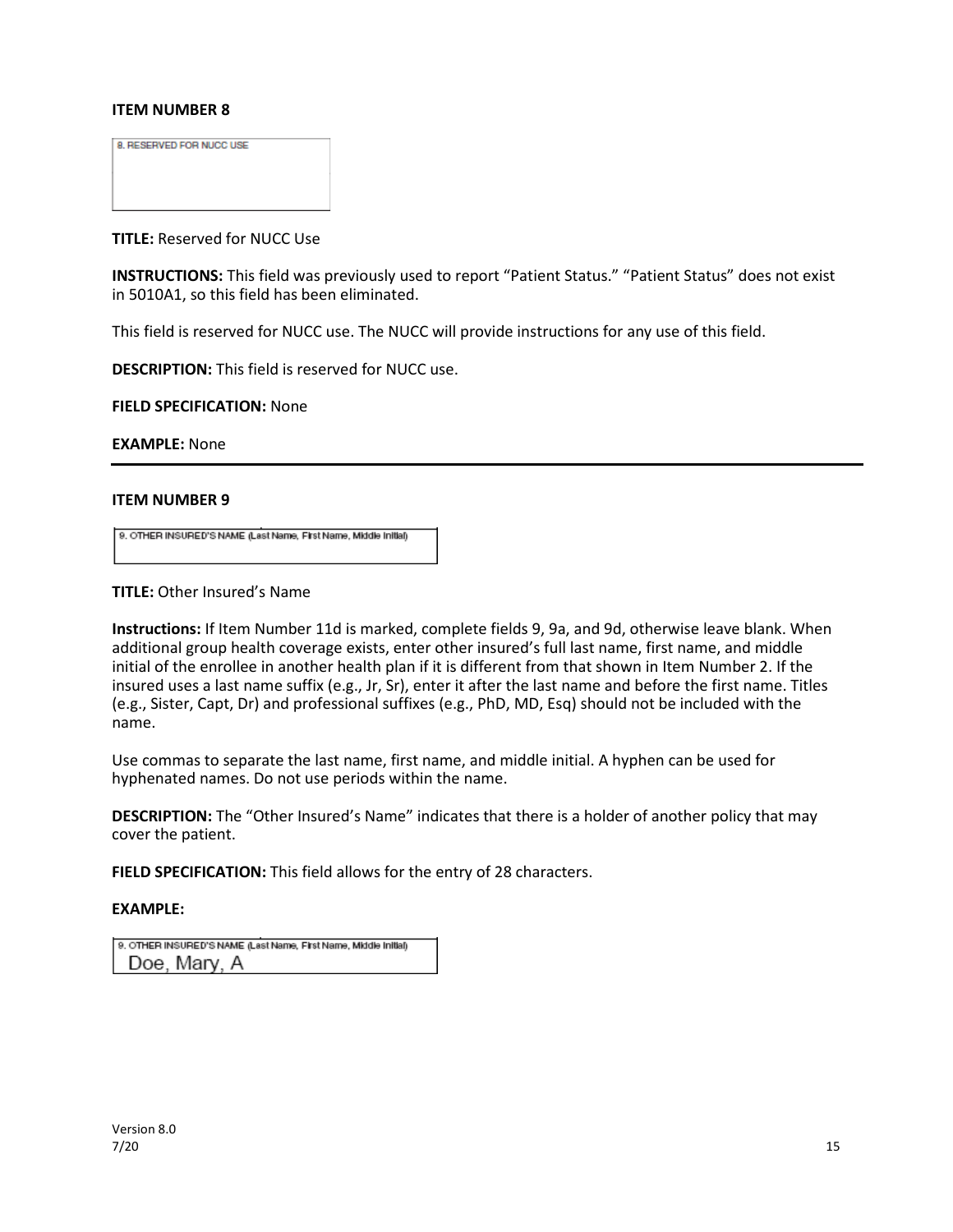#### **ITEM NUMBER 9a**

a. OTHER INSURED'S POLICY OR GROUP NUMBER

**TITLE:** Other Insured's Policy or Group Number

**INSTRUCTIONS:** Enter the policy or group number of the other insured.

Do not use a hyphen or space as a separator within the policy or group number.

**DESCRIPTION:** The "Other Insured's Policy or Group Number" identifies the policy or group number for coverage of the insured as indicated in Item Number 9.

**FIELD SPECIFICATION:** This field allows for the entry of 28 characters.

#### **EXAMPLE:**

a. OTHER INSURED'S POLICY OR GROUP NUMBER X9876543210

#### **ITEM NUMBER 9b**

| <b>b. RESERVED FOR NUCC USE</b> |  |
|---------------------------------|--|
|                                 |  |

**TITLE:** Reserved for NUCC Use

**INSTRUCTIONS:** This field was previously used to report "Other Insured's Date of Birth, Sex." "Other Insured's Date of Birth, Sex" does not exist in 5010A1, so this field has been eliminated.

This field is reserved for NUCC use. The NUCC will provide instructions for any use of this field.

**DESCRIPTION:** This field is reserved for NUCC use.

**FIELD SPECIFICATION:** None

**EXAMPLE:** None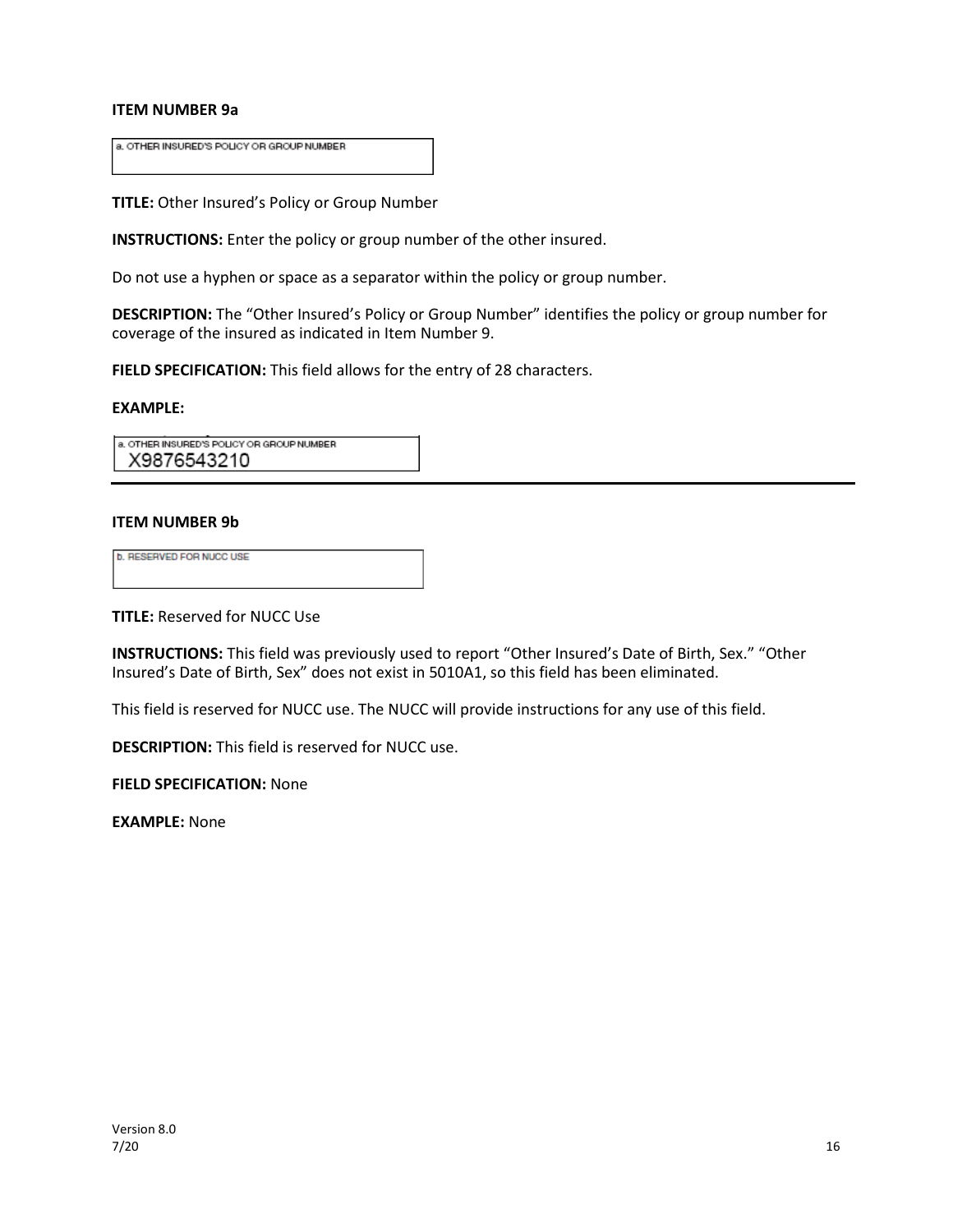#### **ITEM NUMBER 9c**

c. RESERVED FOR NUCC USE

**TITLE:** Reserved for NUCC Use

**INSTRUCTIONS:** This field was previously used to report "Employer's Name or School Name." "Employer's Name or School Name" does not exist in 5010A1, so this field has been eliminated.

This field is reserved for NUCC use. The NUCC will provide instructions for any use of this field.

**DESCRIPTION:** This field is reserved for NUCC use.

**FIELD SPECIFICATION:** None

**EXAMPLE:** None

#### **ITEM NUMBER 9d**

d. INSURANCE PLAN NAME OR PROGRAM NAME

**TITLE:** Insurance Plan Name or Program Name

**INSTRUCTIONS:** Enter the other insured's insurance plan or program name.

**DESCRIPTION:** The "Insurance Plan Name or Program Name" identifies the name of the plan or program of the other insured as indicated in Item Number 9.

**FIELD SPECIFICATION:** This field allows for the entry of 28 characters.

#### **EXAMPLE:**

d. INSURANCE PLAN NAME OR PROGRAM NAME

XYZ Insurance Company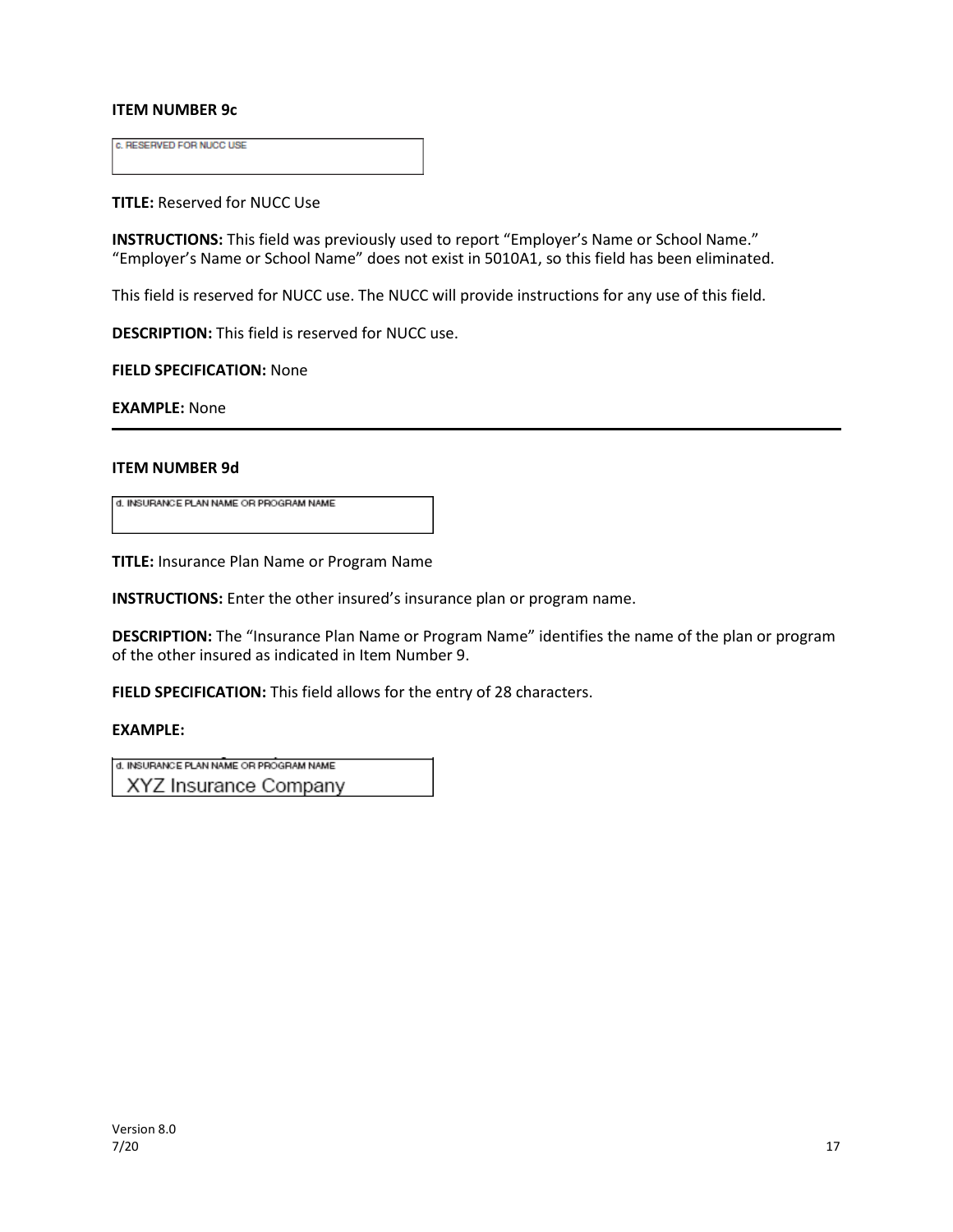#### **ITEM NUMBERS 10a–10c**

| 10. IS PATIENT'S CONDITION RELATED TO: |                     |
|----------------------------------------|---------------------|
| a. EMPLOYMENT? (Current or Previous)   |                     |
| YES<br><b>b. AUTO ACCIDENT?</b>        | NO                  |
| YES<br>c. OTHER ACCIDENT?              | PLACE (State)<br>NO |
| YES                                    | NO                  |

**TITLE:** Is Patient's Condition Related To:

**INSTRUCTIONS:** When appropriate, enter an X in the correct box to indicate whether one or more of the services described in Item Number 24 are for a condition or injury that occurred on the job or as a result of an automobile or other accident. Only one box on each line can be marked.

The state postal code where the accident occurred must be reported if "YES" is marked in 10b for "Auto Accident." Any item marked "YES" indicates there may be other applicable insurance coverage that would be primary, such as automobile liability insurance. Primary insurance information must then be shown in Item Number 11.

**DESCRIPTION:** This information indicates whether the patient's illness or injury is related to employment, auto accident, or other accident. "Employment (current or previous)" would indicate that the condition is related to the patient's job or workplace. "Auto accident" would indicate that the condition is the result of an automobile accident. "Other accident" would indicate that the condition is the result of any other type of accident.

**FIELD SPECIFICATION:** This field allows for the entry of the following: 1 character in either box per each line and 2 characters in the Place/State field.

| 0. IS PATIENT'S CONDITION RELATED TO: |                      |
|---------------------------------------|----------------------|
| a. EMPLOYMENT? (Current or Previous)  |                      |
| YES<br><b>b. AUTO ACCIDENT?</b>       | NO.<br>PLACE (State) |
| YES<br>c. OTHER ACCIDENT?             | <b>NO</b>            |
| YES                                   | NO                   |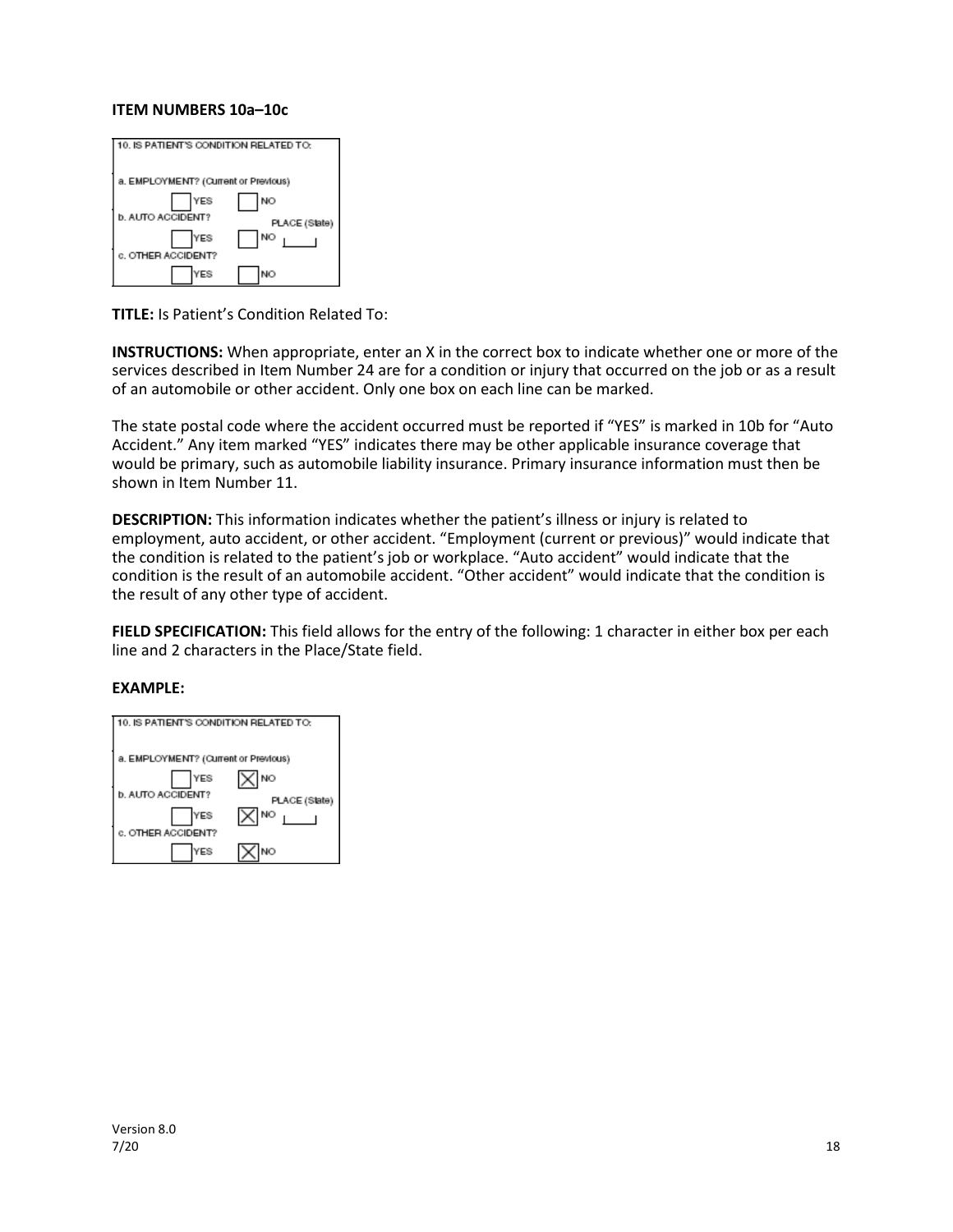#### **ITEM NUMBER 10d**

| 10d. CLAIM CODES (Designated by NUCC) |  |
|---------------------------------------|--|
|                                       |  |

**TITLE:** Claim Codes (Designated by NUCC)

**INSTRUCTIONS:** When applicable, use to report appropriate claim codes. Applicable claim codes are designated by the NUCC. Please refer to the most current instructions from the public or private payer regarding the need to report claim codes.

When required by payers to provide the sub-set of Condition Codes approved by the NUCC, enter the Condition Code in this field. The Condition Codes approved for use on the 1500 Claim Form are available at [www.nucc.org](http://www.nucc.org/) under Code Sets.

When reporting more than one code, enter three blank spaces and then the next code.

**FOR WORKERS COMPENSATION CLAIMS:** Condition Codes are required when submitting a bill that is a duplicate or an appeal. (Original Reference Number must be entered in Box 22 for these situations). Note: Do not use Condition Codes when submitting a revised or corrected bill.

**DESCRIPTION:** The "Claim Codes" identify additional information about the patient's condition or the claim.

**FIELD SPECIFICATION:** This field allows for the entry of 19 characters.

#### **EXAMPLE:**

10d. CLAIM CODES (Designated by NUCC) W<sub>2</sub>

#### **ITEM NUMBER 11**

11. INSURED'S POLICY GROUP OR FECA NUMBER

**TITLE:** Insured's Policy, Group, or FECA Number

**INSTRUCTIONS:** Enter the insured's policy or group number as it appears on the insured's health care identification card. If Item Number 4 is completed, then this field should be completed.

Do not use a hyphen or space as a separator within the policy or group number.

**DESCRIPTION:** The "Insured's Policy, Group, or FECA Number" is the alphanumeric identifier for the health, auto, or other insurance plan coverage. The FECA number is the 9-character alphanumeric identifier assigned to a patient claiming work-related condition(s) under the Federal Employees Compensation Act 5 USC 8101.

**FIELD SPECIFICATION:** This field allows for the entry of 29 characters.

| 11. INSURED'S POLICY GROUP OR FECA NUMBER |  |
|-------------------------------------------|--|
| A1234                                     |  |
| Version 8.0                               |  |
| 7/20                                      |  |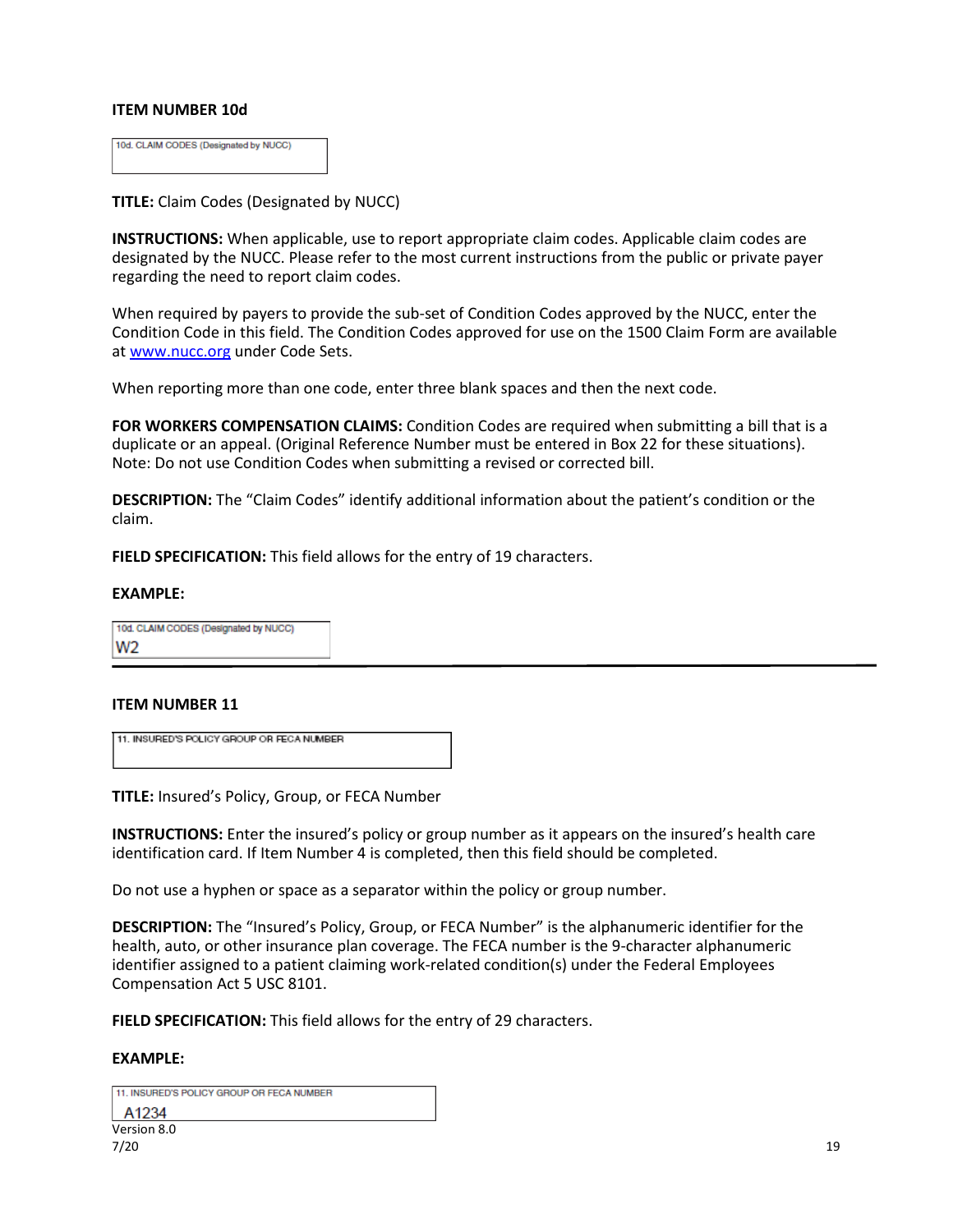#### **ITEM NUMBER 11a**

| INSURED'S DATE OF BIRTH<br>8. |   |
|-------------------------------|---|
| DD                            | м |

**TITLE:** Insured's Date of Birth, Sex

**INSTRUCTIONS:** Enter the 8-digit date of birth (MM│DD│YYYY) of the insured and an X to indicate the sex (gender) of the insured. Only one box can be marked. If gender is unknown, leave blank.

**DESCRIPTION:** The "Insured's Date of Birth, Sex" is the birth date and gender of the insured as indicated in Item Number 1a.

**FIELD SPECIFICATION:** This field allows for the entry of the following: 2 digits under MM, 2 digits under DD, 4 digits under YY, and 1 character in either box.

#### **EXAMPLE:**

| <b>a. INSURED'S DATE OF BIRTH</b> |  |
|-----------------------------------|--|
| мм<br>DD<br>r o                   |  |

#### **ITEM NUMBER 11b**

| b. OTHER CLAIM ID (Designated by NUCC) |
|----------------------------------------|
|                                        |
|                                        |
|                                        |
|                                        |

**TITLE:** Other Claim ID (Designated by NUCC)

**INSTRUCTIONS:** Enter the "Other Claim ID." Applicable claim identifiers are designated by the NUCC.

When submitting to Property and Casualty payers, e.g. Automobile, Homeowner's, or Workers' Compensation insurers and related entities, the following qualifier and accompanying identifier has been designated for use:

Y4 Agency Claim Number (Property Casualty Claim Number)

Enter the qualifier to the left of the vertical, dotted line. Enter the identifier number to the right of the vertical, dotted line.

**FOR WORKERS' COMPENSATION OR PROPERTY & CASUALTY:** Required if known. Enter the claim number assigned by the payer.

**DESCRIPTION:** The "Other Claim ID" is another identifier applicable to the claim.

**FIELD SPECIFICATION:** This field allows for the entry of the following: 2 characters to the left of the vertical, dotted line and 28 characters to the right of the dotted line.

#### **EXAMPLE:**

b. OTHER CLAIM ID (Designated by NUCC) Y4 112233445566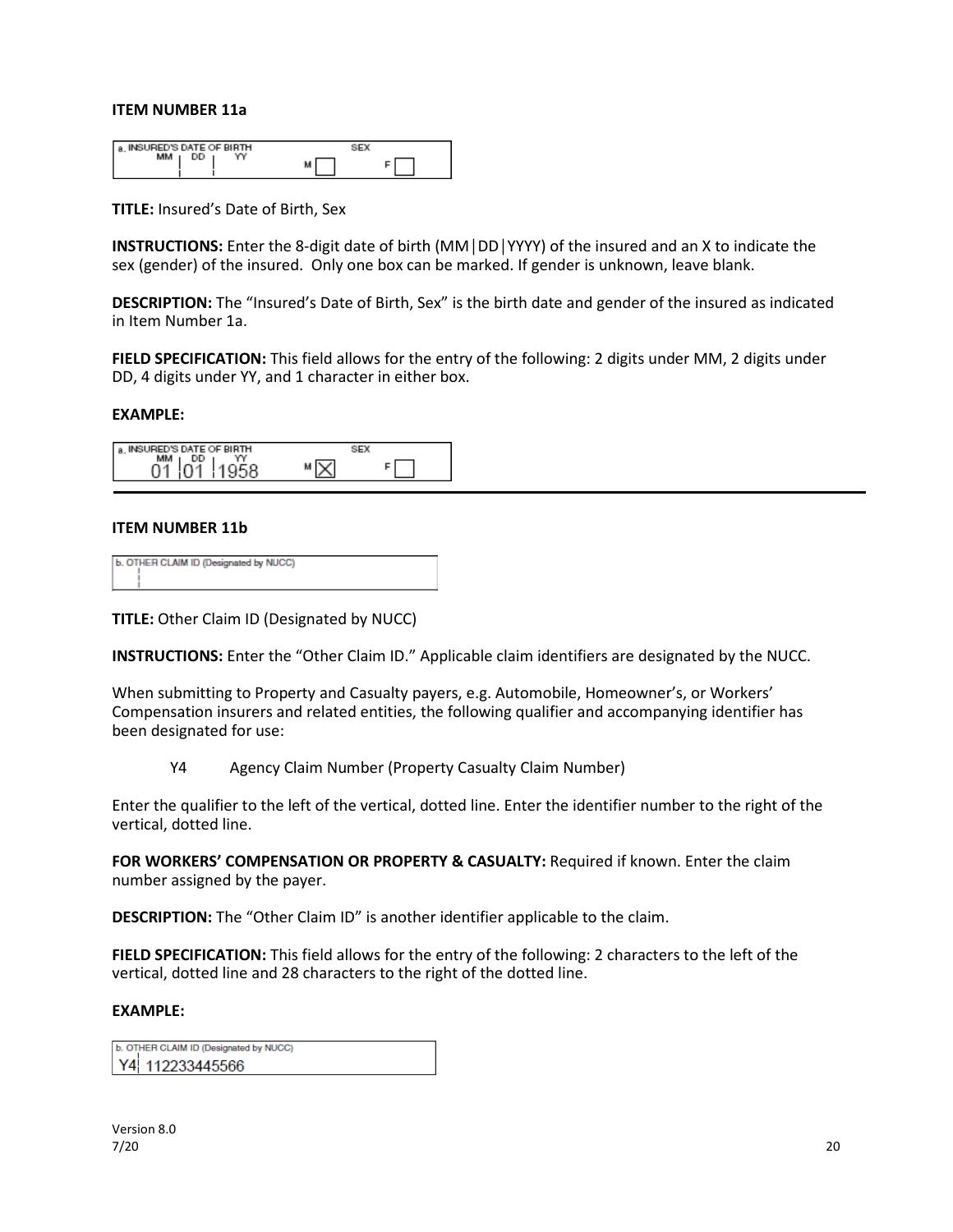#### **ITEM NUMBER 11c**

| c. INSURANCE PLAN NAME OR PROGRAM NAME |  |
|----------------------------------------|--|
|                                        |  |
|                                        |  |
|                                        |  |
|                                        |  |
|                                        |  |

**TITLE:** Insurance Plan Name or Program Name

**INSTRUCTIONS:** Enter the name of the insurance plan or program of the insured. Some payers require an identification number of the primary insurer rather than the name in this field.

**DESCRIPTION:** The "Insurance Plan Name or Program Name" is the name of the plan or program of the insured as indicated in Item Number 1a.

**FIELD SPECIFICATION:** This field allows for the entry of 29 characters.

#### **EXAMPLE:**

| c. INSURANCE PLAN NAME OR PROGRAM NAME |  |
|----------------------------------------|--|
| ABC Insurance Company                  |  |

#### **ITEM NUMBER 11d**

| d. IS THERE ANOTHER HEALTH BENEFIT PLAN? |                                                   |  |  |  |
|------------------------------------------|---------------------------------------------------|--|--|--|
| YES                                      | <b>NO</b><br>If yes, complete items 9, 9a and 9d. |  |  |  |

**TITLE:** Is there another Health Benefit Plan?

**INSTRUCTIONS:** When appropriate, enter an X in the correct box. If marked "YES", complete 9, 9a, and 9d. Only one box can be marked.

**DESCRIPTION:** "Is there another health benefit plan" indicates that the patient has insurance coverage other than the plan indicated in Item Number 1.

**FIELD SPECIFICATION:** This field allows for the entry of 1 character in either box.

| d. IS THERE ANOTHER HEALTH BENEFIT PLAN? |           |                                      |  |
|------------------------------------------|-----------|--------------------------------------|--|
| $X$ YES                                  | <b>NO</b> | If yes, complete items 9, 9a and 9d. |  |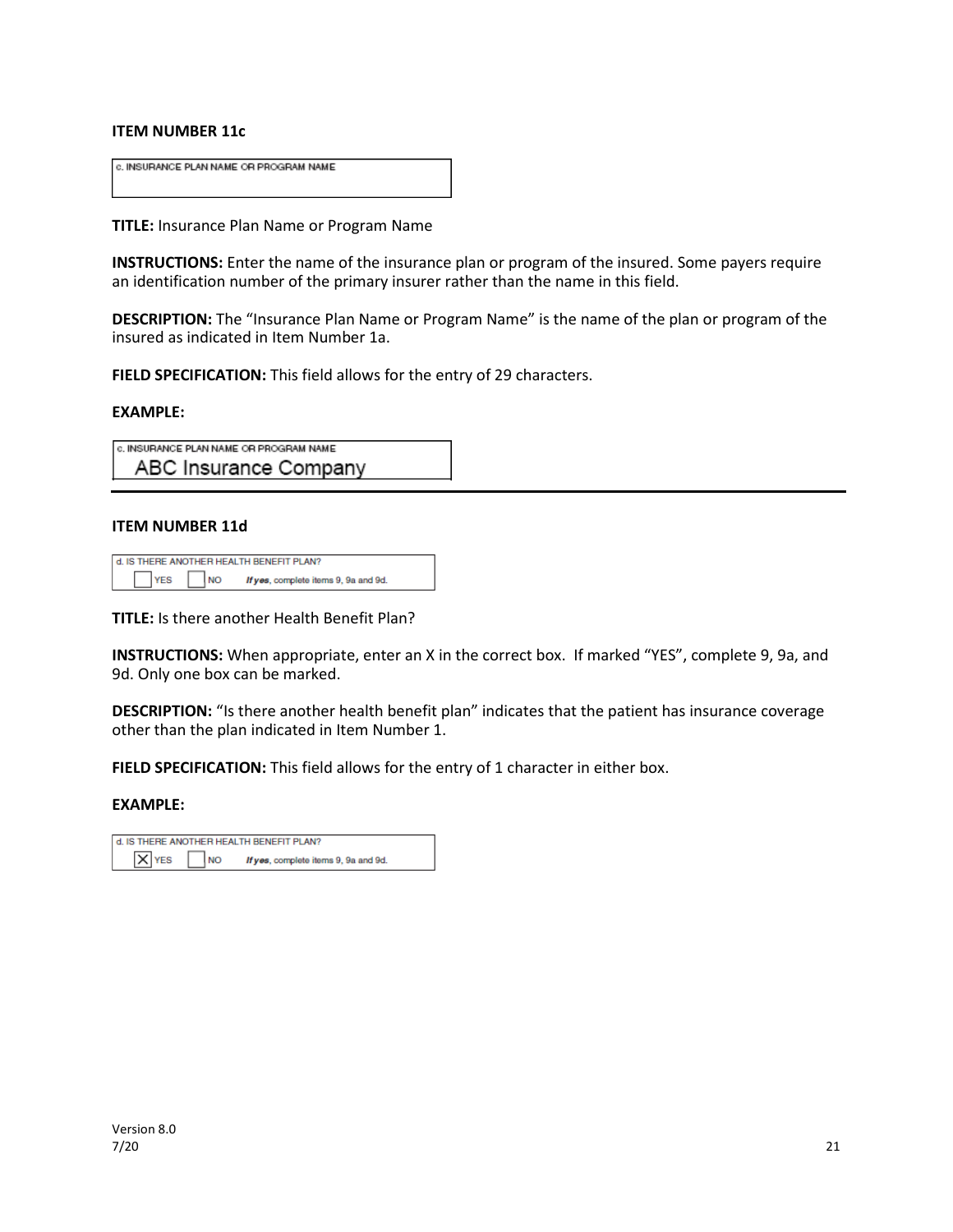| READ BACK OF FORM BEFORE COMPLETING & SIGNING THIS FORM.<br>112. PATIENT'S OR AUTHORIZED PERSON'S SIGNATURE 1 authorize the release of any medical or other information necessary<br>to process this claim. I also request payment of government benefits either to myself or to the party who accepts assignment<br>below. |      |
|-----------------------------------------------------------------------------------------------------------------------------------------------------------------------------------------------------------------------------------------------------------------------------------------------------------------------------|------|
| SIGNED                                                                                                                                                                                                                                                                                                                      | DATE |

**TITLE:** Patient's or Authorized Person's Signature

**INSTRUCTIONS:** Enter "Signature on File," "SOF," or legal signature. When legal signature, enter date signed in 6-digit (MM|DD|YY) or 8-digit format (MM|DD|YYYY) format. If there is no signature on file, leave blank or enter "No Signature on File."

**DESCRIPTION:** The "Patient's or Authorized Person's Signature" indicates there is an authorization on file for the release of any medical or other information necessary to process and/or adjudicate the claim.

**FIELD SPECIFICATION:** Use the space available to enter signature/information and date.

#### **EXAMPLE:**

| READ BACK OF FORM BEFORE COMPLETING & SIGNING THIS FORM.<br>12. PATIENT'S OR AUTHORIZED PERSON'S SIGNATURE I authorize the release of any medical or other information necessary<br>to process this claim. I also request payment of government benefits either to myself or to the party who accepts assignment<br>below. |  |
|----------------------------------------------------------------------------------------------------------------------------------------------------------------------------------------------------------------------------------------------------------------------------------------------------------------------------|--|
| SIGNED<br>DATE                                                                                                                                                                                                                                                                                                             |  |

#### **ITEM NUMBER 13**

| 13. INSURED'S OR AUTHORIZED PERSON'S SIGNATURE I authorize<br>payment of medical benefits to the undersigned physician or supplier for<br>services described below. |
|---------------------------------------------------------------------------------------------------------------------------------------------------------------------|
| SIGNED                                                                                                                                                              |

**TITLE:** Insured's or Authorized Person's Signature

**INSTRUCTIONS:** Enter "Signature on File," "SOF," or legal signature. If there is no signature on file, leave blank or enter "No Signature on File."

**DESCRIPTION:** The "Insured's or Authorized Person's Signature" indicates that there is a signature on file authorizing payment of medical benefits.

**FIELD SPECIFICATION:** Use the space available to enter signature/information.

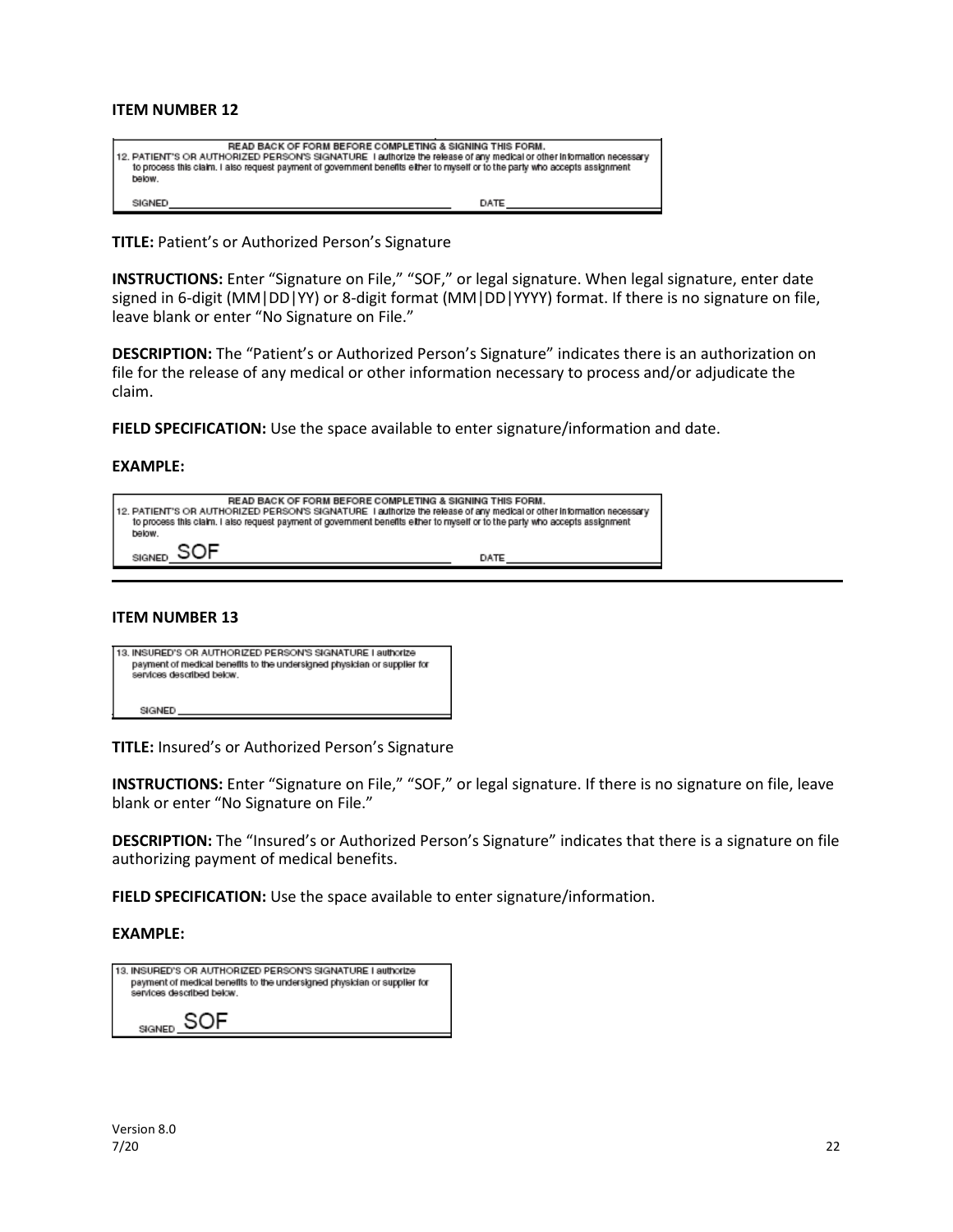## **ITEMS 14–33: PHYSICIAN OR SUPPLIER INFORMATION**

#### **ITEM NUMBER 14**

|           |       | 14. DATE OF CURRENT ILLNESS, INJURY, or PREGNANCY (LMP) |
|-----------|-------|---------------------------------------------------------|
| <b>MM</b> |       |                                                         |
|           | QUAL. |                                                         |

**TITLE:** Date of Current Illness, Injury, or Pregnancy (LMP)

**INSTRUCTIONS:** Enter the 6-digit (MM│DD│YY) or 8-digit (MM│DD│YYYY) date of the first date of the present illness, injury, or pregnancy. For pregnancy, use the date of the last menstrual period (LMP) as the first date.

Enter the applicable qualifier to identify which date is being reported.

- 431 Onset of Current Symptoms or Illness<br>484 Last Menstrual Period
- Last Menstrual Period

Enter the qualifier to the right of the vertical, dotted line.

**DESCRIPTION:** The "Date of Current Illness, Injury, or Pregnancy" identifies the first date of onset of illness, the actual date of injury, or the LMP for pregnancy.

**FIELD SPECIFICATION:** This field allows for the entry of the following: 2 digits under MM, 2 digits under DD, 4 digits under YY, and 3 characters to the right of the vertical, dotted line.

14. DATE OF CURRENT ILLNESS, INJURY, or PREGNANCY (LMP) 09 30 2005 QUAL 431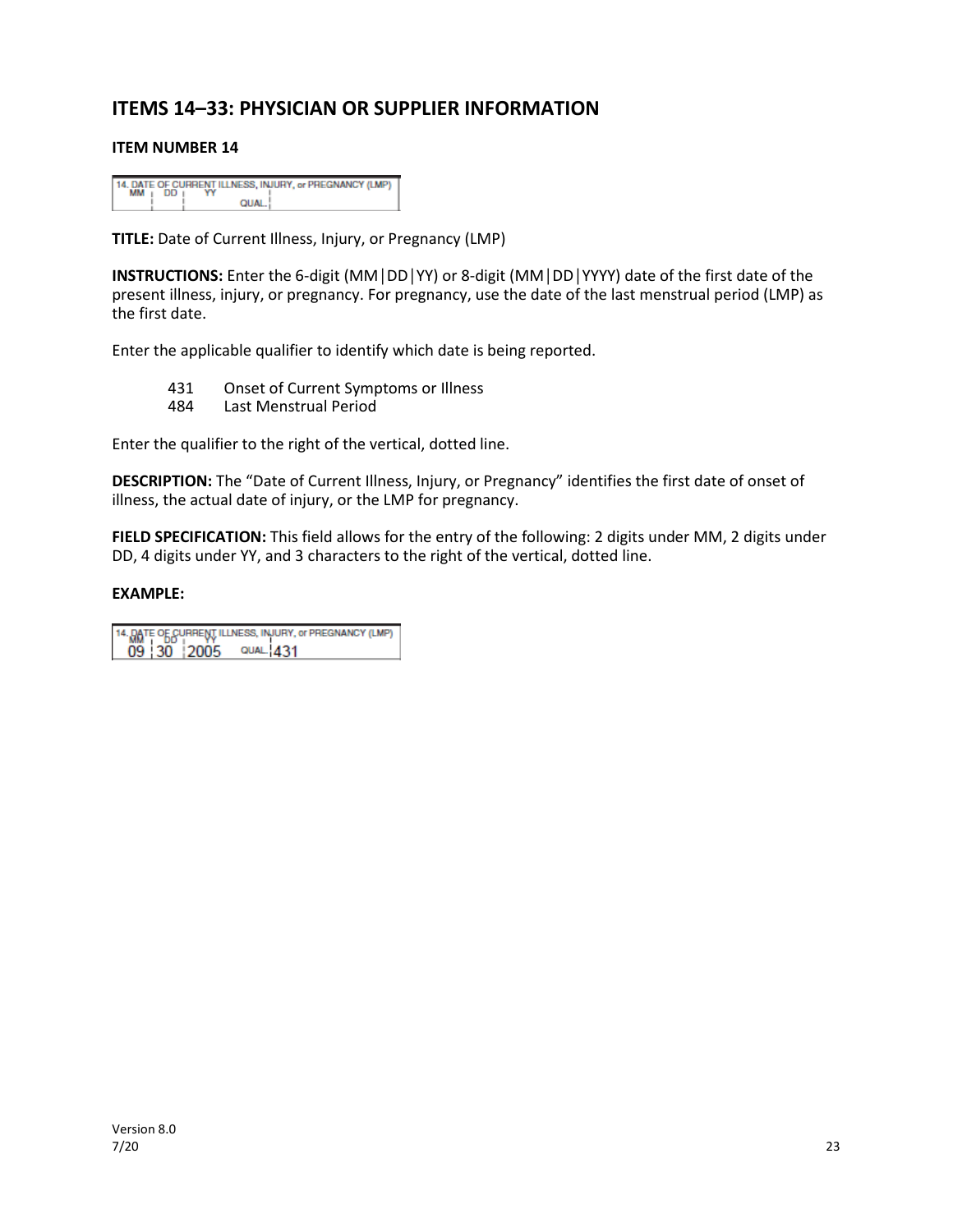| <b>15. OTHER DATE</b><br><b>OUAL</b> | мм | DD. |  |
|--------------------------------------|----|-----|--|
|                                      |    |     |  |

#### **TITLE:** Other Date

**INSTRUCTIONS:** Enter another date related to the patient's condition or treatment. Enter the date in the 6-digit (MM│DD│YY) or 8-digit (MM│DD│YYYY) format.

Enter the applicable qualifier to identify which date is being reported.

- 454 Initial Treatment<br>304 Latest Visit or Cor
- Latest Visit or Consultation
- 453 Acute Manifestation of a Chronic Condition
- 439 Accident
- 455 Last X-ray
- 471 Prescription
- 090 Report Start (Assumed Care Date)<br>091 Report End (Relinguished Care Dat
- Report End (Relinquished Care Date)
- 444 First Visit or Consultation

Enter the qualifier between the left-hand set of vertical, dotted lines.

**DESCRIPTION:** The "Other Date" identifies additional date information about the patient's condition or treatment.

**FIELD SPECIFICATION:** This field allows for the entry of the following: 3 characters between the vertical, dotted lines, 2 digits under MM, 2 digits under DD, and 4 digits under YY.

| 15. OTHER DATE      | МM<br>, DD |
|---------------------|------------|
| QUAL.<br><b>AEA</b> | 12005      |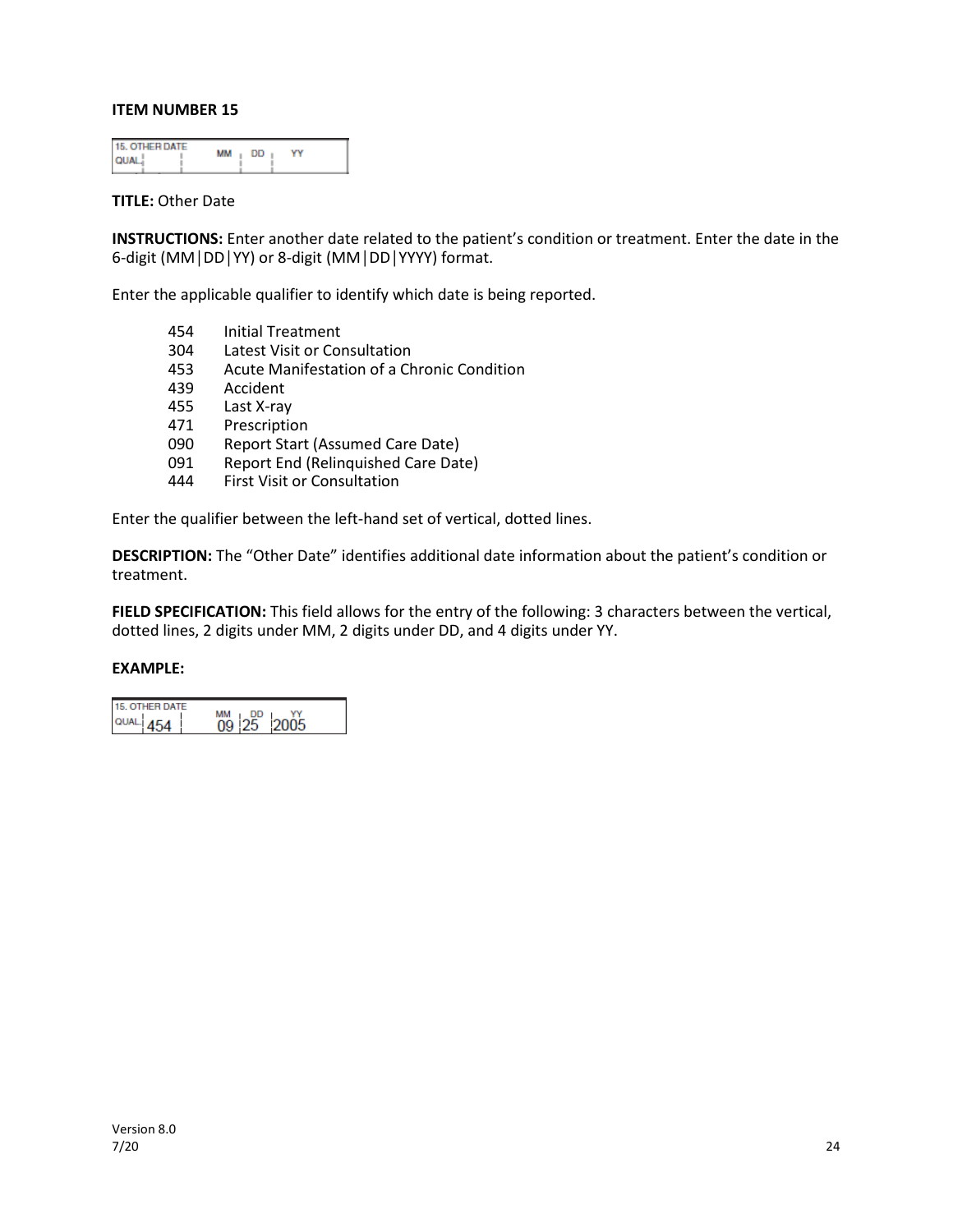| 116. DATES PATIENT UNABLE TO WORK IN CURRENT OCCUPATION. |    |    |  |
|----------------------------------------------------------|----|----|--|
|                                                          | DD | DD |  |
|                                                          |    |    |  |

**TITLE:** Dates Patient Unable to Work in Current Occupation

**INSTRUCTIONS:** If the patient is employed and is unable to work in current occupation, a 6-digit (MM│DD│YY) or 8-digit (MM│DD│YYYY) date must be shown for the "from–to" dates that the patient is unable to work. An entry in this field may indicate employment-related insurance coverage.

**DESCRIPTION:** "Dates Patient Unable to Work in Current Occupation" is the time span the patient is or was unable to work.

**FIELD SPECIFICATION:** This field allows for the entry of the following in each of the date fields: 2 digits under MM, 2 digits under DD, and 4 digits under YY.

| 16. DATES PATIENT UNABLE TO WORK IN CURRENT OCCUPATION. |  |                                            |  |
|---------------------------------------------------------|--|--------------------------------------------|--|
| FROM 09 25 2005                                         |  | το 10 <sup>MM</sup> 128 <sup>p</sup> 12005 |  |
|                                                         |  |                                            |  |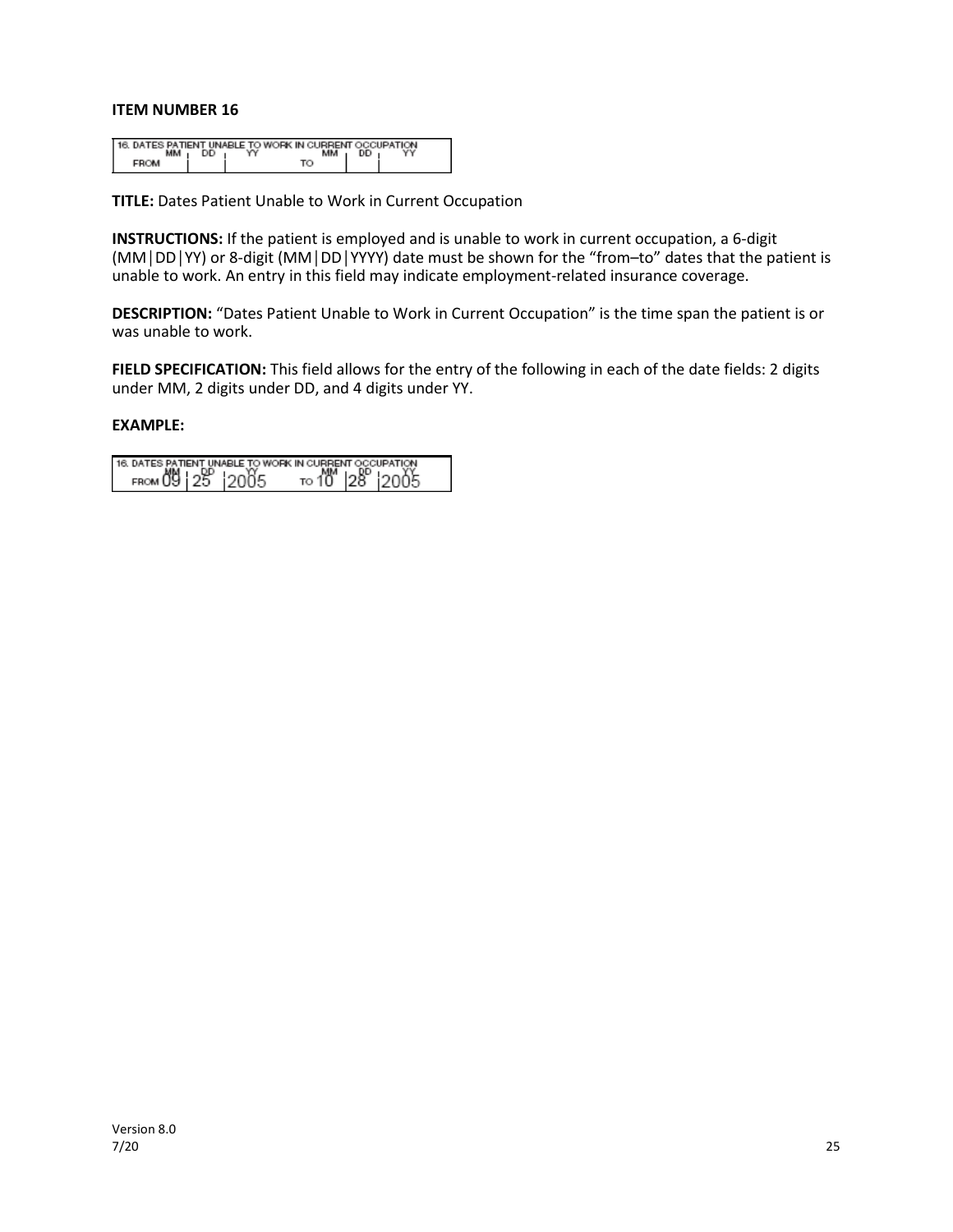| 17. NAME OF REFERRING PROVIDER OR OTHER SOURCE |  |
|------------------------------------------------|--|
|                                                |  |
|                                                |  |
|                                                |  |

**TITLE:** Name of Referring Provider or Other Source

**INSTRUCTIONS:** Enter the name (First Name, Middle Initial, Last Name) followed by the credentials of the professional who referred or ordered the service(s) or supply(ies) on the claim.

If multiple providers are involved, enter one provider using the following priority order:

- 1. Referring Provider
- 2. Ordering Provider
- 3. Supervising Provider

Do not use periods or commas. A hyphen can be used for hyphenated names.

Enter the applicable qualifier to identify which provider is being reported.

- DN Referring Provider
- DK Ordering Provider
- DQ Supervising Provider

Enter the qualifier to the left of the vertical, dotted line.

**DESCRIPTION:** The name entered is the referring provider, ordering provider, or supervising provider who referred, ordered, or supervised the service(s) or supply(ies) on the claim. The qualifier indicates the role of the provider being reported.

**FIELD SPECIFICATION:** This field allows for the entry of 2 characters to the left of the vertical, dotted line and 24 characters to the right of the dotted line.

#### **EXAMPLE:**

17. NAME OF REFERRING PROVIDER OR OTHER SOURCE DN Jane A Smith MD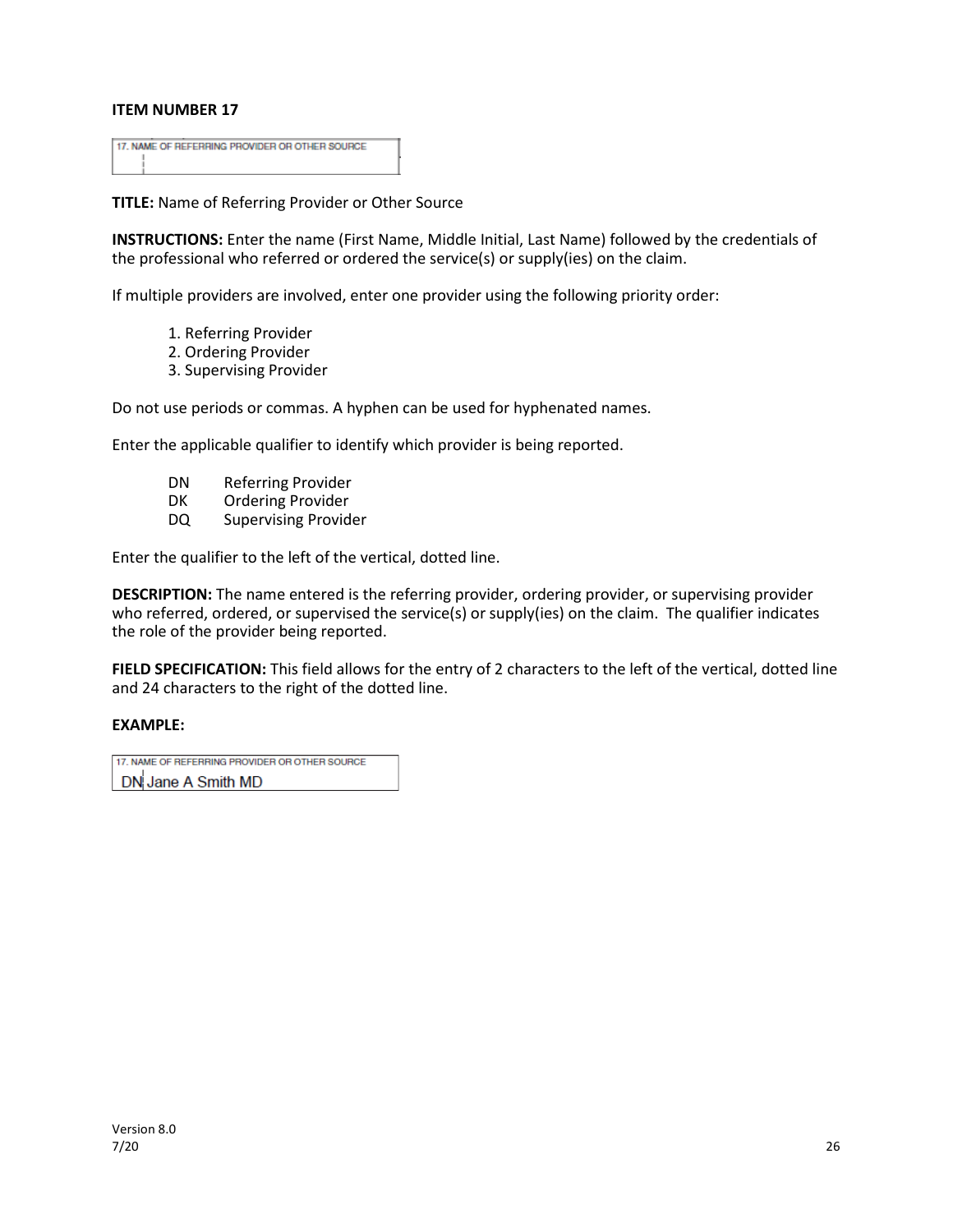#### **ITEM NUMBER 17a AND 17b (Split Field)**

| 17b. |  |
|------|--|

**TITLE 17a:** Other ID#

**INSTRUCTIONS 17a:** The Other ID number of the referring, ordering, or supervising provider is reported in 17a in the shaded area. The qualifier indicating what the number represents is reported in the qualifier field to the immediate right of 17a.

The NUCC defines the following qualifiers used in 5010A1:

- 0B State License Number
- 1G Provider UPIN Number
- G2 Provider Commercial Number
- LU Location Number (This qualifier is used for Supervising Provider only.)

**DESCRIPTION:** The non-NPI ID number of the referring, ordering, or supervising provider is the unique identifier of the professional.

FIELD SPECIFICATION: This field allows for the entry of 2 characters in the qualifier field and 17 characters in the Other ID# field.

**TITLE 17b:** NPI #

**INSTRUCTIONS 17b:** Enter the NPI number of the referring, ordering, or supervising provider in Item Number 17b.

**DESCRIPTION:** The NPI number refers to the HIPAA National Provider Identifier number.

**FIELD SPECIFICATION:** This field allows for the entry of a 10-digit NPI number.

|  | 17a. G2 ABC1234567890 |
|--|-----------------------|
|  | 17b. NPI 0123456789   |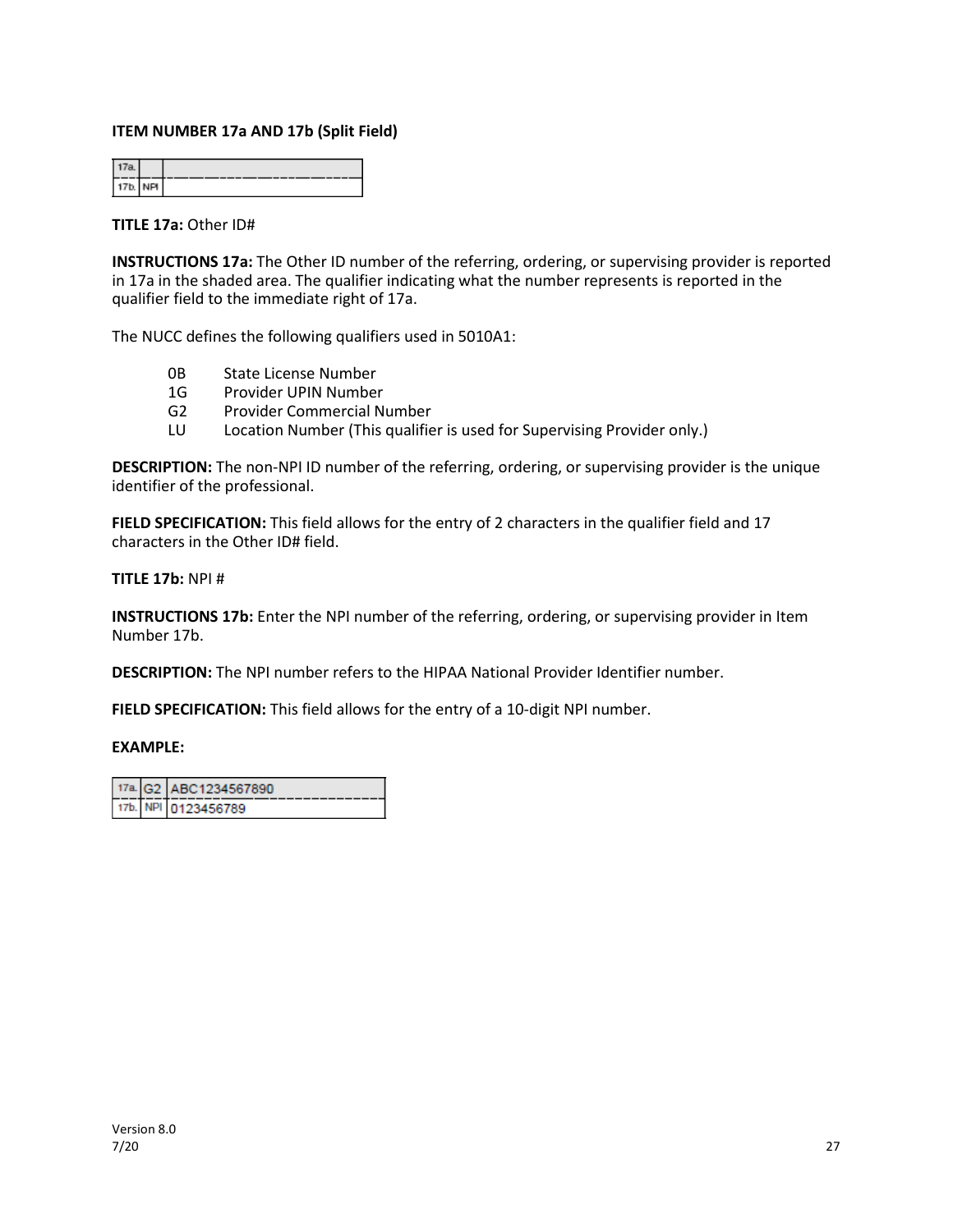| 18. HOSPITALIZATION DATES RELATED TO CURRENT SERVICES |    |  |  |
|-------------------------------------------------------|----|--|--|
|                                                       | DD |  |  |
|                                                       |    |  |  |

**TITLE:** Hospitalization Dates Related to Current Services

**INSTRUCTIONS:** Enter the inpatient 6-digit (MM│DD│YY) or 8-digit (MM│DD│YYYY) hospital admission date followed by the discharge date (if discharge has occurred). If not discharged, leave discharge date blank. This date is when a medical service is furnished as a result of, or subsequent to, a related hospitalization.

**DESCRIPTION:** The "Hospitalization Dates Related to Current Services" refers to an inpatient stay and indicates the admission and discharge dates associated with the service(s) on the claim.

**FIELD SPECIFICATION:** This field allows for the entry of the following in each of the date fields: 2 digits under MM, 2 digits under DD, and 4 digits under YY.

#### **EXAMPLE:**

| 18          |          | HOSPITALIZATION DATES RELATED TO CURRENT SERVICES. |  |  |
|-------------|----------|----------------------------------------------------|--|--|
|             |          |                                                    |  |  |
| <b>FROM</b> | 09125120 |                                                    |  |  |

#### **ITEM NUMBER 19**

19. ADDITIONAL CLAIM INFORMATION (Designated by NUCC)

**TITLE:** Additional Claim Information (Designated by NUCC)

**INSTRUCTIONS:** Please refer to the most current instructions from the public or private payer regarding the use of this field. Report the appropriate qualifier, when available, for the information being entered. Do not enter a space, hyphen, or other separator between the qualifier and the information.

For the Claim Information (NTE), the following are the qualifiers in 5010A1. Enter the qualifier "NTE", followed by the appropriate qualifier, then the information. Do not enter spaces between the qualifier and the first word of the information. After the qualifier, use spaces to separate any words.

ADD Additional Information CER Certification Narrative DCP Goals, Rehabilitation Potential, or Discharge Plans DGN Diagnosis Description TPO Third Party Organization Notes

#### **EXAMPLE:**

19. ADDITIONAL CLAIM INFORMATION (Designated by NUCC) NTEADDSurgery was unusually long due to scarring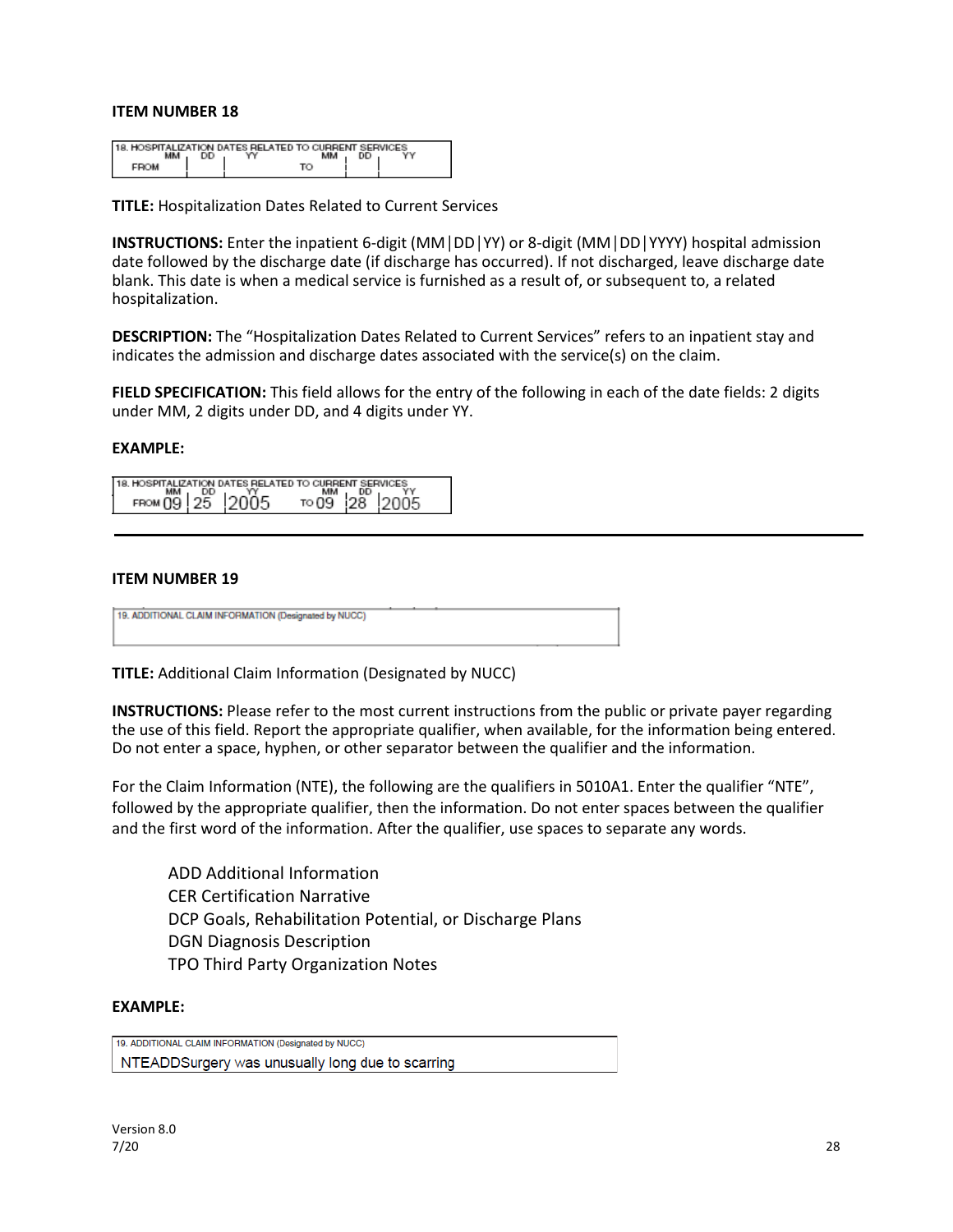For additional identifiers (REFs), the following are the qualifiers in 5010A1. Enter the qualifier "REF", followed by the qualifier, then the identifier. Do not enter spaces between the qualifier and identifier.

- 0B State License Number
- 1G Provider UPIN Number
- G2 Provider Commercial Number
- LU Location Number (This qualifier is used for Supervising Provider only.)
- N5 Provider Plan Network Identification Number
- SY Social Security Number (The social security number may not be used for Medicare.)
- X5 State Industrial Accident Provider Number
- ZZ Provider Taxonomy (The qualifier in the 5010A1 for Provider Taxonomy is PXC, but ZZ will remain the qualifier for the 1500 Claim Form.)

The above list contains both provider identifiers, as well as the provider taxonomy code. The provider identifiers are assigned to the provider either by a specific payer or by a third party in order to uniquely identify the provider. The taxonomy code is designated by the provider in order to identify his/her provider grouping, classification, or area of specialization. Both, provider identifiers and provider taxonomy may be used in this field.

Taxonomy codes or other identifiers reported in this field must not be reportable in other fields, i.e., Item Numbers 17, 24J, 32, or 33.

#### **EXAMPLE:**

| 19. ADDITIONAL CLAIM INFORMATION (Designated by NUCC) |
|-------------------------------------------------------|
| REFG21234567890                                       |

For Supplemental Claim Information (PWK), the following are the qualifiers in the 5010A1. Enter the qualifier "PWK", followed by the appropriate Report Type Code, the appropriate Transmission Type Code, then the Attachment Control Number. Do not enter spaces between the qualifiers and data.

#### **REPORT TYPE CODES**

- 03 Report Justifying Treatment Beyond Utilization
- 04 Drugs Administered
- 05 Treatment Diagnosis
- 06 Initial Assessment
- 07 Functional Goals
- 08 Plan of Treatment
- 09 Progress Report
- 10 Continued Treatment
- 11 Chemical Analysis
- 13 Certified Test Report
- 15 Justification for Admission
- 21 Recovery Plan
- A3 Allergies/Sensitivities Document
- A4 Autopsy Report
- AM Ambulance Certification
- AS Admission Summary
- B2 Prescription
- B3 Physician Order
- B4 Referral Form
- BR Benchmark Testing Results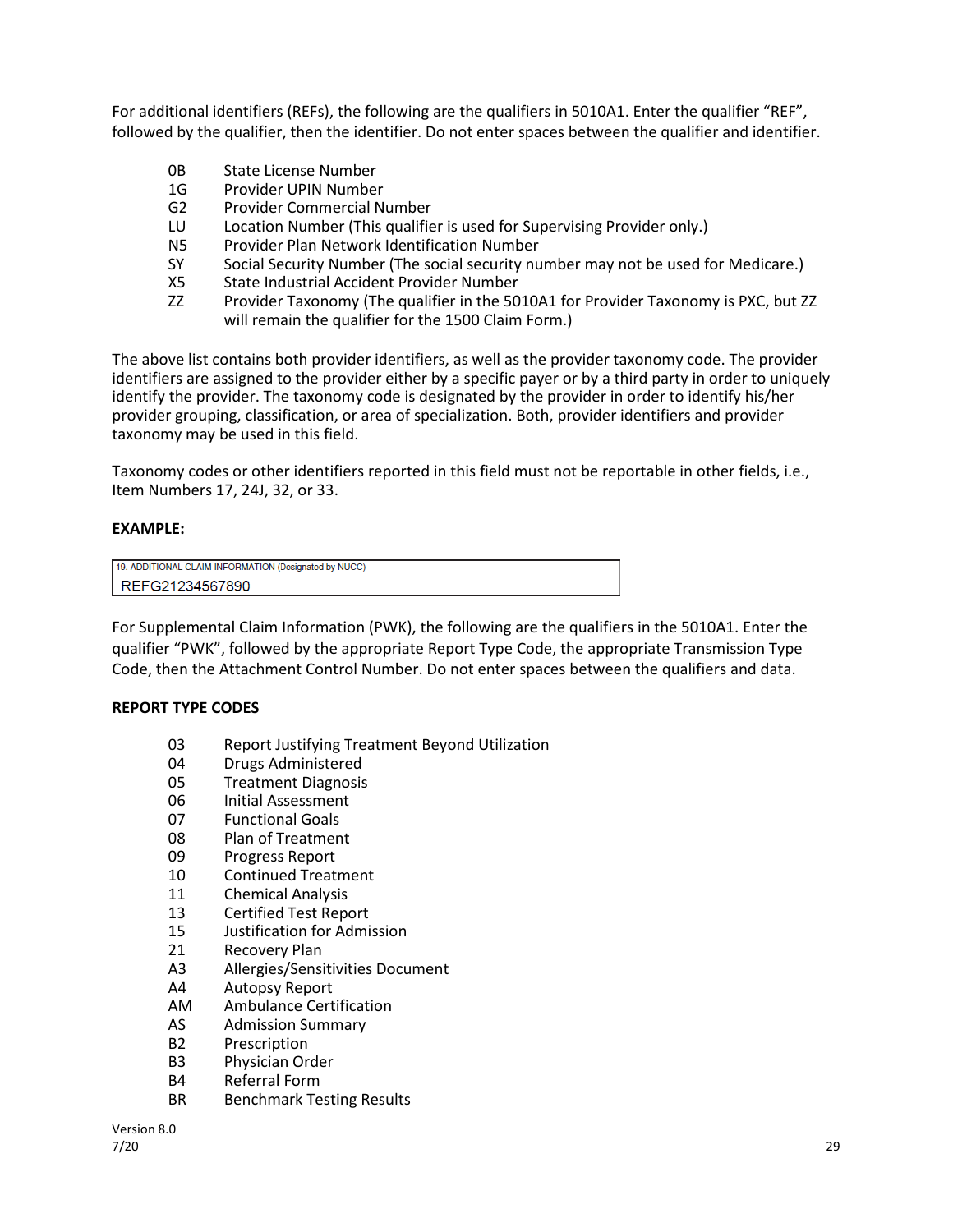- BS Baseline
- BT Blanket Test Results
- CB Chiropractic Justification
- CK Consent Form(s)
- CT Certification
- D2 Drug Profile Document
- DA Dental Models
- DB Durable Medical Equipment Prescription
- DG Diagnostic Report
- DJ Discharge Monitoring Report
- DS Discharge Summary
- EB Explanation of Benefits (Coordination of Benefits or Medicare Secondary Payor)
- HC Health Certificate
- HR Health Clinic Records
- I5 Immunization Record
- IR State School Immunization Records
- LA Laboratory Results
- M1 Medical Record Attachment
- MT Models
- NN Nursing Notes
- OB Operative Note
- OC Oxygen Content Averaging Report
- OD Orders and Treatments Document
- OE Objective Physical Examination (including vital signs) Document
- OX Oxygen Therapy Certification
- OZ Support Data for Claim
- P4 Pathology Report
- P5 Patient Medical History Document
- PE Parenteral or Enteral Certification<br>PN Physical Therapy Notes
- Physical Therapy Notes
- PO Prosthetics or Orthotic Certification
- PQ Paramedical Results
- PY Physician's Report
- PZ Physical Therapy Certification
- RB Radiology Films
- RR Radiology Reports
- RT Report of Tests and Analysis Report
- RX Renewable Oxygen Content Averaging Report
- SG Symptoms Document
- V5 Death Notification<br>XP Photographs
- Photographs

#### **TRANSMISSION TYPE CODES**

- AA Available on Request at Provider Site
- BM By Mail

#### **EXAMPLE:**

19. ADDITIONAL CLAIM INFORMATION (Designated by NUCC) PWK03AA12363545465

When reporting multiple separate items, enter three blank spaces and then the next qualifier and followed by the information

Version 8.0 ли 200 году в село в 1920 году в село в 1920 году в 1920 году в 1930 году в 1930 году в 1930 году в 1930 году <br>После 1930 году в 1930 году в 1930 году в 1930 году в 1930 году в 1930 году в 1930 году в 1930 году в 1930 год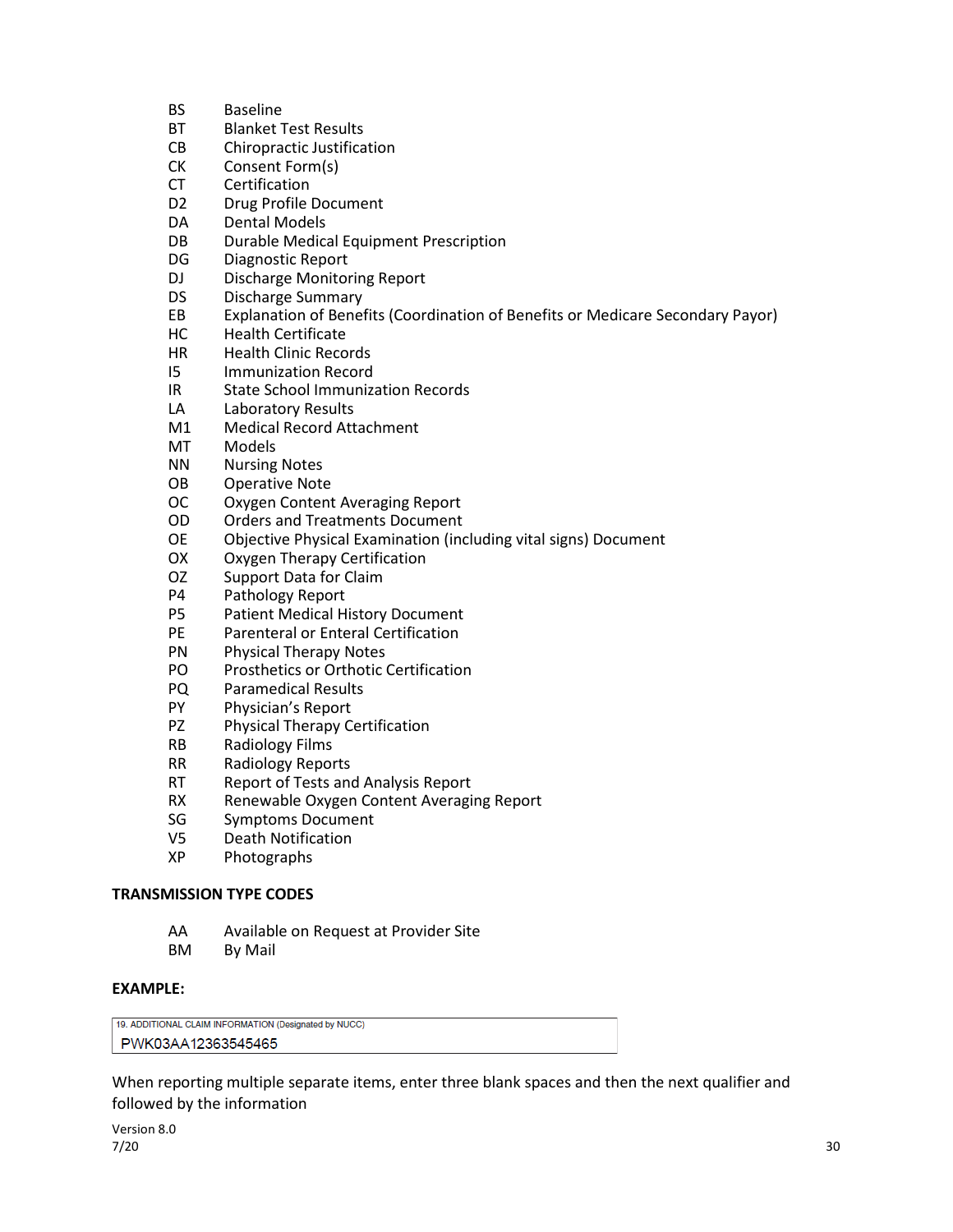#### **EXAMPLE:**

19. ADDITIONAL CLAIM INFORMATION (Designated by NUCC) NTEADD Surgery was unusually long due to scarring PWKOBBM1213141

**DESCRIPTION:** "Additional Claim Information" identifies additional information about the patient's condition or the claim.

**FIELD SPECIFICATION:** This field allows for the entry of 71 characters.

#### **ITEM NUMBER 20**

| 20. OUTSIDE LAB? | \$ CHARGES |  |
|------------------|------------|--|
|                  |            |  |

**TITLE:** Outside Lab? \$Charges

**INSTRUCTIONS:** Complete this field when billing for purchased services by entering an X in "YES." A "YES" mark indicates that the reported service was provided by an entity other than the billing provider (for example, services subject to Medicare's anti-markup rule). A "NO" mark or blank indicates that no purchased services are included on the claim.

If "YES" is marked, enter the purchase price under "\$Charges" and complete Item Number 32. Each purchased service must be reported on a separate claim form as only one charge can be entered.

When entering the charge amount, enter the amount in the field to the left of the vertical line. Enter number right justified to the left of the vertical line. Enter 00 for cents if the amount is a whole number. Do not use dollar signs, commas, or a decimal point when reporting amounts. Negative dollar amounts are not allowed. Leave the right-hand field blank.

**DESCRIPTION:** "Outside lab? \$Charges" indicates that services have been rendered by an independent provider as indicated in Item Number 32 and the related costs.

**FIELD SPECIFICATION:** This field allows for the entry of the following: 1 character in either box in the Outside Lab area and 8 characters to the left of the vertical line in the \$Charges area.

| 20. OUTSIDE LAB? | <b>S CHARGES</b> |
|------------------|------------------|
| <b>NO</b>        | 112500           |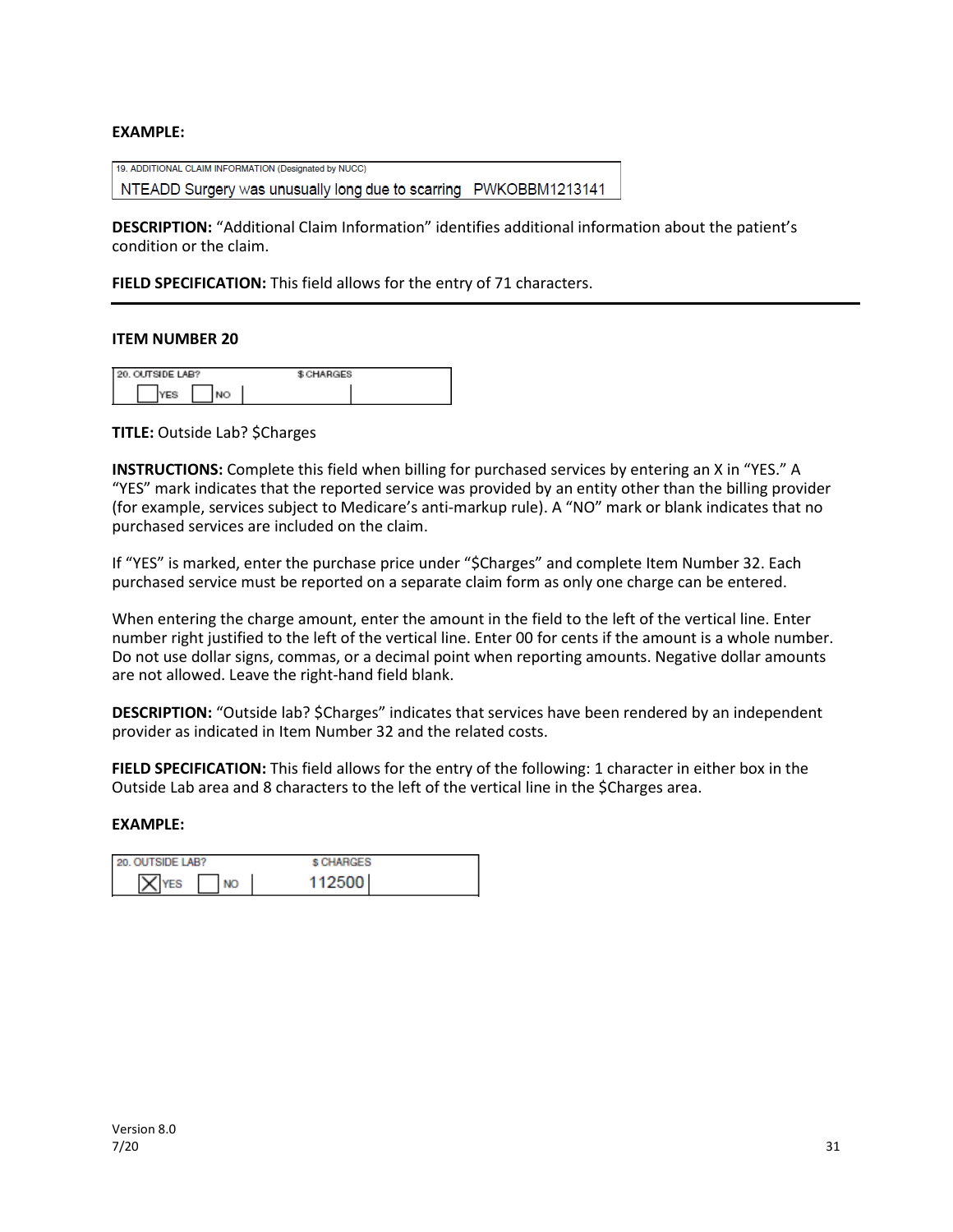|  | 21. DIAGNOSIS OR NATURE OF ILLNESS OR INJURY Relate A-L to service line below (24E) | ICD Ind. |
|--|-------------------------------------------------------------------------------------|----------|
|  |                                                                                     |          |
|  |                                                                                     |          |
|  |                                                                                     |          |

**TITLE:** Diagnosis or Nature of Illness or Injury

**INSTRUCTIONS:** Enter the applicable ICD indicator to identify which version of ICD codes is being reported.

9 ICD-9-CM<br>0 ICD-10-CM 0 ICD-10-CM

Enter the indicator between the vertical, dotted lines in the upper right-hand area of the field.

Enter the codes left justified on each line to identify the patient's diagnosis or condition. Do not include the decimal point in the diagnosis code, because it is implied. List no more than 12 ICD-10-CM or ICD-9- CM diagnosis codes. Relate lines A - L to the lines of service in 24E by the letter of the line. Use the greatest level of specificity. Do not provide narrative description in this field.

**DESCRIPTION:** The "ICD Indicator" identifies the version of the ICD code set being reported. The "Diagnosis or Nature of Illness or Injury" is the sign, symptom, complaint, or condition of the patient relating to the service(s) on the claim.

**FIELD SPECIFICATION:** This field allows for the entry a 1 digit indicator and 12 diagnosis codes at a maximum of 7 characters in length.

#### **EXAMPLE:**

#### ICD-10-CM:

|                  | 21. DIAGNOSIS OR NATURE OF ILLNESS OR INJURY Relate A-L to service line below (24E) |                | ICD Ind. $\overline{0}$ |
|------------------|-------------------------------------------------------------------------------------|----------------|-------------------------|
| O <sub>139</sub> | $_{\text{p}}$ (O6012x0)                                                             | $_{c}$ , J0190 |                         |
|                  |                                                                                     |                |                         |
|                  |                                                                                     |                |                         |

#### ICD-9-CM:

|       | 21. DIAGNOSIS OR NATURE OF ILLNESS OR INJURY Relate A-L to service line below (24E) |                  | <b>ICD</b> Ind |
|-------|-------------------------------------------------------------------------------------|------------------|----------------|
| 99859 | 7806                                                                                | V <sub>180</sub> | 8788           |
|       |                                                                                     |                  |                |
|       |                                                                                     |                  |                |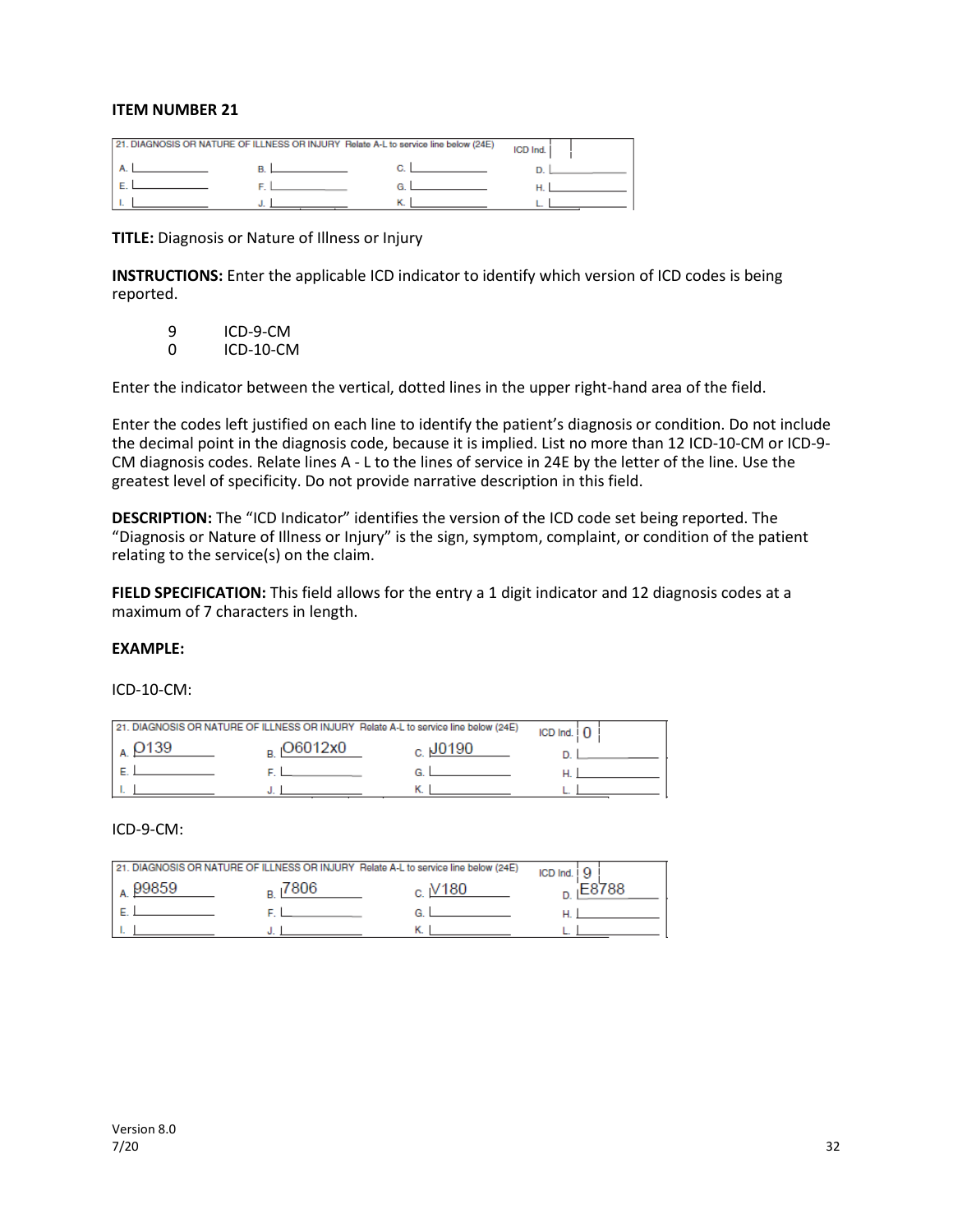22. BESUBMISSION ORIGINAL REF. NO.

**TITLE:** Resubmission and/or Original Reference Number

**INSTRUCTIONS:** List the original reference number for resubmitted claims. Please refer to the most current instructions from the public or private payer regarding the use of this field.

When resubmitting a claim, enter the appropriate bill frequency code left justified in the left-hand side of the field.

- 7 Replacement of prior claim
- 8 Void/cancel of prior claim

This Item Number is not intended for use for original claim submissions.

**DESCRIPTION:** "Resubmission" means the code and original reference number assigned by the destination payer or receiver to indicate a previously submitted claim or encounter.

**FIELD SPECIFICATION:** This field allows for the entry of 11 characters in the Code area and 18 characters in the Original Ref. No. area.

#### **EXAMPLE:**

| п |                   |  |
|---|-------------------|--|
|   | ORIGINAL REF. NO. |  |
|   | BC1234567890      |  |

#### **ITEM NUMBER 23**

| <b>23. PRIOR AUTHORIZATION NUMBER</b> |  |
|---------------------------------------|--|
|                                       |  |
|                                       |  |

**TITLE:** Prior Authorization Number

**INSTRUCTIONS:** Enter any of the following: prior authorization number, referral number, mammography pre-certification number, or Clinical Laboratory Improvement Amendments (CLIA) number, as assigned by the payer for the current service.

Do not enter hyphens or spaces within the number.

**DESCRIPTION:** The "Prior Authorization Number" is the payer assigned number authorizing the service(s).

**FIELD SPECIFICATION:** This field allows for the entry of 29 characters.

#### **EXAMPLE:**

23. PRIOR AUTHORIZATION NUMBER 1234567890A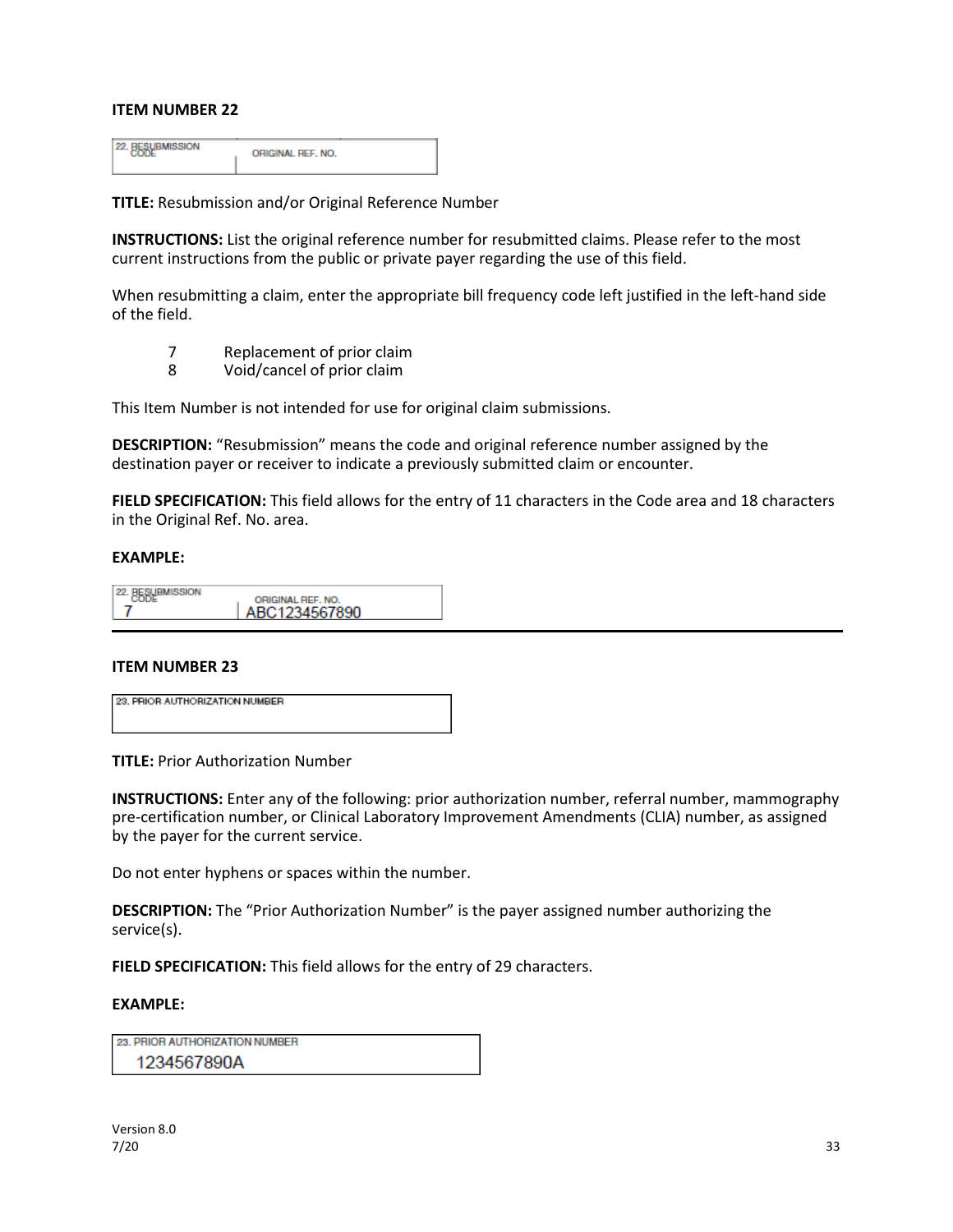#### **SECTION 24**

|   | 24. A<br>MM | From<br>DD. | YY | DATE(S) OF SERVICE<br>MМ | To<br>DD | YY | в.<br>PLACE OF<br>SERVICE EMG | C. | D. PROCEDURES, SERVICES, OR SUPPLIES<br>(Explain Unusual Circumstances)<br>CPT/HCPCS | <b>MODIFIER</b> |  | E.<br><b>DIAGNOSIS</b><br><b>POINTER</b> | F.<br>\$ CHARGES | G.<br>DAYS<br>UNITS | 국왕(H<br>Panay<br>Ran | ٠.<br>ID.<br>QUAL. | J.<br><b>RENDERING</b><br>PROVIDER ID. # |
|---|-------------|-------------|----|--------------------------|----------|----|-------------------------------|----|--------------------------------------------------------------------------------------|-----------------|--|------------------------------------------|------------------|---------------------|----------------------|--------------------|------------------------------------------|
|   |             |             |    |                          |          |    |                               |    |                                                                                      |                 |  |                                          |                  |                     |                      | <b>NPI</b>         |                                          |
| 2 |             |             |    |                          |          |    |                               |    |                                                                                      |                 |  |                                          |                  |                     |                      | <b>NPI</b>         |                                          |
| 3 |             |             |    |                          |          |    |                               |    |                                                                                      |                 |  |                                          |                  |                     |                      | <b>NPI</b>         |                                          |
| 4 |             |             |    |                          |          |    |                               |    |                                                                                      |                 |  |                                          |                  |                     |                      | <b>NPI</b>         |                                          |
| 5 |             |             |    |                          |          |    |                               |    |                                                                                      |                 |  |                                          |                  |                     |                      | <b>NPI</b>         |                                          |
| 6 |             |             |    |                          |          |    |                               |    |                                                                                      |                 |  |                                          |                  |                     |                      | <b>NPI</b>         |                                          |

**INSTRUCTIONS:** Supplemental information can only be entered with a corresponding, completed service line. The six service lines in section 24 have been divided horizontally to accommodate submission of both the NPI and another/proprietary identifier and to accommodate the submission of supplemental information to support the billed service. The top area of the six service lines is shaded and is the location for reporting supplemental information. It is not intended to allow the billing of 12 lines of service.

The supplemental information is to be placed in the shaded section of 24A through 24G as defined in each Item Number. Providers must verify requirements for this supplemental information with the payer.

See page 45 for further instructions and examples of how to enter supplemental information.

**FIELD SPECIFICATION:** The shaded area of lines 1 through 6 allow for the entry of 61 characters from the beginning of 24A to the end of 24G.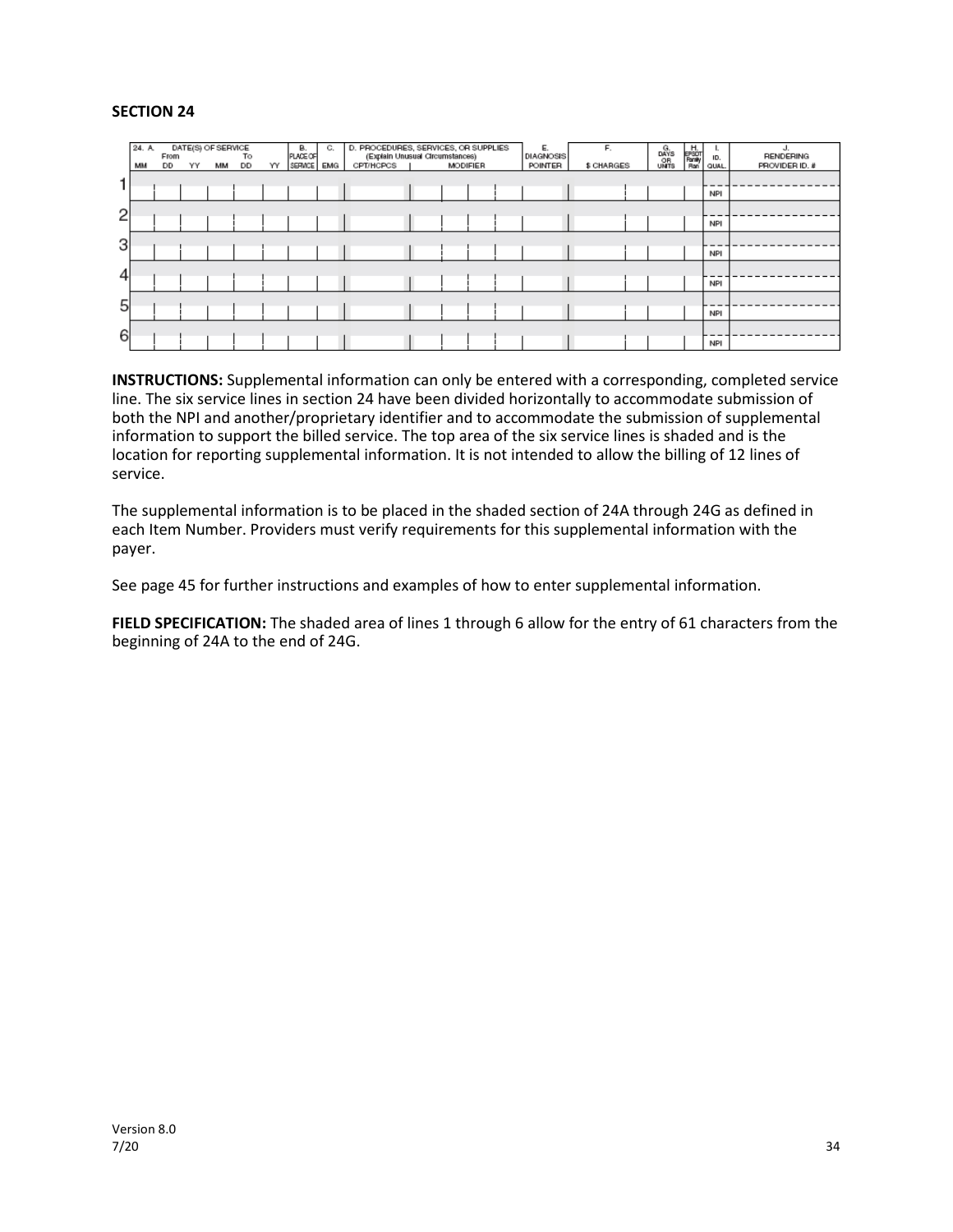#### **ITEM NUMBER 24A**



**TITLE:** Date(s) of Service [lines 1–6]

**INSTRUCTIONS:** Enter date(s) of service, both the "From" and "To" dates. If there is only one date of service, enter that date under "From." Leave "To" blank or re-enter "From" date. If grouping services, the place of service, procedure code, charges, and individual provider for each line must be identical for that service line. Grouping is allowed only for services on consecutive days. The number of days must correspond to the number of units in 24G.

When required by payers to provide additional narrative description of an unspecified code, NDC, contract rate, or tooth numbers and areas of the oral cavity enter the applicable qualifier and number/code/information starting with the first space in the shaded line of this field. Do not enter a space, hyphen, or other separator between the qualifier and the number/code/ information. The information may extend to 24G. Further instructions on entering supplemental information with qualifiers, including examples, are on page 45.

**DESCRIPTION:** "Date(s) of Service" indicates the actual month, day, and year the service(s) was provided. Grouping services refers to a charge for a series of identical services without listing each date of service.

**FIELD SPECIFICATION:** This field allows for the entry of the following in each of the unshaded date fields: 2 digits under MM, 2 digits under DD, and 2 digits under YY.

| 24. A | From |             | DATE(S) OF SERVICE | Τо |  |
|-------|------|-------------|--------------------|----|--|
|       | DD   |             | MM                 | DD |  |
|       |      |             |                    |    |  |
|       |      | 09 30 05 09 |                    | 30 |  |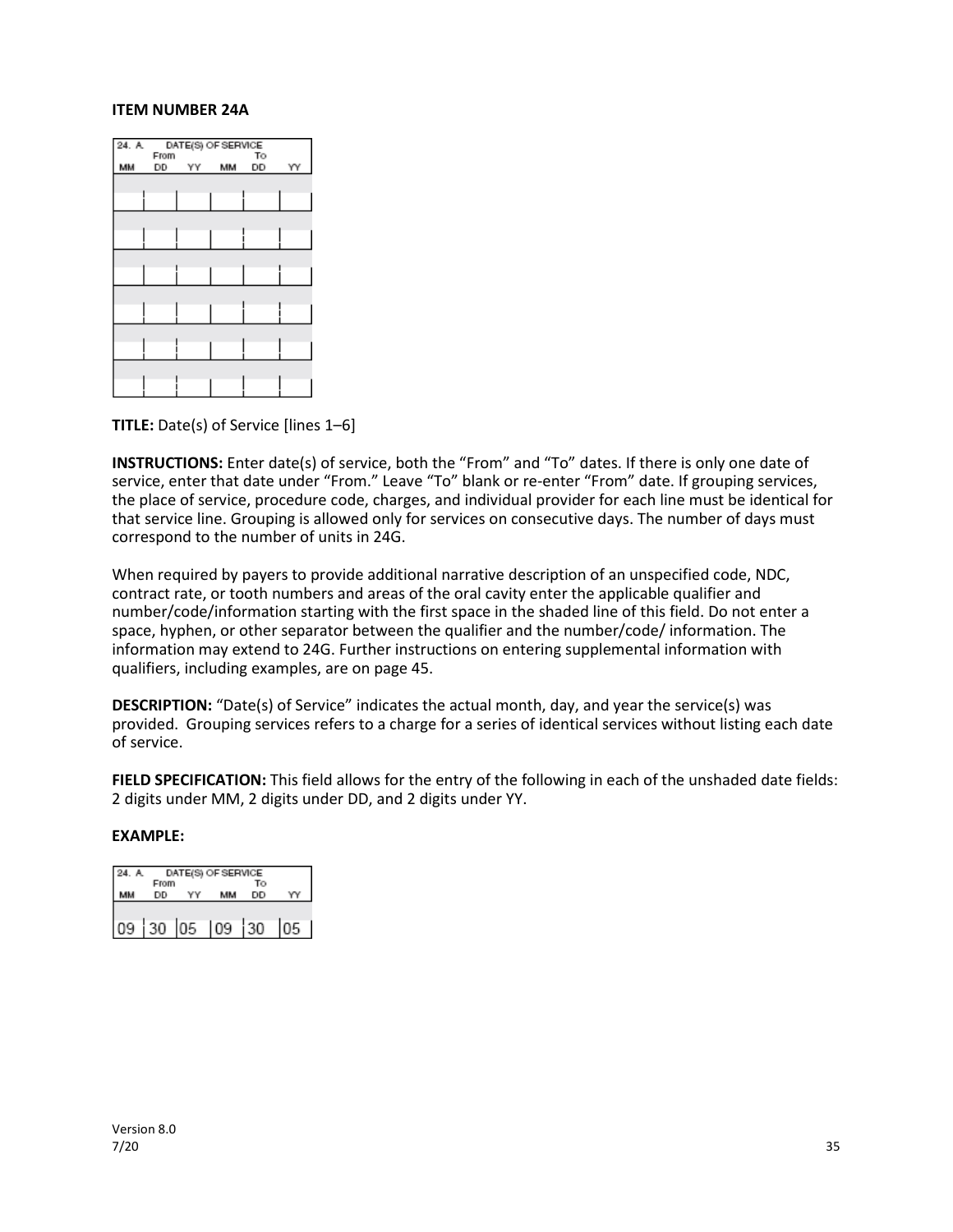#### **ITEM NUMBER 24B**



**TITLE:** Place of Service [lines 1–6]

**INSTRUCTIONS:** In 24B, enter the appropriate two-digit code from the Place of Service Code list for each item used or service performed. The Place of Service Codes are available at: [www.cms.gov/Medicare/Coding/place-of-service-codes/Place\\_of\\_Service\\_Code\\_Set.html.](http://www.cms.gov/Medicare/Coding/place-of-service-codes/Place_of_Service_Code_Set.html)

**DESCRIPTION:** The "Place of Service" Code identifies the location where the service was rendered.

FIELD SPECIFICATION: This field allows for the entry of 2 digits in the unshaded area.

#### **EXAMPLE:**



11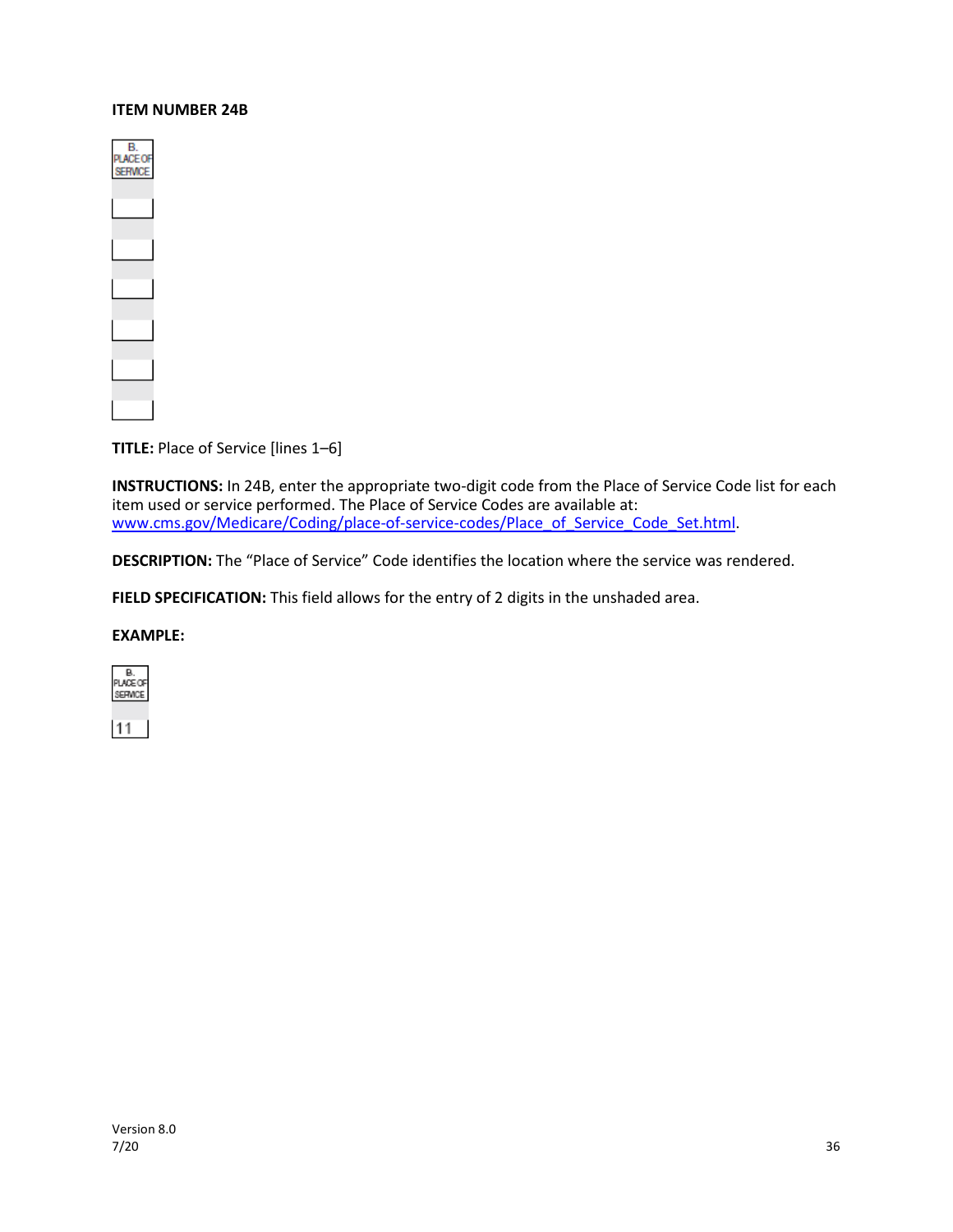#### **ITEM NUMBER 24C**



**TITLE:** EMG [lines 1–6]

**INSTRUCTIONS:** Check with payer to determine if this information (emergency indicator) is necessary. If required, enter Y for "YES" or leave blank if "NO" in the bottom, unshaded area of the field. The definition of emergency would be either defined by federal or state regulations or programs, payer contracts, or as defined in 5010A1.

**DESCRIPTION:** "EMG" identifies if the service was an emergency.

**FIELD SPECIFICATION:** This field allows for the entry of 2 characters in the unshaded area.

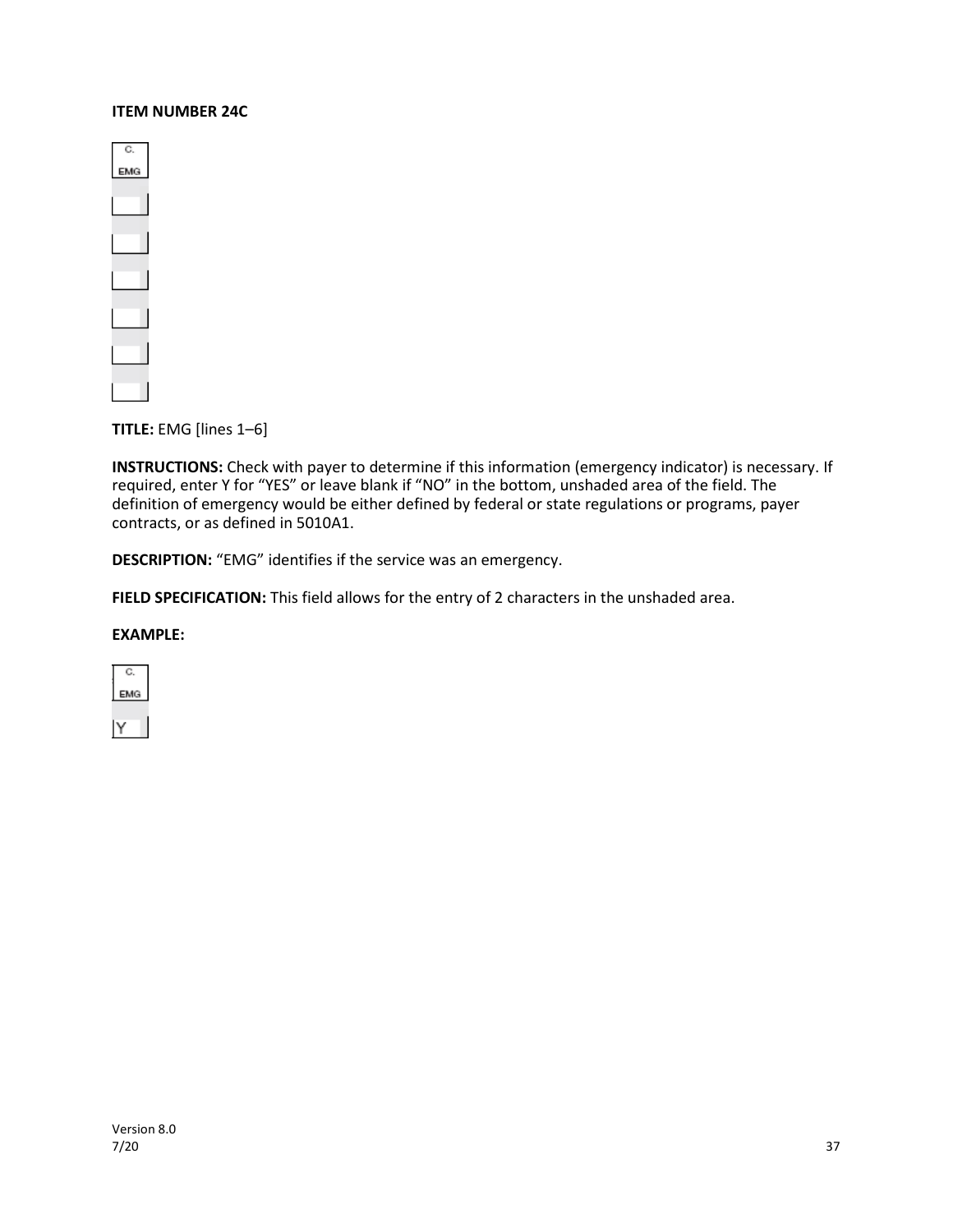#### **ITEM NUMBER 24D**

| сртінсься | D. PROCEDURES, SERVICES, OR SUPPLIES<br>(Explain Unusual Circumstances)<br><b>MODIFIER</b><br>$\mathbf{L}$ |
|-----------|------------------------------------------------------------------------------------------------------------|
|           |                                                                                                            |
|           |                                                                                                            |
|           |                                                                                                            |
|           |                                                                                                            |
|           |                                                                                                            |
|           |                                                                                                            |

**TITLE:** Procedures, Services, or Supplies [lines 1–6]

**INSTRUCTIONS:** Enter the CPT or HCPCS code(s) and modifier(s) (if applicable) from the appropriate code set in effect on the date of service. This field accommodates the entry of up to four 2-character modifiers. The specific procedure code(s) must be shown without a narrative description.

**DESCRIPTION:** "Procedures, Services or Supplies" identify the medical services and procedures provided to the patient.

**FIELD SPECIFICATION:** This field allows for the entry of the following: 6 characters in the unshaded area of the CPT/HCPCS field and four sets of 2 characters in the Modifier area.

| D. PROCEDURES, SERVICES, OR SUPPLIES<br>(Explain Unusual Circumstances)<br>CPT/HCPCS<br><b>MODIFIER</b> |    |  |  |  |  |  |  |
|---------------------------------------------------------------------------------------------------------|----|--|--|--|--|--|--|
| 99241                                                                                                   | ን. |  |  |  |  |  |  |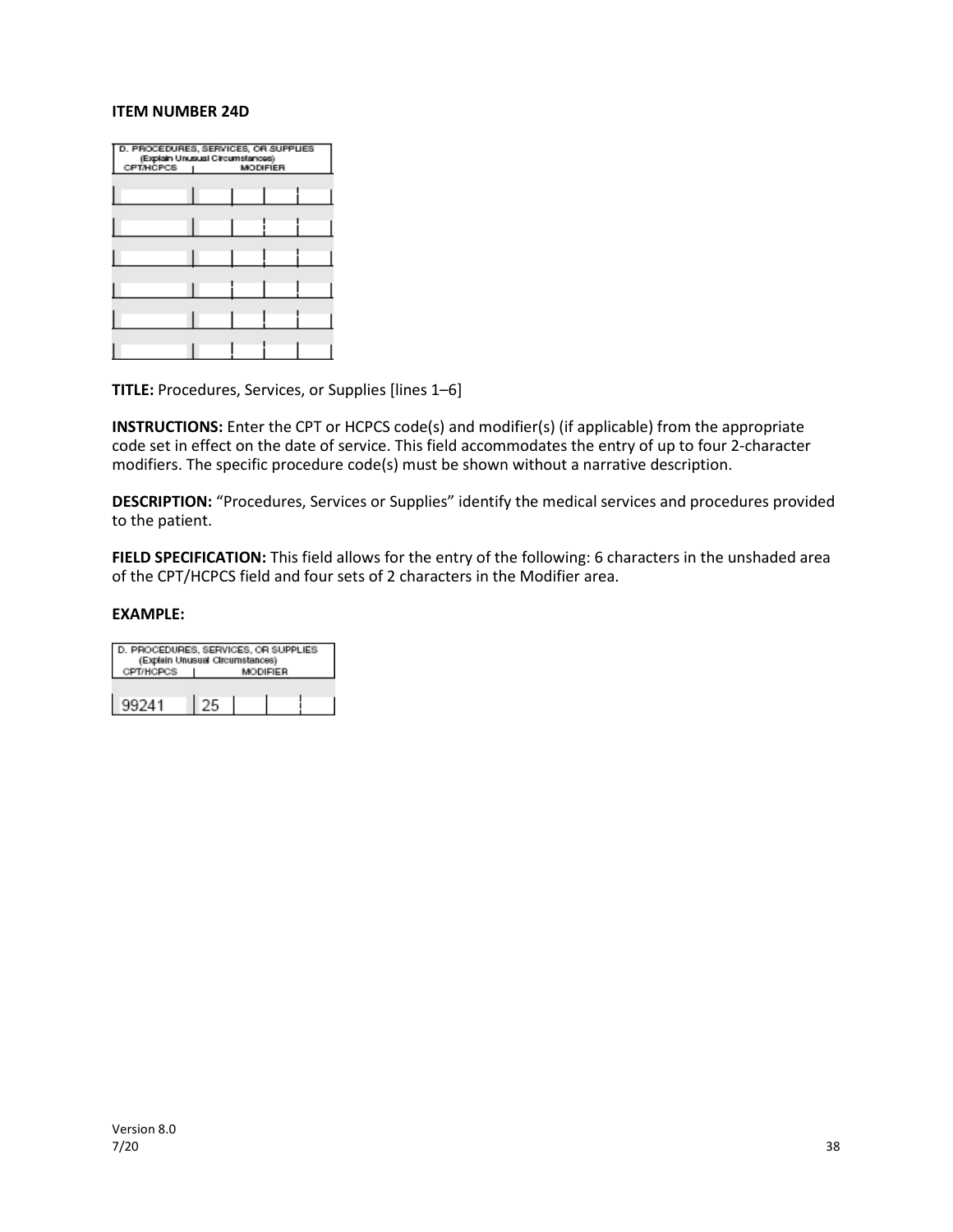#### **ITEM NUMBER 24E**

| E.<br>DIAGNOSIS<br>POINTER |  |
|----------------------------|--|
|                            |  |
|                            |  |
|                            |  |
|                            |  |
|                            |  |
|                            |  |

**TITLE:** Diagnosis Pointer [lines 1–6]

**INSTRUCTIONS:** In 24E, enter the diagnosis code reference letter (pointer) as shown in Item Number 21 to relate the date of service and the procedures performed to the primary diagnosis. When multiple services are performed, the primary reference letter for each service should be listed first, other applicable services should follow. The reference letter(s) should be A – L or multiple letters as applicable. ICD-10-CM or ICD-9-CM diagnosis codes must be entered in Item Number 21. Do not enter them in 24E.

Enter letters left justified in the field. Do not use commas between the letters.

**DESCRIPTION:** The "Diagnosis Pointer" is the line letter from Item Number 21 that relates to the reason the service(s) was performed.

**FIELD SPECIFICATION:** This field allows for the entry of 4 characters in the unshaded area.

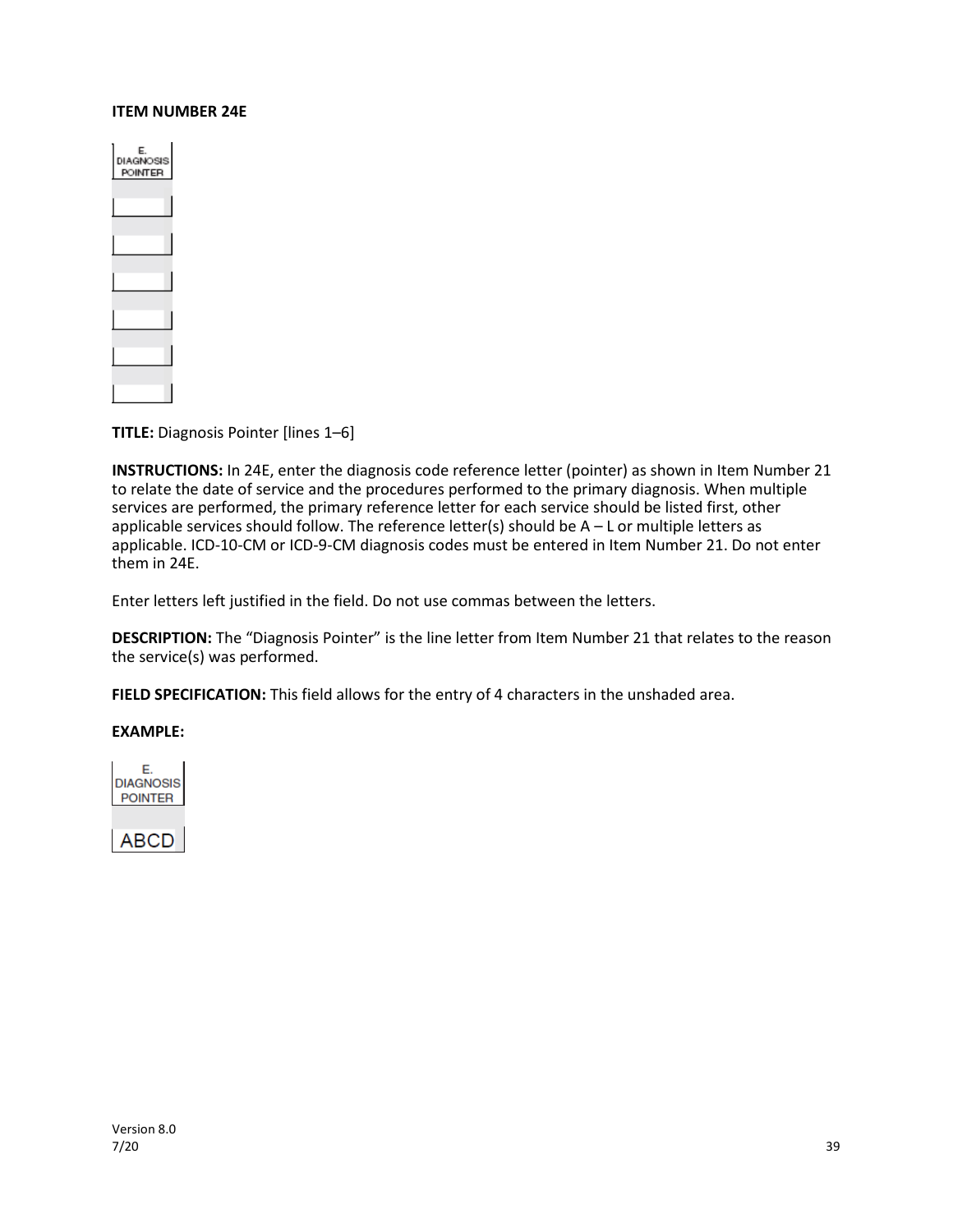#### **ITEM NUMBER 24F**

| F.<br>S CHARGES |
|-----------------|
|                 |
|                 |
|                 |
|                 |
|                 |
|                 |

**TITLE:** \$Charges [lines 1–6]

**INSTRUCTIONS:** Enter the charge amount for each listed service.

Enter the number right justified in the left-hand area of the field. Do not use commas when reporting dollar amounts. Negative dollar amounts are not allowed. Dollar signs should not be entered. Enter 00 in the right-hand area of the field if the amount is a whole number.

**DESCRIPTION:** "\$Charges" is the total billed amount for each service line.

**FIELD SPECIFICATION:** This field allows for the entry of 6 digits to the left of the vertical line and 2 digits to the right of the vertical line in the unshaded area.

| F.        |
|-----------|
| \$CHARGES |
|           |
| 50        |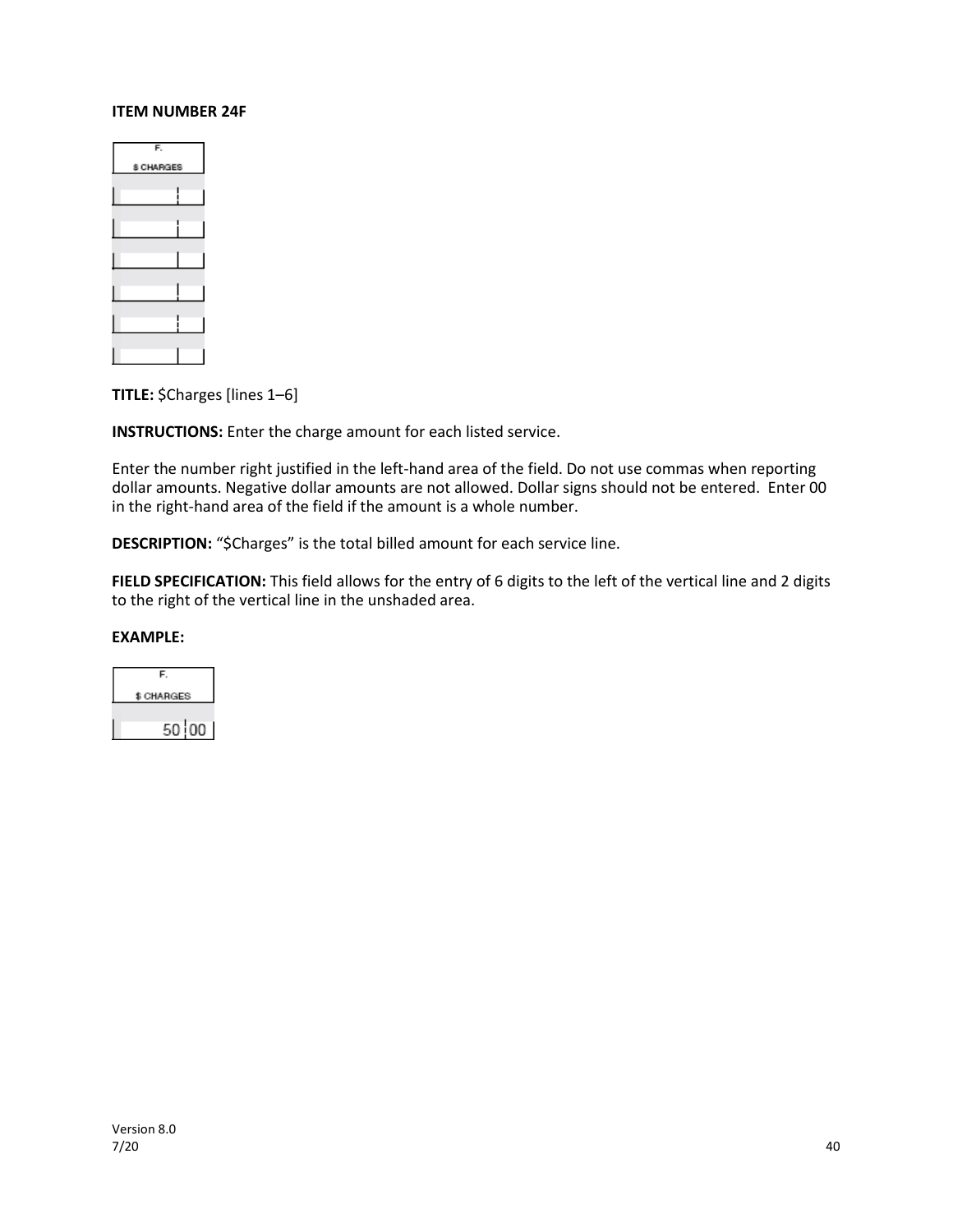#### **ITEM NUMBER 24G**

| r<br>s |
|--------|
|        |
|        |
|        |
|        |
| ٦      |
|        |

**TITLE:** Days or Units [lines 1–6]

**INSTRUCTIONS:** Enter the number of days or units. This field is most commonly used for multiple visits, units of supplies, anesthesia units or minutes, or oxygen volume. If only one service is performed, the numeral 1 must be entered.

Enter numbers left justified in the field. No leading zeros are required. If reporting a fraction of a unit, use the decimal point.

Anesthesia services must be reported as minutes. Units may only be reported for anesthesia services when the code description includes a time period (such as "daily management").

**DESCRIPTION:** "Days or Units" is the number of days corresponding to the dates entered in 24A or units as defined in CPT or HCPCS coding manual(s).

FIELD SPECIFICATION: This field allows for the entry of 3 digits in the unshaded area.

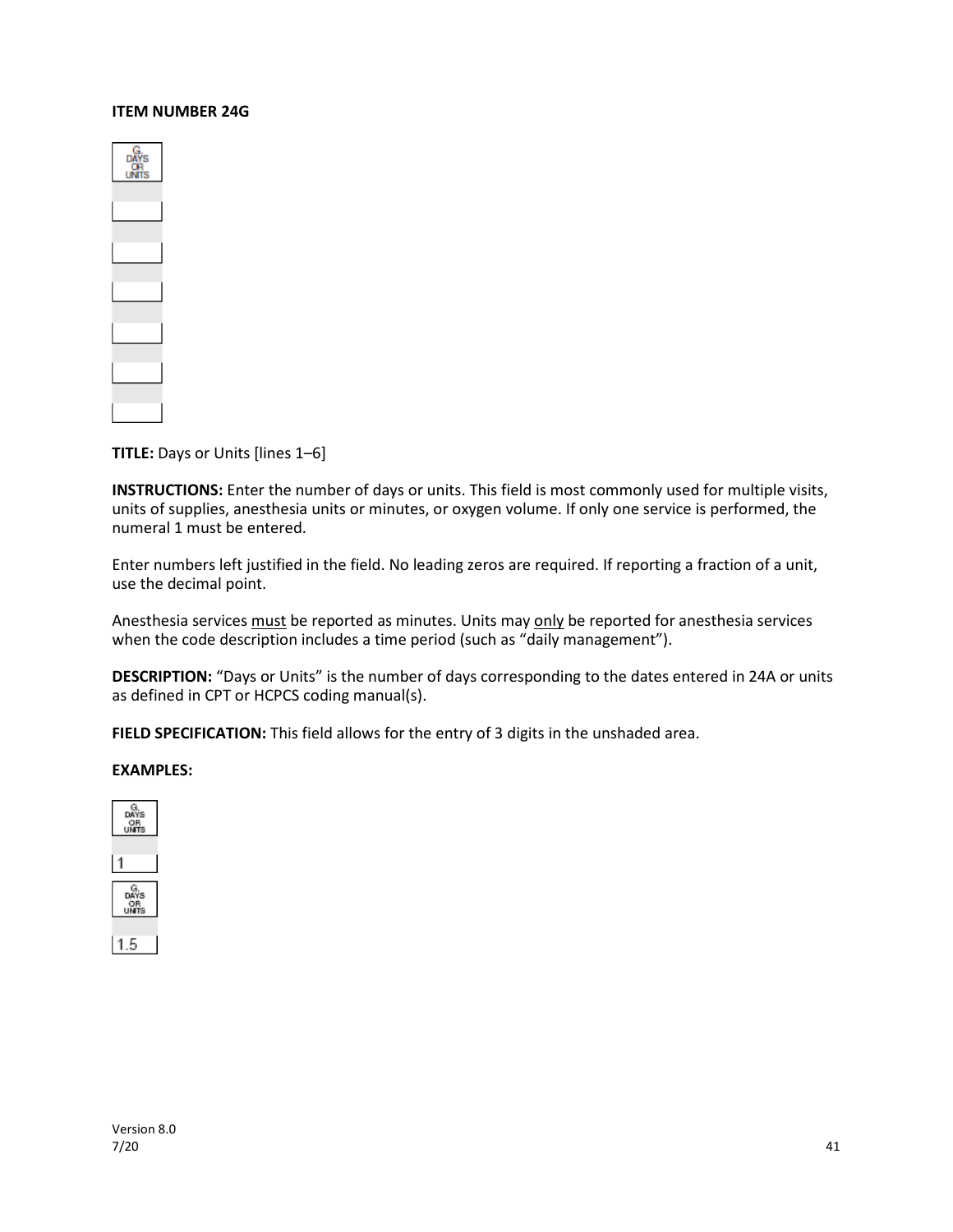#### **ITEM NUMBER 24H**



**TITLE:** EPSDT/Family Plan [lines 1–6]

**INSTRUCTIONS:** For reporting of Early & Periodic Screening, Diagnosis, and Treatment (EPSDT) and Family Planning services, refer to specific payer instructions.

#### EPSDT

When EPSDT services are reported on this claim, identify the status of the referral by entering one of the following reason codes right justified in the shaded area of the field.

The following codes for EPSDT are used in 5010A1:

- AV Available Not Used (Patient refused referral.)
- S2 Under Treatment (Patient is currently under treatment for referred diagnostic or corrective health problem.)
- ST New Service Requested (Referral to another provider for diagnostic or corrective treatment/scheduled for another appointment with screening provider for diagnostic or corrective treatment for at least one health problem identified during an initial or periodic screening service, not including dental referrals.)
- NU Not Used (Used when no EPSDT patient referral was given.)

#### Family Planning

When there is a requirement to report this is a Family Planning service, enter Y for "YES" in the unshaded area of the field.

When there is no requirement to report this is a Family Planning service, leave the field blank.

**DESCRIPTION:** The "EPSDT/Family Plan" identifies certain services that may be covered under some state plans.

**FIELD SPECIFICATION:** This field allows for the entry of 1 character in the unshaded area and 2 characters right justified in the shaded area.

#### **EXAMPLES**





|  | Family Planning $-$ N |  |
|--|-----------------------|--|
|  |                       |  |

| ۰ |
|---|
|   |
|   |

Version 8.0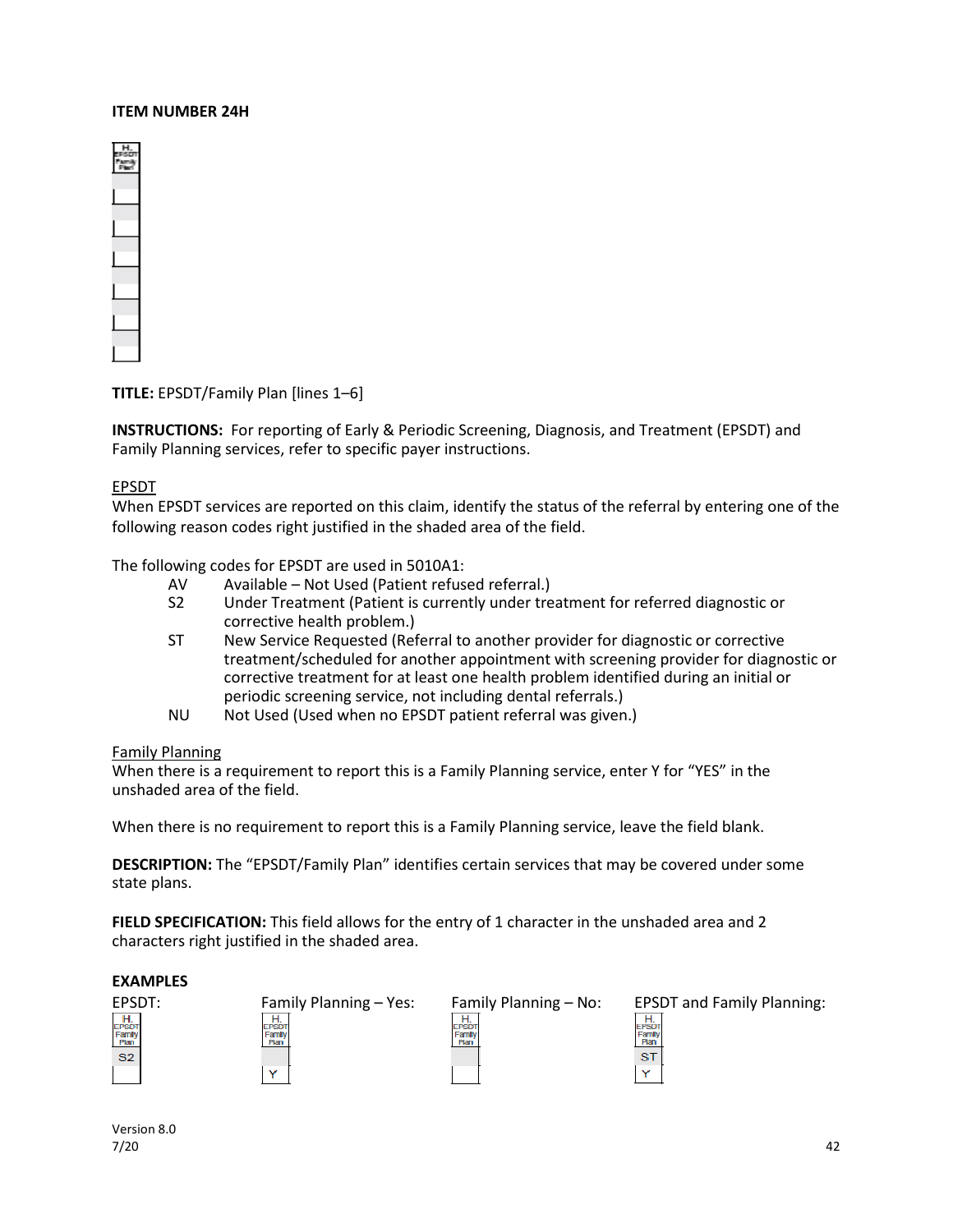#### **ITEM NUMBER 24I**



**TITLE:** ID Qualifier [lines 1–6]

**INSTRUCTIONS:** Enter in the shaded area of 24I the qualifier identifying if the number is a non-NPI. The Other ID# of the rendering provider should be reported in 24J in the shaded area.

The NUCC defines the following qualifiers used in 5010A1:

- 0B State License Number
- 1G Provider UPIN Number
- G2 Provider Commercial Number
- LU Location Number
- ZZ Provider Taxonomy (The qualifier in the 5010A1 for Provider Taxonomy is PXC, but ZZ will remain the qualifier for the 1500 Claim Form.)

The above list contains both provider identifiers, as well as the provider taxonomy code. The provider identifiers are assigned to the provider either by a specific payer or by a third party in order to uniquely identify the provider. The taxonomy code is designated by the provider in order to identify his/her provider grouping, classification, or area of specialization. Both, provider identifiers and provider taxonomy may be used in this field.

The Rendering Provider is the person or company (laboratory or other facility) who rendered or supervised the care. In the case where a substitute provider (locum tenens) was used, enter that provider's information here. Report the Identification Number in Items 24I and 24J only when different from data recorded in items 33a and 33b.

**DESCRIPTION:** If the provider does not have an NPI number, enter the appropriate qualifier and identifying number in the shaded area. There will always be providers who do not have an NPI and will need to report non-NPI identifiers on their claim forms. The qualifiers will indicate the non-NPI number being reported.

**FIELD SPECIFICATION:** This field allows for the entry of a 2 character qualifier in the shaded area.

#### **EXAMPLE:**



Version 8.0 7/20 43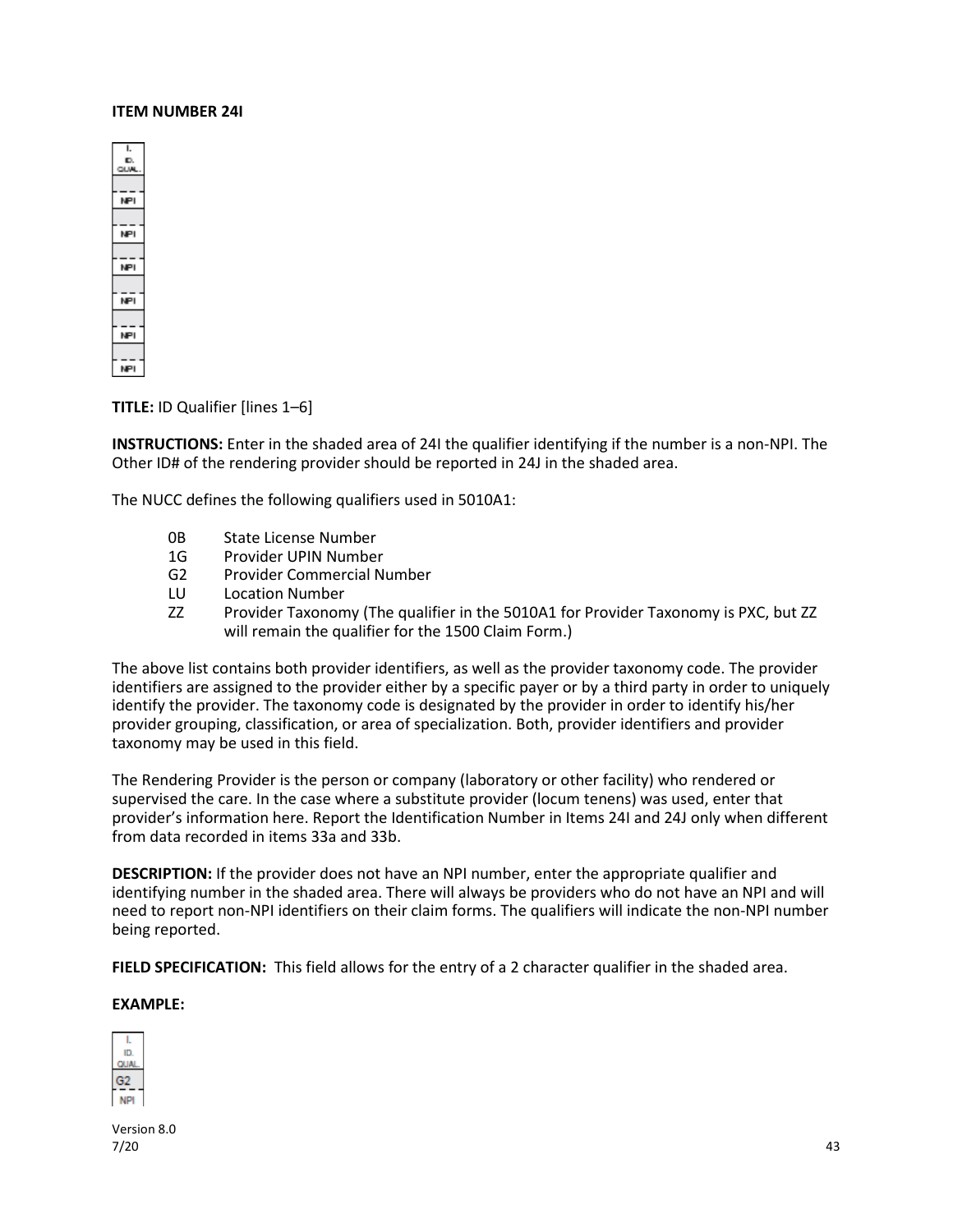#### **ITEM NUMBER 24J**

| J<br><b>RENDERING</b><br>PROVIDER ID. # |
|-----------------------------------------|
|                                         |
|                                         |
|                                         |
|                                         |
|                                         |
|                                         |
|                                         |
|                                         |

**TITLE:** Rendering Provider ID # [lines 1–6]

**INSTRUCTIONS:** The individual rendering the service is reported in 24J. Enter the non-NPI ID number in the shaded area of the field. Enter the NPI number in the unshaded area of the field.

The Rendering Provider is the person or company (laboratory or other facility) who rendered or supervised the care. In the case where a substitute provider (locum tenens) was used, enter that provider's information here. Report the Identification Number in Items 24I and 24J only when different from data recorded in items 33a and 33b.

Enter numbers left justified in the field.

**DESCRIPTION:** The individual performing/rendering the service should be reported in 24J and the qualifier indicating if the number is a non-NPI is reported in 24I. The non-NPI ID number of the rendering provider refers to the payer assigned unique identifier of the professional.

**FIELD SPECIFICATION:** This field allows for the entry of 11 characters in the shaded area and entry of a 10-digit NPI number of the unshaded area.

| <b>RENDERING</b> |
|------------------|
| PROVIDER ID. #   |
|                  |
|                  |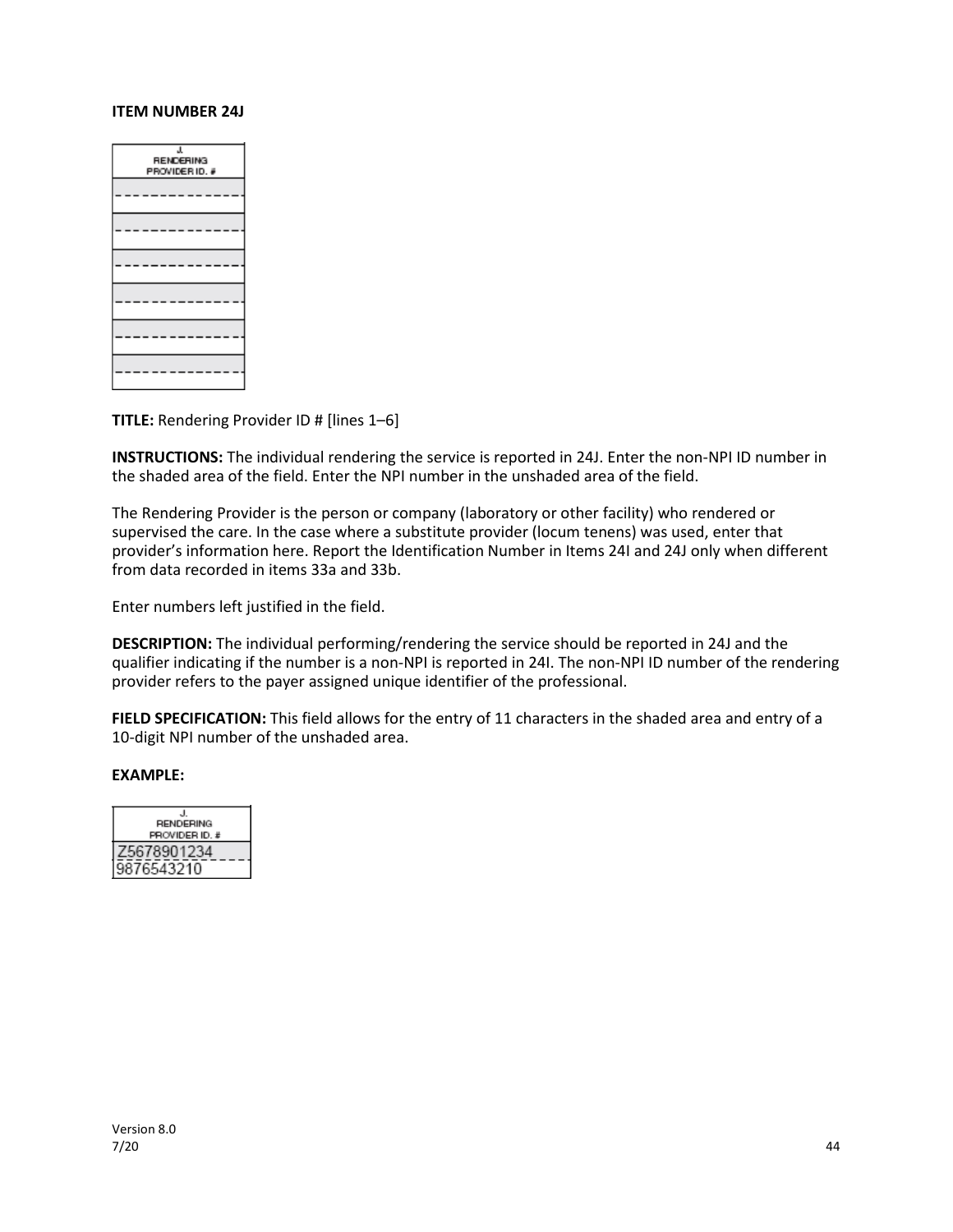## **INSTRUCTIONS AND EXAMPLES OF SUPPLEMENTAL INFORMATION IN ITEM NUMBER 24**

The following are types of supplemental information that can be entered in the shaded areas of Item Number 24:

- Narrative description of unspecified codes
- National Drug Codes (NDC) for drugs
- Device Identifier of the Unique Device Identifier for supplies
- Contract rate
- Tooth numbers and areas of the oral cavity

The following qualifiers are to be used when reporting these services.

- ZZ Narrative description of unspecified code
- N4 National Drug Codes (NDC)
- DI Device Identifier of the Unique Device Identifier (UDI)
- CTR Contract rate
- JP Universal/National Tooth Designation System
- JO ANSI/ADA/ISO Specification No. 3950-1984 Dentistry Designation System for Tooth and Areas of the Oral Cavity

If required to report other supplemental information not listed above, follow payer instructions for the use of a qualifier for the information being reported. When reporting a service that does not have a qualifier, enter two blank spaces before entering the information

To enter supplemental information, begin at 24A by entering the qualifier and then the information. Do not enter a space between the qualifier and the number/code/information. Do not enter hyphens or spaces within the number/code.

More than one supplemental item can be reported in the shaded lines of Item Number 24. Enter the first qualifier and number/code/information at 24A. After the first item, enter three blank spaces and then the next qualifier and number/code/information.

When reporting dollar amounts in the shaded area, always enter dollar amount, a decimal point, and cents. Use 00 for the cents if the amount is a whole number. Do not use commas. Do not enter dollar signs.

Examples: 1000.00 123.45

#### Additional Information for Reporting NDC

When entering supplemental information for NDC, add in the following order: qualifier, NDC code, one space, unit/basis of measurement qualifier, quantity. The number of digits for the quantity is limited to eight digits before the decimal and three digits after the decimal. If entering a whole number, do not use a decimal. Do not use commas.

Examples: 1234.56 2 99999999.999

When a dollar amount is being reported, enter the following after the quantity: one space, dollar amount. Do not enter a dollar sign.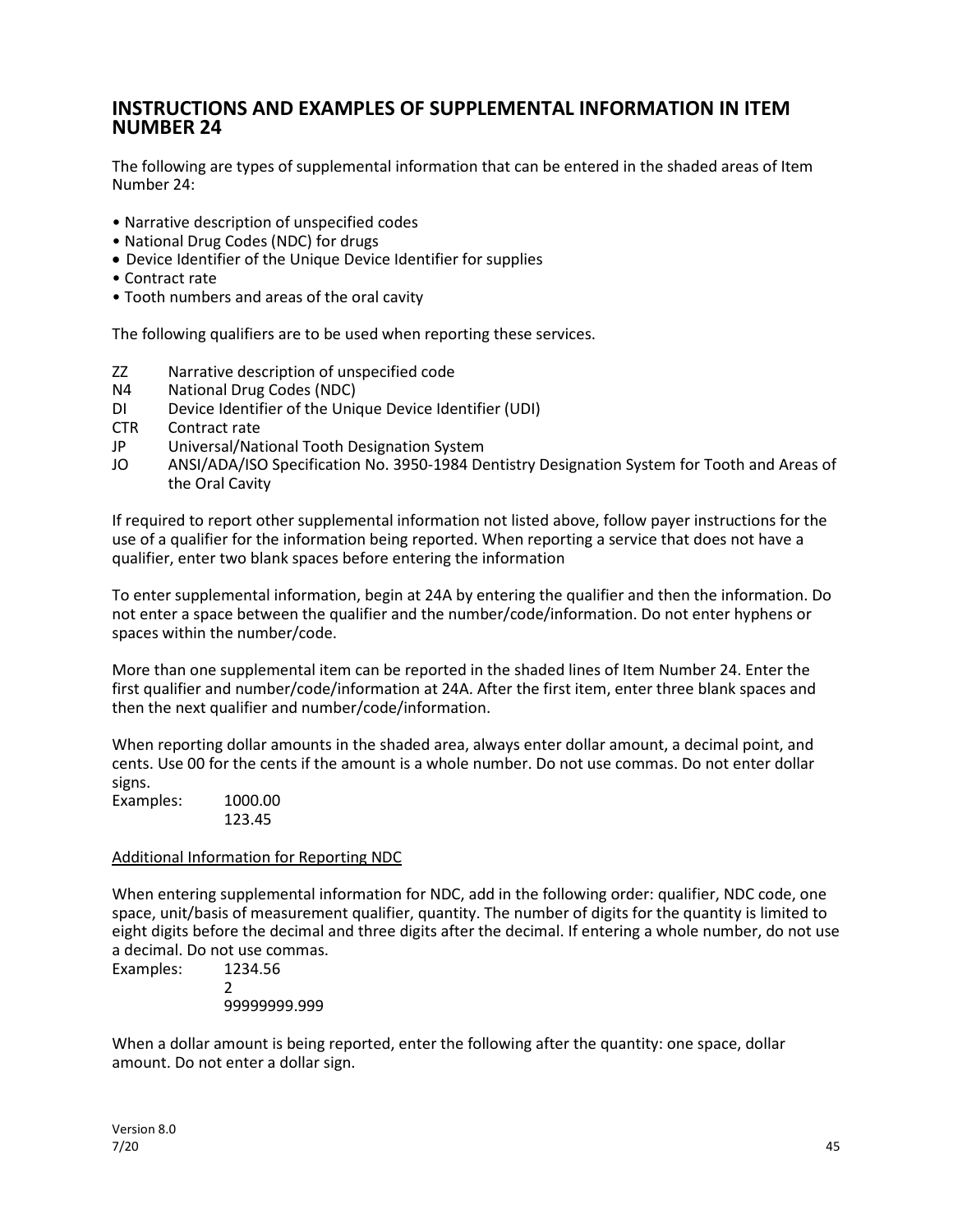The following qualifiers are to be used when reporting NDC unit/basis of measurement:

| F <sub>2</sub> | International Unit | ME. | Milligram  | UN | Unit |
|----------------|--------------------|-----|------------|----|------|
| GR             | Gram               | ML  | Milliliter |    |      |

When reporting compound drugs, a statement of ingredients may be required to be attached to the claim.

When required to report both the repackaged NDC and original NDC of a drug, use the shaded area of 24. Report the information in the following order: qualifier (N4), NDC code, one space, unit/basis of measurement qualifier, quantity, one space, ORIG, qualifier (N4), NDC code.

#### UDI Replacement of NDC for Supplies

National Health Related Items Code (NHRIC) and National Drug Code (NDC) numbers assigned to some supplies/devices are being replaced with a Unique Device Identifier (UDI). When required to report a supply and that supply's NHRIC/NDC has been replaced by a UDI, report the Device Identifier (DI) portion of the UDI.

#### Medical and Surgical Supplies

The following qualifiers are to be used when regulations mandate the use of the Universal Product Number (UPN) for reporting medical and surgical supplies:

EN EAN/UCC - 13 EO EAN/UCC - 8 HI HIBC (Health Care Industry Bar Code)

Supplier Labeling Standard Primary Data Message UK GTIM 14 - digit data structure UP UCC - 12

#### Additional Information for Reporting Tooth Numbers and Areas of the Oral Cavity

When reporting tooth numbers, add in the following order: qualifier, tooth number, e.g., JP16. When reporting an area of the oral cavity, enter in the following order: qualifier, area of oral cavity code, e.g., JO10.

When reporting multiple tooth numbers for one procedure, add in the following order: qualifier, tooth number, blank space, tooth number, blank space, tooth number, etc., e.g., JP1 16 17 32.

When reporting multiple tooth numbers for one procedure, the number of units reported in 24G is the number of teeth involved in the procedure.

When reporting multiple areas of the oral cavity for one procedure, add in the following order: qualifier, oral cavity code, blank space, oral cavity code, etc., e.g., JO10 20.

When reporting multiple areas of the oral cavity for one procedure, the number of units reported in 24G is the number of areas of the oral cavity involved in the procedure.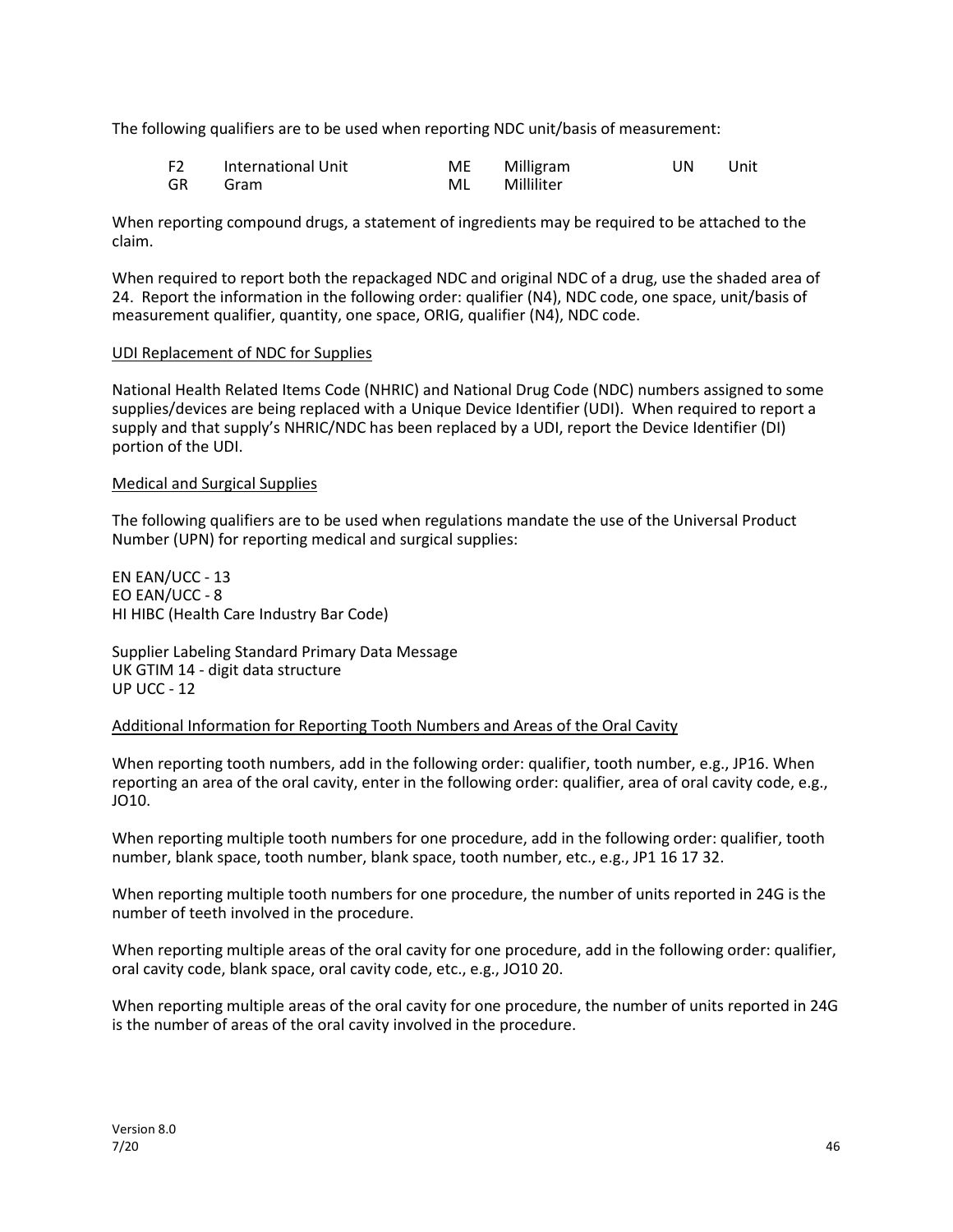The following are the codes for tooth numbers, reported with the JP qualifier:

- 1 32 Permanent dentition
- 51 82 Permanent supernumerary dentition
- $A T$  Primary dentition
- AS TS Primary supernumerary dentition

The following are the codes for areas of the oral cavity, reported with the JO qualifier:

- 00 Entire oral cavity
- 01 Maxillary arch<br>02 Mandibular ard
- Mandibular arch
- 10 Upper right quadrant
- 20 Upper left quadrant
- 30 Lower left quadrant
- 40 Lower right quadrant

For further information on these codes, refer to the Current Dental Terminology (CDT) Manual available from the American Dental Association.

#### **EXAMPLES**

**Please note:** The following examples are of how to enter different types of supplemental information in 24. These examples demonstrate how the data are to be entered into the fields and are not meant to provide direction on how to code for certain services.

#### **UNSPECIFIED CODE:**

| 24. A.    | From           | DATE(S) OF SERVICE |           | ۱о  |      | В.<br>PLACE OF |            | PROCEDURES, SERVICES, OR SUPPLIES<br>(Explain Unusual Circumstances) |  |                 |  |  | <b>.</b><br><b>DIAGNOSIS</b> |  |                  |    | G.                  | н.<br><b>EPSDT</b><br>Family |            | <b>RENDERING</b> |
|-----------|----------------|--------------------|-----------|-----|------|----------------|------------|----------------------------------------------------------------------|--|-----------------|--|--|------------------------------|--|------------------|----|---------------------|------------------------------|------------|------------------|
| <b>MM</b> | <b>DD</b>      |                    | <b>MM</b> | DD  |      | <b>SERVICE</b> | <b>EMG</b> | <b>CPT/HCPCS</b>                                                     |  | <b>MODIFIER</b> |  |  | <b>POINTER</b>               |  | <b>S CHARGES</b> |    | DAYS<br>OR<br>UNITS | Plan                         | QUAL.      | PROVIDER ID. #   |
|           | ZZ Kave Walker |                    |           |     |      |                |            |                                                                      |  |                 |  |  |                              |  |                  |    | G <sub>2</sub>      | 12345678901                  |            |                  |
| 10        | 0 <sub>1</sub> | '05                | 10        | 101 | i 05 | -11            |            | E1399                                                                |  |                 |  |  | AB                           |  | 165              | 00 |                     | N                            | <b>NPI</b> | 0123456789       |

#### **NDC CODE:**

| 24. A.            |      | DATE(S) OF SERVICE |    |           |      | В.             |            | PROCEDURES, SERVICES, OR SUPPLIES |  |                 |  |                  |                  |     | G.           | н.                 |             |                  |
|-------------------|------|--------------------|----|-----------|------|----------------|------------|-----------------------------------|--|-----------------|--|------------------|------------------|-----|--------------|--------------------|-------------|------------------|
|                   | From |                    |    | ١o        |      | PLACE OF       |            | (Explain Unusual Circumstances)   |  |                 |  | <b>DIAGNOSIS</b> |                  |     | DAYS<br>OR   | EPSD <sub>1</sub>  |             | <b>RENDERING</b> |
| <b>MM</b>         | DD   |                    | ΜM | <b>DD</b> |      | <b>SERVICE</b> | <b>EMG</b> | <b>CPT/HCPCS</b>                  |  | <b>MODIFIER</b> |  | <b>POINTER</b>   | <b>S CHARGES</b> |     | <b>UNITS</b> | Plan               | QUAL.       | PROVIDER ID. #   |
| N459148001665 UN1 |      |                    |    |           |      |                |            |                                   |  |                 |  |                  |                  |     |              | $N$ G <sub>2</sub> | 12345678901 |                  |
| 10                | 01   | 05                 | 10 | i 01      | ' 05 |                |            | J0400                             |  |                 |  |                  | 500              | 100 |              | $\overline{N}$     | <b>NPI</b>  | 0123456789       |

#### **REPACKAGED NDC:**

| 24.        |                                      |    | DATE(S) OF SERVICE |           |    | В.              |  | PROCEDURES, SERVICES, OR SUPPLIES |  |                 |  |                  |                   |                 | G.<br>Days |                         |             |                       |
|------------|--------------------------------------|----|--------------------|-----------|----|-----------------|--|-----------------------------------|--|-----------------|--|------------------|-------------------|-----------------|------------|-------------------------|-------------|-----------------------|
|            | From                                 |    |                    | 10        |    | <b>PLACE OF</b> |  | (Explain Unusual Circumstances)   |  |                 |  | <b>DIAGNOSIS</b> |                   |                 |            | <b>EPSDT</b><br>Family, | ID.         | <b>RENDERING</b>      |
| <b>MM</b>  | <b>DD</b>                            |    | МM                 | <b>DD</b> | vv | SERVICE EMG     |  | CPT/HCPCS                         |  | <b>MODIFIER</b> |  | <b>POINTER</b>   | <b>\$ CHARGES</b> |                 | <b>OR</b>  |                         | <b>QUAL</b> | <b>PROVIDER ID. #</b> |
|            | N455289047590 UN30 ORIGN400025152531 |    |                    |           |    |                 |  |                                   |  |                 |  |                  |                   |                 |            | G2                      | 12345678901 |                       |
| $10^{1}01$ |                                      | 05 | 10                 | 01        | 05 |                 |  | J3490                             |  |                 |  | A                | 500               | 00 <sub>1</sub> | -30        | N                       | <b>NPI</b>  | 0123456789            |

#### **UDI REPLACEMENT OF NDC:**

| 24. A |                    | DATE(S) OF SERVICE |           |           |    | в.              | PROCEDURES, SERVICES, OR SUPPLIES      |                 |  |                  |                  |      |              |                |             |                       |
|-------|--------------------|--------------------|-----------|-----------|----|-----------------|----------------------------------------|-----------------|--|------------------|------------------|------|--------------|----------------|-------------|-----------------------|
|       | From               |                    |           |           |    | <b>PLACE OF</b> | (Explain Unusual Circumstances)        |                 |  | <b>DIAGNOSIS</b> |                  |      | 嘧            | ₽SÖT           |             | <b>RENDERING</b>      |
| MМ    | <b>DD</b>          |                    | <b>MM</b> | <b>DD</b> |    | SERVICE EMG     | <b>CPT/HCPCS</b>                       | <b>MODIFIER</b> |  | <b>POINTER</b>   | <b>S CHARGES</b> |      | <b>UNITS</b> | Family<br>Plan | <b>QUAL</b> | <b>PROVIDER ID. #</b> |
|       |                    |                    |           |           |    |                 | DI123456789123456789123456789123456789 |                 |  |                  |                  |      |              |                |             | G2 12345678901        |
|       | $10^{+}$ 01 $^{-}$ | 05                 | 10 i      | 01        | 05 | l 11            | E0110                                  |                 |  |                  | 200              | 00 l |              | Ν              | <b>NPI</b>  | 0123456789            |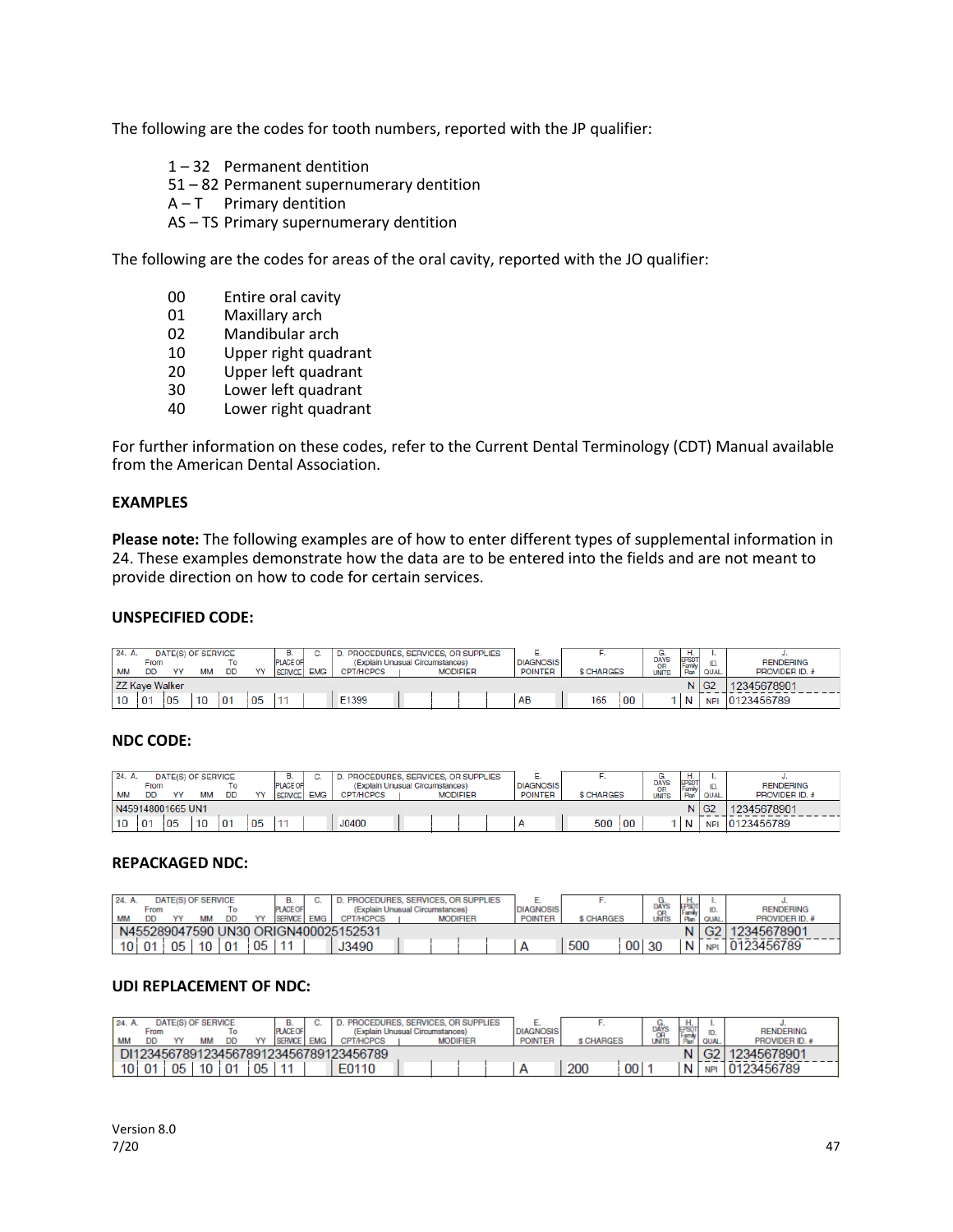#### **TOOTH NUMBER:**

| 24. A.    | <b>From</b> |    | DATE(S) OF SERVICE |     |    | В.<br><b>PLACE OF</b> |            | PROCEDURES, SERVICES, OR SUPPLIES<br>(Explain Unusual Circumstances) |                 |  | <b>DIAGNOSIS</b> |                   |    | G.<br><b>DAYS</b>  |                         | ID.                | <b>RENDERING</b> |
|-----------|-------------|----|--------------------|-----|----|-----------------------|------------|----------------------------------------------------------------------|-----------------|--|------------------|-------------------|----|--------------------|-------------------------|--------------------|------------------|
| <b>MM</b> | DD          | vv | <b>MM</b>          | DD  | w  | <b>SERVICE</b>        | <b>EMG</b> | <b>CPT/HCPCS</b>                                                     | <b>MODIFIER</b> |  | <b>POINTER</b>   | <b>\$ CHARGES</b> |    | OR<br><b>UNITS</b> | EPSOT<br>Family<br>Plan | QUAL               | PROVIDER ID. #   |
| JP'       |             |    |                    |     |    |                       |            |                                                                      |                 |  |                  |                   |    |                    |                         | $N$ G <sub>2</sub> | 12345678901      |
| 10        | 01          | 05 |                    | i01 | 05 |                       |            | D7240                                                                |                 |  | A                | 500               | 00 |                    | N                       | <b>NPI</b>         | 0123456789       |

#### **MULTIPLE TOOTH NUMBERS:**

| 24. A. |              |     | DATE(S) OF SERVICE |           |    | В.              |            | PROCEDURES, SERVICES, OR SUPPLIES |                 |  |                  |                  |     | G.                  | Н.              |            |                  |
|--------|--------------|-----|--------------------|-----------|----|-----------------|------------|-----------------------------------|-----------------|--|------------------|------------------|-----|---------------------|-----------------|------------|------------------|
|        | From         |     |                    | To        |    | <b>PLACE OF</b> |            | (Explain Unusual Circumstances)   |                 |  | <b>DIAGNOSIS</b> |                  |     | DAYS<br>OR<br>UNITS | EPSDT<br>Family |            | <b>RENDERING</b> |
| MM     | <b>DD</b>    |     | MM                 | <b>DD</b> | w  | SERVICE.        | <b>EMG</b> | <b>CPT/HCPCS</b>                  | <b>MODIFIER</b> |  | <b>POINTER</b>   | <b>S CHARGES</b> |     |                     | Plan            | QUAL.      | PROVIDER ID. #   |
|        | JP1 16 17 32 |     |                    |           |    |                 |            |                                   |                 |  |                  |                  |     |                     |                 | $N$ $G2$   | 12345678901      |
| 10     | 01           | i05 | 10                 | 01        | 05 |                 |            | D7240                             |                 |  |                  | 500              | 100 |                     | N               | <b>NPI</b> | 0123456789       |

#### **AREA OF ORAL CAVITY:**

| 24. A. |      |             |     | DATE(S) OF SERVICE |                |    | в.              |            | PROCEDURES, SERVICES, OR SUPPLIES |                 |  |                  |            |     | G.           | н.                     |                    |                  |
|--------|------|-------------|-----|--------------------|----------------|----|-----------------|------------|-----------------------------------|-----------------|--|------------------|------------|-----|--------------|------------------------|--------------------|------------------|
|        |      | <b>From</b> |     |                    | Τо             |    | <b>PLACE OF</b> |            | (Explain Unusual Circumstances)   |                 |  | <b>DIAGNOSIS</b> |            |     | DAYS<br>OR   | <b>EPSDT</b><br>Family |                    | <b>RENDERING</b> |
| МM     | DD   |             |     | MA.                | <b>DD</b>      |    | <b>SERVICI</b>  | <b>EMG</b> | <b>CPT/HCPCS</b>                  | <b>MODIFIER</b> |  | <b>POINTER</b>   | \$ CHARGES |     | <b>UNITS</b> | Plan                   | QUAL.              | PROVIDER ID. #   |
| JO10   |      |             |     |                    |                |    |                 |            |                                   |                 |  |                  |            |     |              |                        | $N$ G <sub>2</sub> | 12345678901      |
| 10     | 0٠ ا |             | i05 | 10                 | 0 <sub>1</sub> | 05 | 11              |            | 41820                             |                 |  |                  | 500        | :00 |              | N                      | <b>NPI</b>         | 0123456789       |

#### **MULTIPLE AREAS OF ORAL CAVITY:**

| 24. A.  |                |    | DATE(S) OF SERVICE |                |    | в.              |            | PROCEDURES, SERVICES, OR SUPPLIES |  |                 | <b>March 4</b>   |                |            | G.         | н.                     |      |                    |                |
|---------|----------------|----|--------------------|----------------|----|-----------------|------------|-----------------------------------|--|-----------------|------------------|----------------|------------|------------|------------------------|------|--------------------|----------------|
|         | <b>From</b>    |    |                    | Гο             |    | <b>PLACE OF</b> |            | (Explain Unusual Circumstances)   |  |                 | <b>DIAGNOSIS</b> |                |            | DAYS<br>OR | <b>EPSDT</b><br>Family |      | <b>RENDERING</b>   |                |
| MM      | DD             |    | <b>MAR</b>         | DD             |    | <b>SERVIC:</b>  | <b>EMG</b> | <b>CPT/HCPCS</b>                  |  | <b>MODIFIER</b> |                  | <b>POINTER</b> | \$ CHARGES |            | <b>UNITS</b>           | Plan | <b>QUAL.</b>       | PROVIDER ID. # |
| JO10 20 |                |    |                    |                |    |                 |            |                                   |  |                 |                  |                |            |            |                        |      | $N$ G <sub>2</sub> | 12345678901    |
| 10      | 0 <sup>1</sup> | 05 | 10                 | 0 <sub>1</sub> | 05 |                 |            | D7310                             |  |                 |                  |                | 500        | 100        |                        | N    | <b>NPI</b>         | 0123456789     |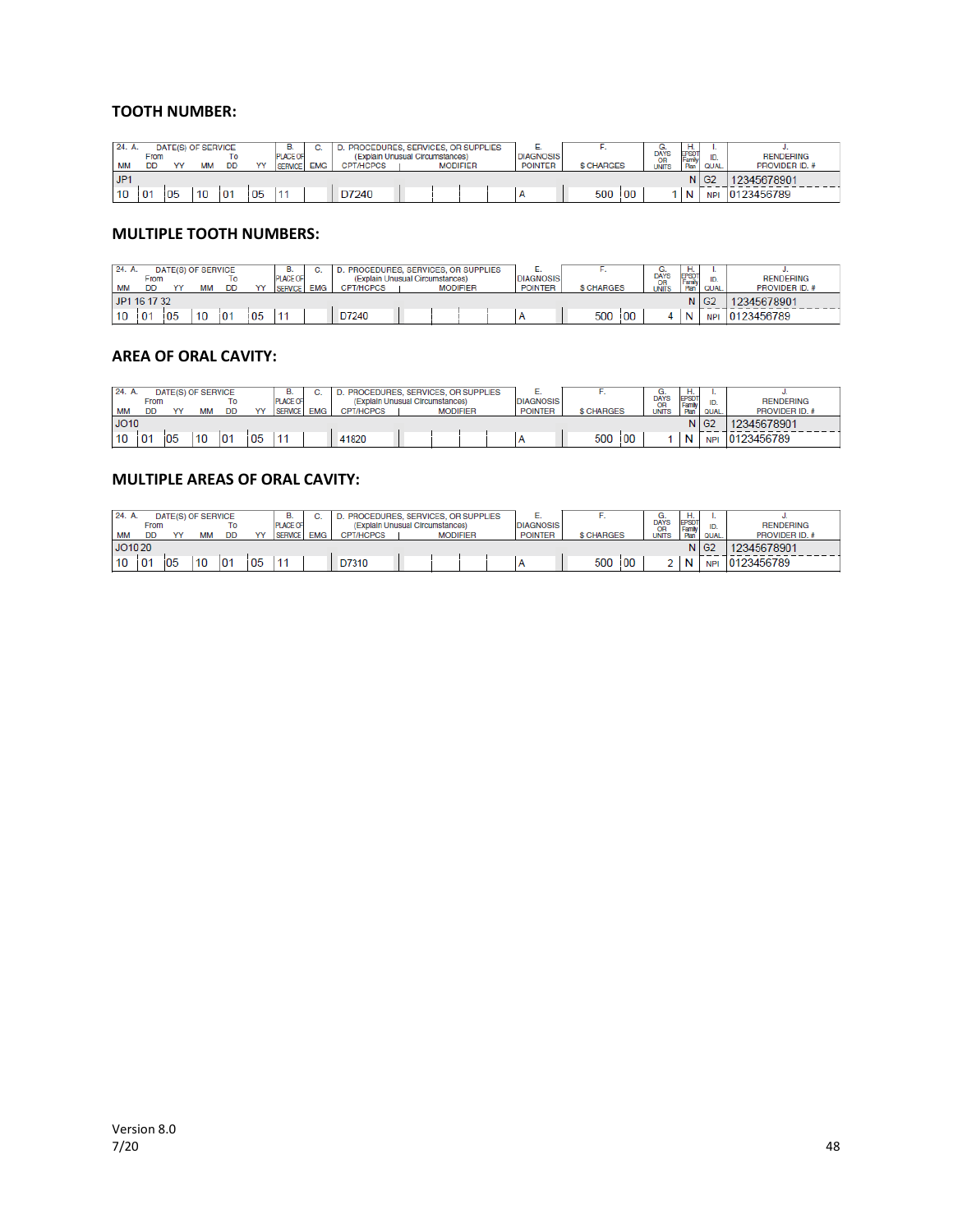| <b>25. FEDERAL TAX I.D. NUMBER</b> | SSN FIN |
|------------------------------------|---------|
|                                    |         |

**TITLE:** Federal Tax ID Number

**INSTRUCTIONS:** Enter the "Federal Tax ID Number" (employer ID number or SSN) of the Billing Provider identified in Item Number 33. This is the tax ID number intended to be used for 1099 reporting purposes. Enter an X in the appropriate box to indicate which number is being reported. Only one box can be marked.

Do not enter hyphens with numbers. Enter numbers left justified in the field.

**DESCRIPTION:** The "Federal Tax ID Number" is the unique identifier assigned by a federal or state agency.

**FIELD SPECIFICATION:** This field allows for the entry of 15 characters for the "Federal Tax ID Number" and 1 character in either box.

#### **EXAMPLE:**

| 25. FEDERAL TAX I.D. NUMBER | SSN FIN |
|-----------------------------|---------|
| 000111222333444             |         |

#### **ITEM NUMBER 26**



**TITLE:** Patient's Account No.

**INSTRUCTIONS:** Enter the patient's account number assigned by the provider of service's or supplier's accounting system.

Do not enter hyphens with numbers. Enter numbers left justified in the field.

**Note:** While the patient's account number is a required data element in the 837P claim transaction, it is strongly encouraged but not required on a paper claim. Payers or their vendors may choose to enter a default into the field if no number is reported by the provider for reporting in the 835 remittance. If no default number is used within the internal processing system, payers would report a single zero on an 835 remittance per the 835 TR3.

**DESCRIPTION:** The "Patient's Account No." is the identifier assigned by the provider.

**FIELD SPECIFICATION:** This field allows for the entry of 14 characters.

#### **EXAMPLE:**

26. PATIENT'S ACCOUNT NO. 12341234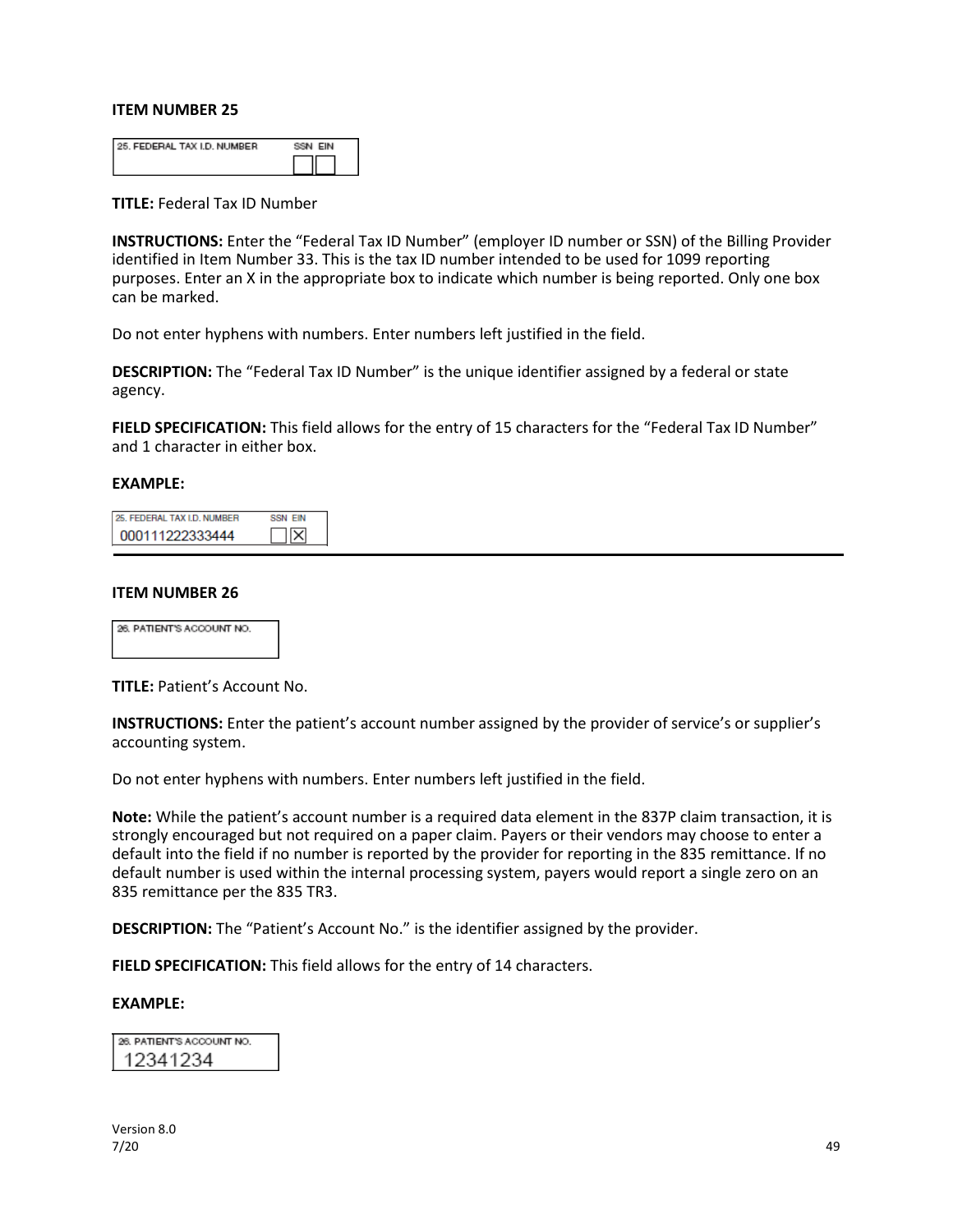**TITLE:** Accept Assignment?

**INSTRUCTIONS:** Enter an X in the correct box. Only one box can be marked.

Report "Accept Assignment?" for all payers.

**DESCRIPTION:** The accept assignment indicates that the provider agrees to accept assignment under the terms of the payer's program.

**FIELD SPECIFICATION:** This field allows for the entry of 1 character in either box.

#### **EXAMPLE:**

| ٠ |
|---|
|   |

#### **ITEM NUMBER 28**

| 28. TOTAL CHARGE |  |
|------------------|--|
|                  |  |

**TITLE:** Total Charge

**INSTRUCTIONS**: Enter total charges for the services (i.e., total of all charges in 24F).

Enter the amount right justified in the dollar area of the field. Do not use commas when reporting dollar amounts. Negative dollar amounts are not allowed. Dollar signs should not be entered. Enter 00 in the cents area if the amount is a whole number.

**DESCRIPTION:** The "Total Charge" is the total billed amount for all services entered in 24F (lines 1–6).

**FIELD SPECIFICATION:** This field allows for the entry of 7 digits to the left of the vertical line and 2 digits to the right of the vertical line.

| 28. TOTAL CHARGE |
|------------------|
| 125100           |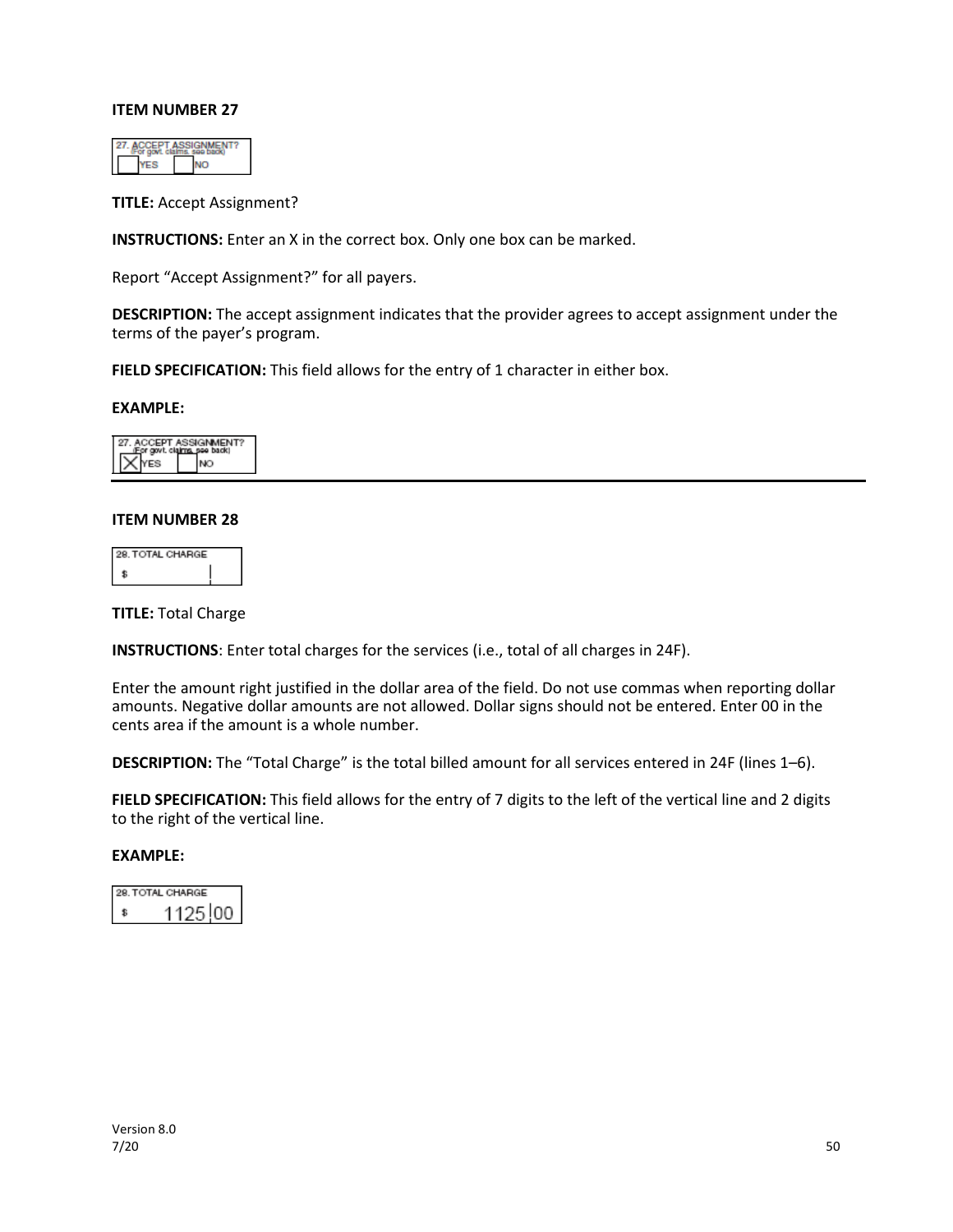**TITLE:** Amount Paid

**INSTRUCTIONS:** Enter total amount the patient and/or other payers paid on the covered services only.

Enter the amount right justified in the left-hand area of the field. Do not use commas when reporting dollar amounts. Negative dollar amounts are not allowed. Dollar signs should not be entered. Enter 00 in the right-hand area if the amount is a whole number.

**DESCRIPTION:** The "Amount Paid" is the payment received from the patient or other payers.

**FIELD SPECIFICATION:** This field allows for the entry of 6 digits to the left of the vertical line and 2 digits to the right of the vertical line.

#### **EXAMPLE:**

| <b>MOUNT PAID</b> |  |
|-------------------|--|
| $10$ loo          |  |

#### **ITEM NUMBER 30**

| for<br><b>BARBA</b> | ۰M |
|---------------------|----|
|                     |    |
|                     |    |

**TITLE:** Reserved for NUCC Use

**INSTRUCTIONS:** This field was previously used to report "Balance Due." "Balance Due" does not exist in 5010A1, so this field has been eliminated.

This field is reserved for NUCC use. The NUCC will provide instructions for any use of this field.

**DESCRIPTION:** This field is reserved for NUCC use.

**FIELD SPECIFICATION:** None

**EXAMPLE:** None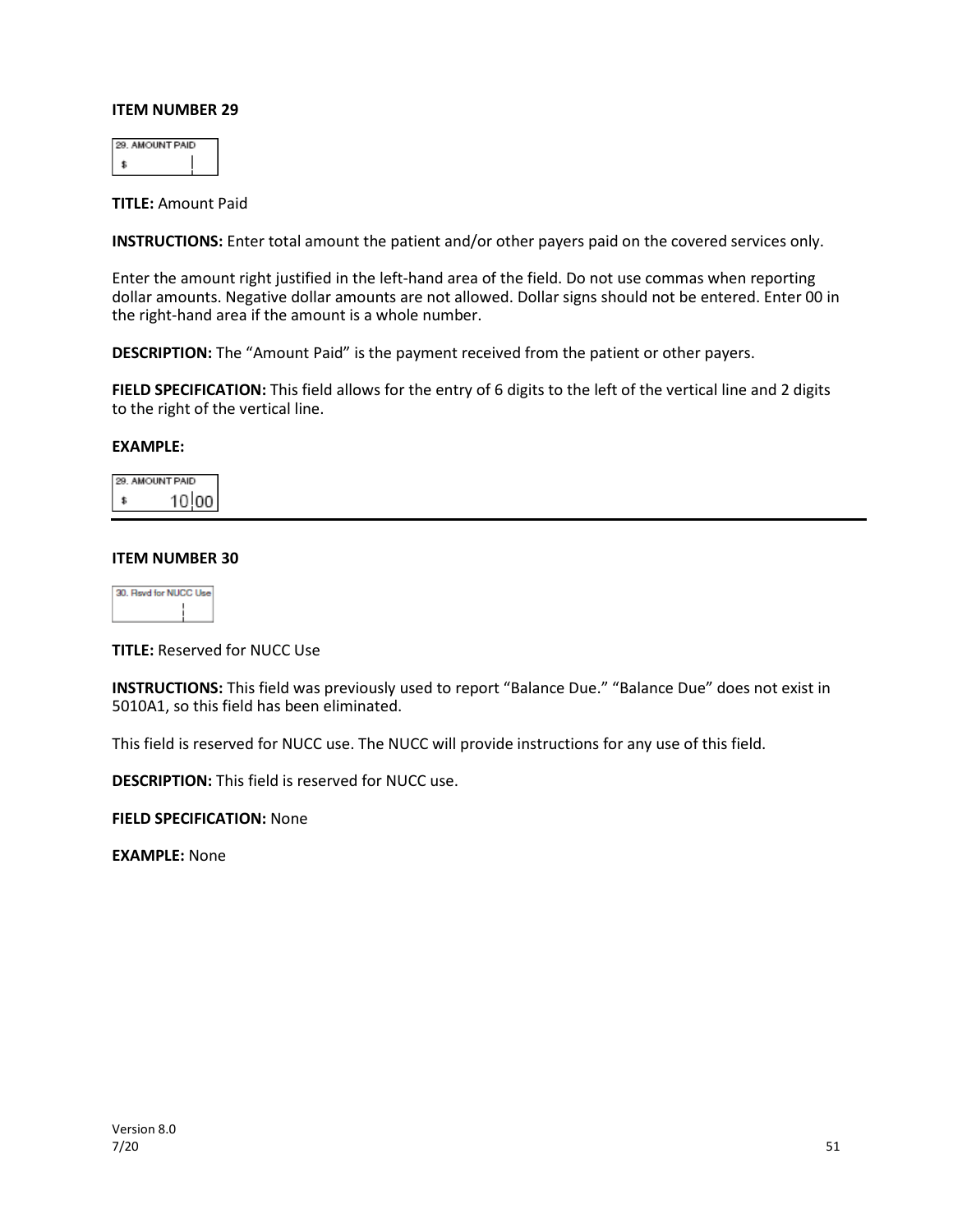| 31. SIGNATURE OF PHYSICIAN OR SUPPLIER<br>INCLUDING DEGREES OR CREDENTIALS<br>(I certify that the statements on the reverse<br>apply to this bill and are made a part thereof.) |      |
|---------------------------------------------------------------------------------------------------------------------------------------------------------------------------------|------|
| SIGNED                                                                                                                                                                          | DATE |

**TITLE:** Signature of Physician or Supplier Including Degrees or Credentials

**INSTRUCTIONS:** "Signature of Physician or Supplier Including Degrees or Credential" does not exist in 5010A1.

Enter the legal signature of the practitioner or supplier, signature of the practitioner or supplier representative, "Signature on File," or "SOF." Enter either the 6-digit date (MM|DD|YY), 8-digit date (MM|DD|YYYY), or alphanumeric date (e.g., January 1, 2003) the form was signed.

**DESCRIPTION:** The "Signature of the Physician or Supplier Including Degrees or Credentials" refers to the authorized or accountable person and the degree, credentials, or title.

**FIELD SPECIFICATION:** Use the space available to enter signature and date.

| 1. SIGNATURE OF PHYSICIAN OR SUPPLIER<br>INCLUDING DEGREES OR CREDENTIALS<br>(I certify that the statements on the reverse |          |  |  |  |
|----------------------------------------------------------------------------------------------------------------------------|----------|--|--|--|
| apply to this bill and are made a part thereof.)<br>Joe Smith MD                                                           | 09/30/05 |  |  |  |
|                                                                                                                            |          |  |  |  |
| SIGNED                                                                                                                     | DATE     |  |  |  |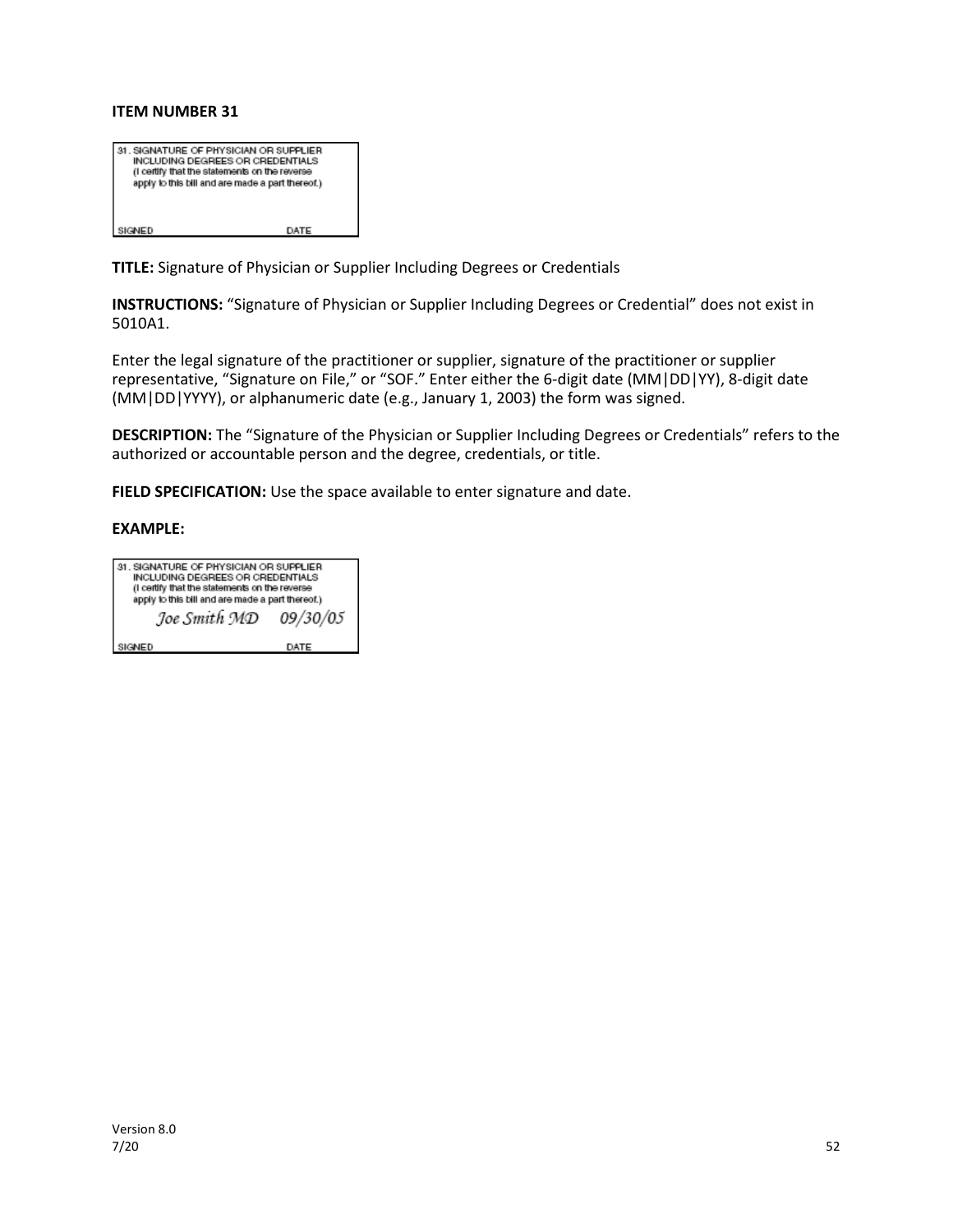#### **ITEM NUMBER 32, 32a, AND 32b**

| 32. SERVICE FACILITY LOCATION INFORMATION |  |  |
|-------------------------------------------|--|--|
|                                           |  |  |
|                                           |  |  |
|                                           |  |  |
|                                           |  |  |

**TITLE 32:** Service Facility Location Information

**INSTRUCTIONS:** Enter the name, address, city, state, and ZIP code of the location where the services were rendered. Providers of service (namely physicians) must identify the supplier's name, address, ZIP code, and NPI number when billing for purchased diagnostic tests. When more than one supplier is used, a separate 1500 Claim Form should be used to bill for each supplier.

If the "Service Facility Location" is a component or subpart of the Billing Provider and they have their own NPI that is reported on the claim, then the subpart is reported as the Billing Provider and "Service Facility Location" is not used. When reporting an NPI in the "Service Facility Location," the entity must be an external organization to the Billing Provider.

Enter the name and address information in the following format:

 $1<sup>st</sup>$  Line – Name 2<sup>nd</sup> Line – Address 3<sup>rd</sup> Line – City, State and ZIP code

Do not use punctuation (i.e., commas, periods) or other symbols in the address (e.g., 123 N Main Street 101 instead of 123 N. Main Street, #101). Enter a space between town name and state code; do not include a comma. Report a 9-digit ZIP code. Enter the 9-digit ZIP code without the hyphen.

If reporting a foreign address, contact payer for specific reporting instructions.

**DESCRIPTION:** The name and address of facility where services were rendered identifies the site where service(s) were provided.

**FIELD SPECIFICATION:** This field allows for the entry of three lines of 26 characters each in the Service Facility Location Information area.

#### **TITLE 32a:** NPI#

**INSTRUCTIONS:** Enter the NPI number of the service facility location in 32a.

Only report a Service Facility Location NPI when the NPI is different from the Billing Provider NPI.

**DESCRIPTION:** The NPI number refers to the HIPAA National Provider Identifier number.

**FIELD SPECIFICATION:** This field allows for the entry of a 10-digit NPI number.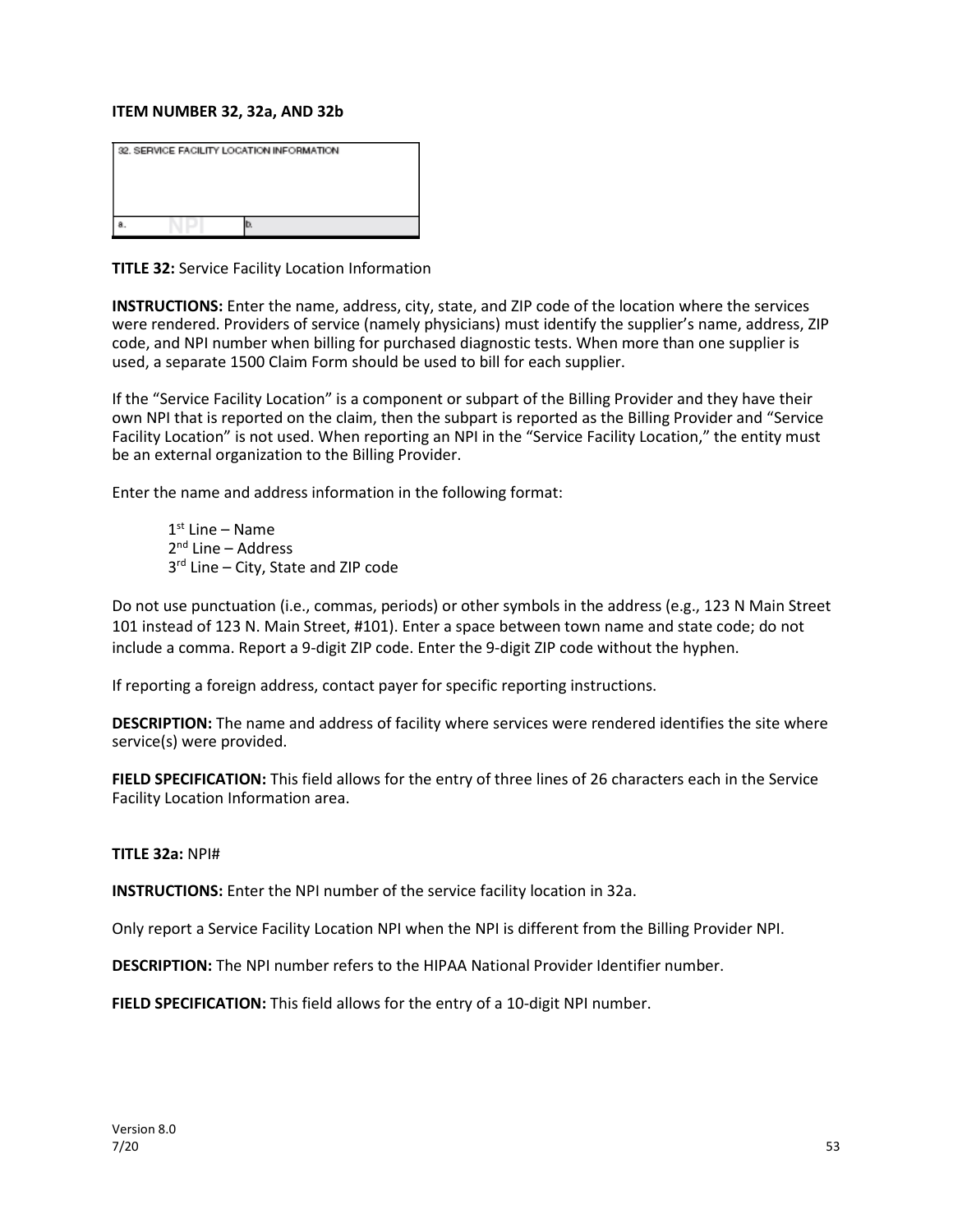**TITLE 32b:** Other ID#

**INSTRUCTIONS:** Enter the qualifier identifying the non-NPI number followed by the ID number. Do not enter a space, hyphen, or other separator between the qualifier and number.

The NUCC defines the following qualifiers used in 5010A1:

- 0B State License Number
- G2 Provider Commercial Number<br>LU Location Number
- Location Number

**DESCRIPTION:** The non-NPI ID number of the service facility is the payer assigned unique identifier of the facility.

**FIELD SPECIFICATION:** This field allows for the entry of 14 characters in 32b.

| 32. SERVICE FACILITY LOCATION INFORMATION |               |  |
|-------------------------------------------|---------------|--|
| General Hospital                          |               |  |
| 9876 Hospital Street                      |               |  |
| Anytown IL 60610-9876                     |               |  |
|                                           |               |  |
| a. 5678901234                             | G2A1234567890 |  |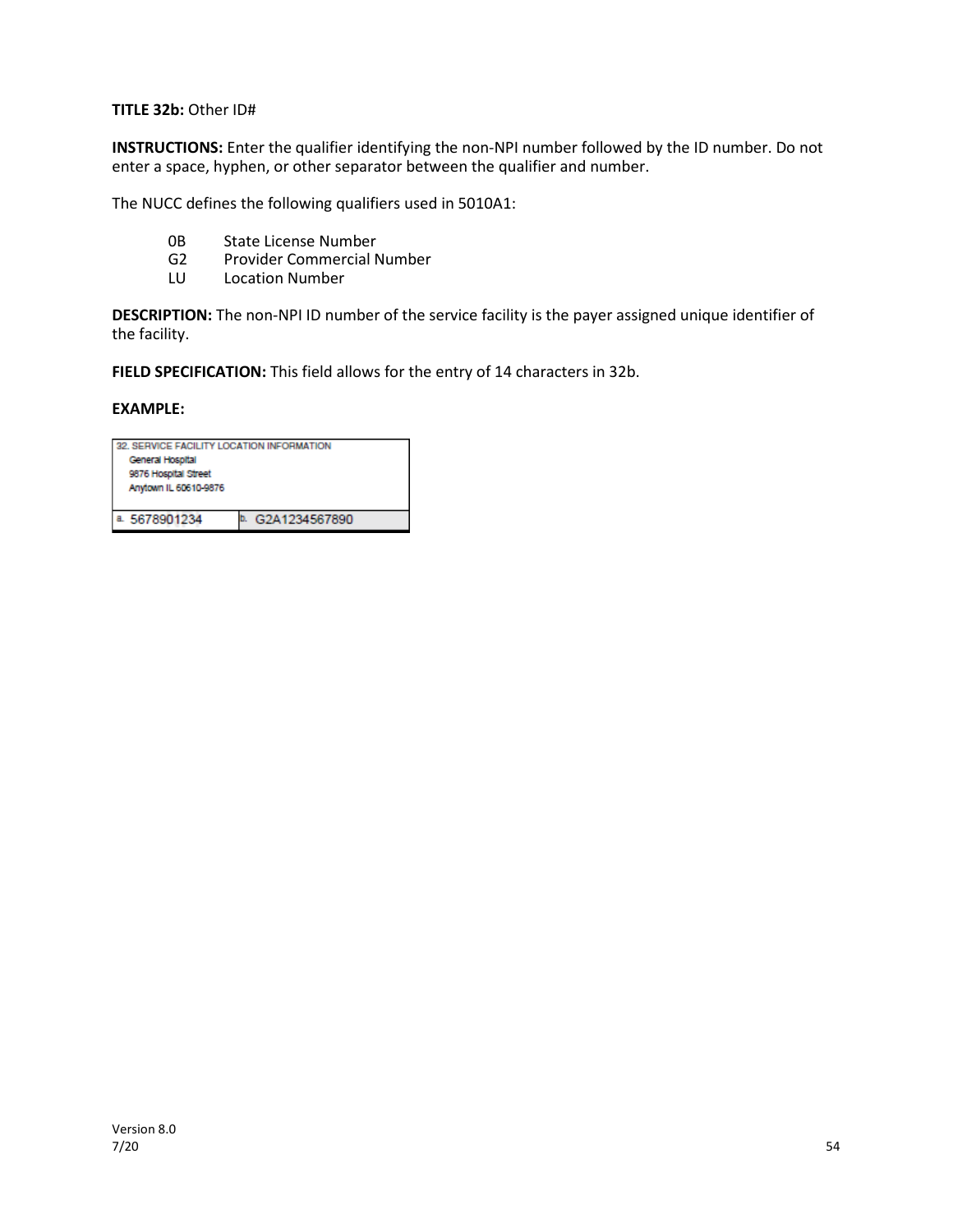#### **ITEM NUMBER 33, 33a, AND 33b**

| 33. BILLING PROVIDER INFO & PH # |  |
|----------------------------------|--|
|                                  |  |

**TITLE 33:** Billing Provider Info & Ph #

**INSTRUCTIONS:** Enter the provider's or supplier's billing name, address, ZIP code, and phone number. The phone number is to be entered in the area to the right of the field title. Enter the name and address information in the following format:

 $1<sup>st</sup>$  Line – Name  $2<sup>nd</sup>$  Line – Address 3<sup>rd</sup> Line – City, State and ZIP code

Item 33 identifies the provider that is requesting to be paid for the services rendered and should always be completed.

Do not use punctuation (i.e., commas, periods) or other symbols in the address (e.g., 123 N Main Street 101 instead of 123 N. Main Street, #101). Enter a space between town name and state code; do not include a comma. Report a 9-digit ZIP code. Enter the 9-digit ZIP code without the hyphen. Do not use a hyphen or space as a separator within the telephone number.

If reporting a foreign address, contact payer for specific reporting instructions.

5010A1 requires the "Billing Provider Address" be a street address or physical location. The NUCC recommends that the same requirements be applied here.

**DESCRIPTION:** The billing provider's or supplier's billing name, address, ZIP code, and phone number is the billing office location and telephone number of the provider or supplier.

**FIELD SPECIFICATION:** This field allows for the entry of the following: 3 characters for area code, 9 characters for phone number, and 3 lines of 29 characters in the Billing Provider Info area.

#### **TITLE 33a:** NPI#

**INSTRUCTIONS:** Enter the NPI number of the billing provider in 33a.

**DESCRIPTION:** The NPI number refers to the HIPAA National Provider Identifier number.

**FIELD SPECIFICATION:** This field allows for the entry of a 10-digit NPI number.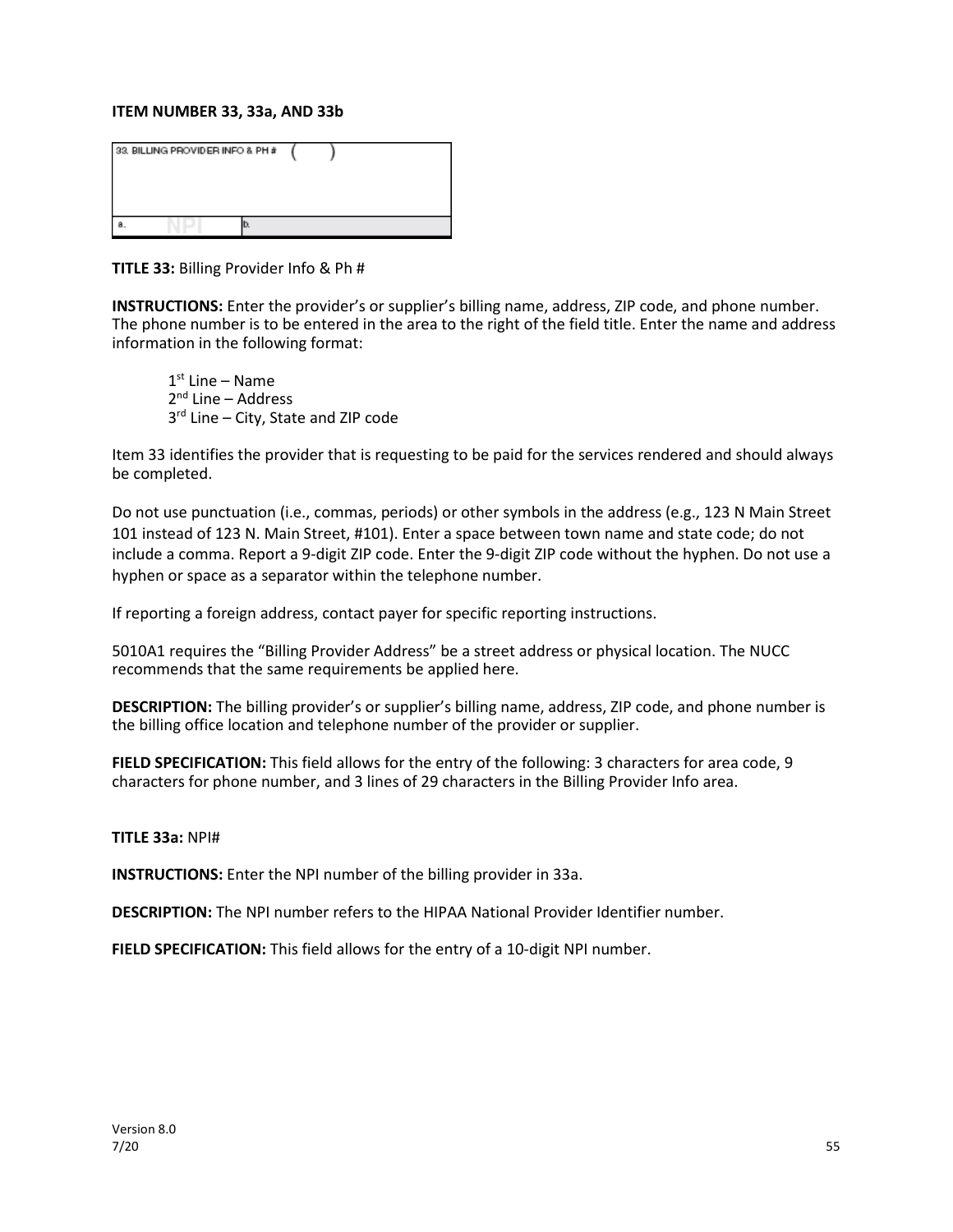**TITLE 33b:** Other ID#

**INSTRUCTIONS:** Enter the qualifier identifying the non-NPI number followed by the ID number. Do not enter a space, hyphen, or other separator between the qualifier and number.

The NUCC defines the following qualifiers used in 5010A1:

- 0B State License Number
- G2 Provider Commercial Number
- ZZ Provider Taxonomy (The qualifier in the 5010A1 for Provider Taxonomy is PXC, but ZZ will remain the qualifier for the 1500 Claim Form.)

The above list contains both provider identifiers, as well as the provider taxonomy code. The provider identifiers are assigned to the provider either by a specific payer or by a third party in order to uniquely identify the provider. The taxonomy code is designated by the provider in order to identify his/her provider grouping, classification, or area of specialization. Both, provider identifiers and provider taxonomy may be used in this field.

**DESCRIPTION:** The non-NPI ID number of the billing provider refers to the payer assigned unique identifier of the professional.

**FIELD SPECIFICATION:** This field allows for the entry of 17 characters in 33b.

| 33. BILLING PROVIDER INFO & PH #<br>Physician Practice Inc.<br>1234 Healthcare Street<br>Anytown IL 60610-1234 |               |
|----------------------------------------------------------------------------------------------------------------|---------------|
| 9876543210                                                                                                     | G2Z5678901234 |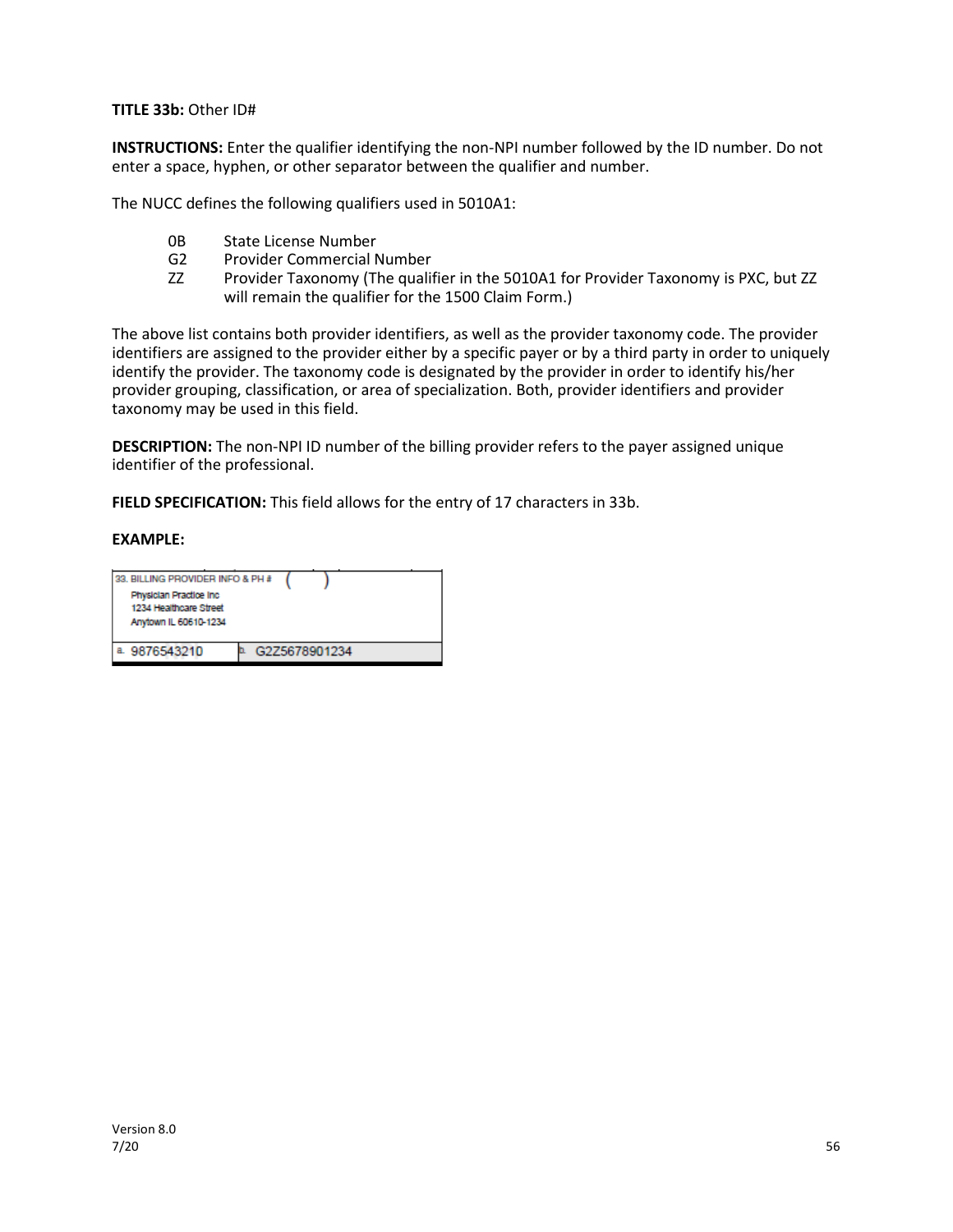## **REFERENCES**

Accredited Standards Committee X12, Insurance Subcommittee, ASC X12N. Health Care Claim: Professional (837), 005010X222. Washington Publishing Company, May 2006. <http:www.wpcedi.com>.

Accredited Standards Committee X12, Insurance Subcommittee, ASC X12N. Type 1 Errata to Health Care Claim: Professional (837), 005010X222A1. Washington Publishing Company, June 2010. <http:www.wpcedi.com>.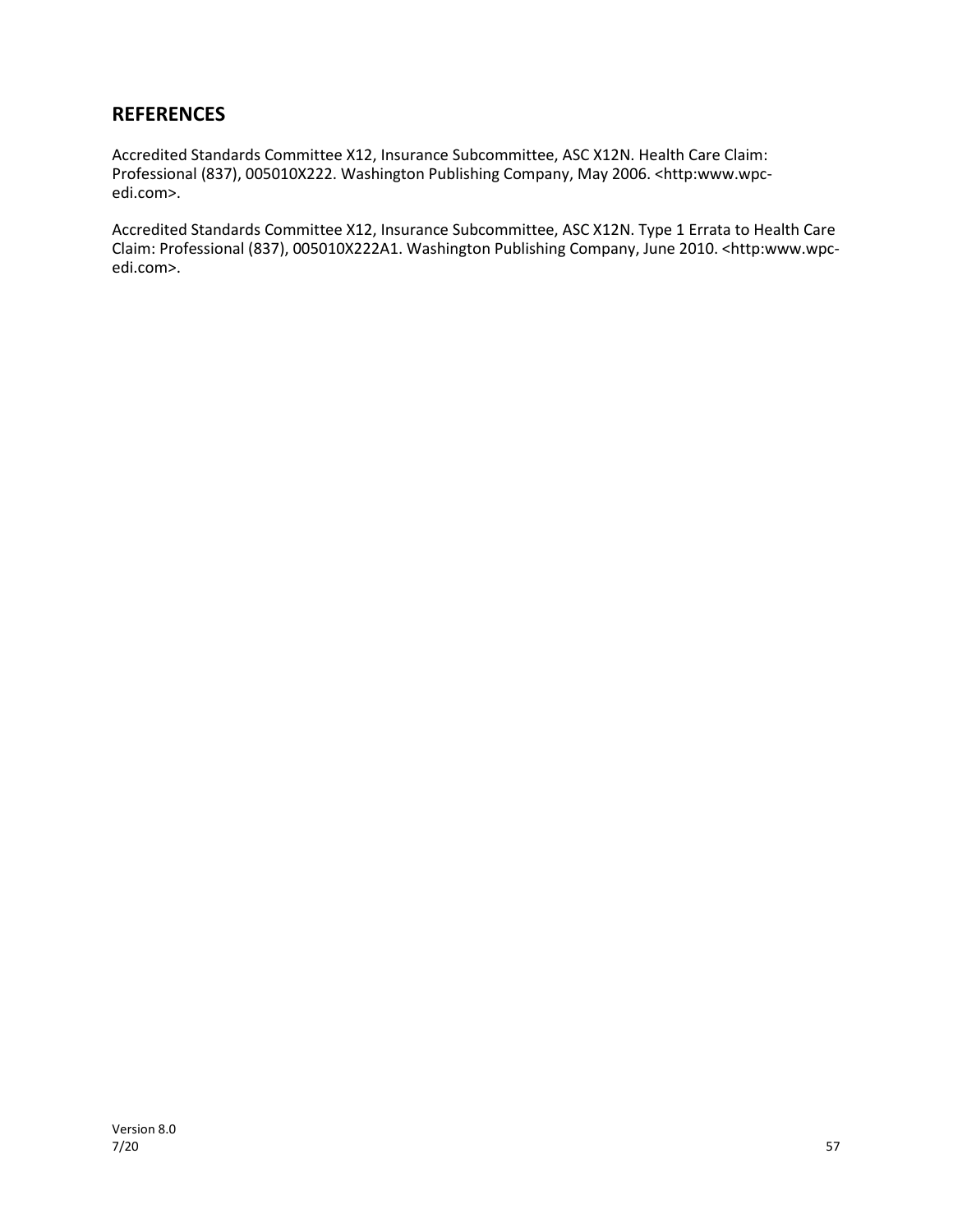## **APPENDIX A: DEFINITIONS**

The following definitions apply to terms used on the 1500 Claim Form.

#### **PROVIDER TERMS**

#### **Referring Provider**

The Referring Provider is the individual who directed the patient for care to the provider rendering the services being reported.

Examples include, but are not limited to, primary care provider referring to a specialist; orthodontist referring to an oral and maxillofacial surgeon; physician referring to a physical therapist; provider referring to a home health agency.

#### **Ordering Provider**

The Ordering Provider is the individual who requested the services or items being reported on this service line.

Examples include, but are not limited to, provider ordering diagnostic tests and medical equipment or supplies.

#### **Rendering Provider**

#### 5010A1 837P

The Rendering Provider is the person or company (laboratory or other facility) who rendered the care. In the case where a substitute provider (locum tenens) was used, enter that provider's information here.

#### Future Versions of 837P

The Rendering Provider is the individual who provided the care. In the case where a substitute provider (locum tenens) was used, that individual is considered the Rendering Provider.

The Rendering Provider does not include individuals performing services in support roles, such as lab technicians or radiology technicians.

#### **Supervising Provider**

The Supervising Provider is the individual who provided oversight of the Rendering Provider and the care being reported.

An example includes, but is not limited to, supervision of a resident physician.

#### **Purchased Service Provider**

A Purchased Service Provider is an individual or entity that performs a service on a contractual or reassignment basis for a separate provider who is billing for the service.

Examples of services include, but are not limited to: (a) processing a laboratory specimen; (b) grinding eyeglass lenses to the specifications of the Rendering Provider; or (c) performing diagnostic testing services (excluding clinical laboratory testing) subject to Medicare's anti-markup rule. In the case where a substitute provider (a locum tenens physician) is used, that individual is not considered a Purchased Service Provider.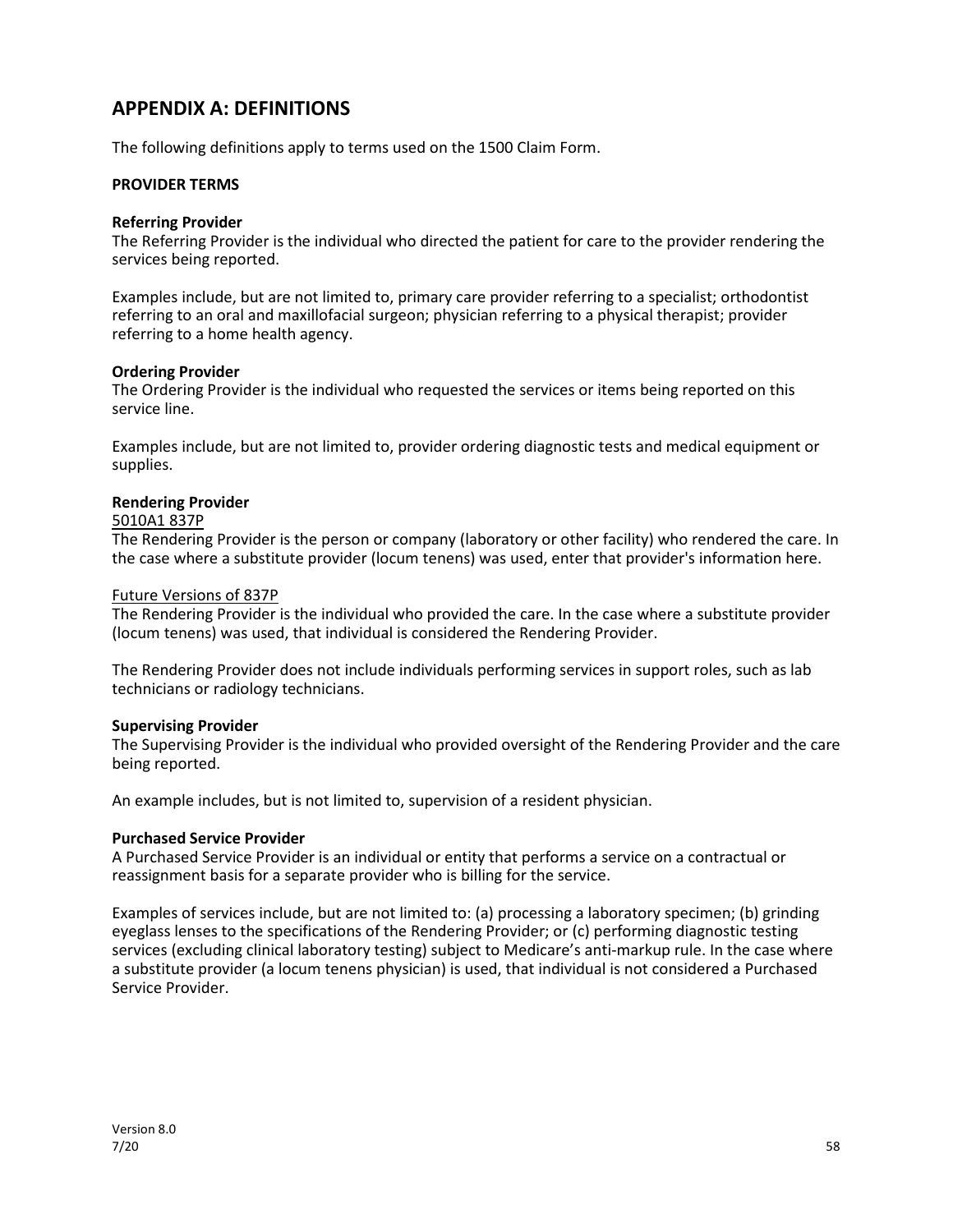#### **INDIVIDUAL TERMS**

#### **Patient**

An individual who has received, is receiving, or intends to receive health care services. (Health care services as defined by federal and state regulations.)

#### **Dependent**

An individual who has insurance coverage under the policy of another individual.

#### **Subscriber**

An individual or entity that is the holder of an insurance policy (including health, property and casualty, auto, workers' compensation, or other liability) for the purposes of health care services.

#### **Insured**

An individual or entity that has insurance coverage.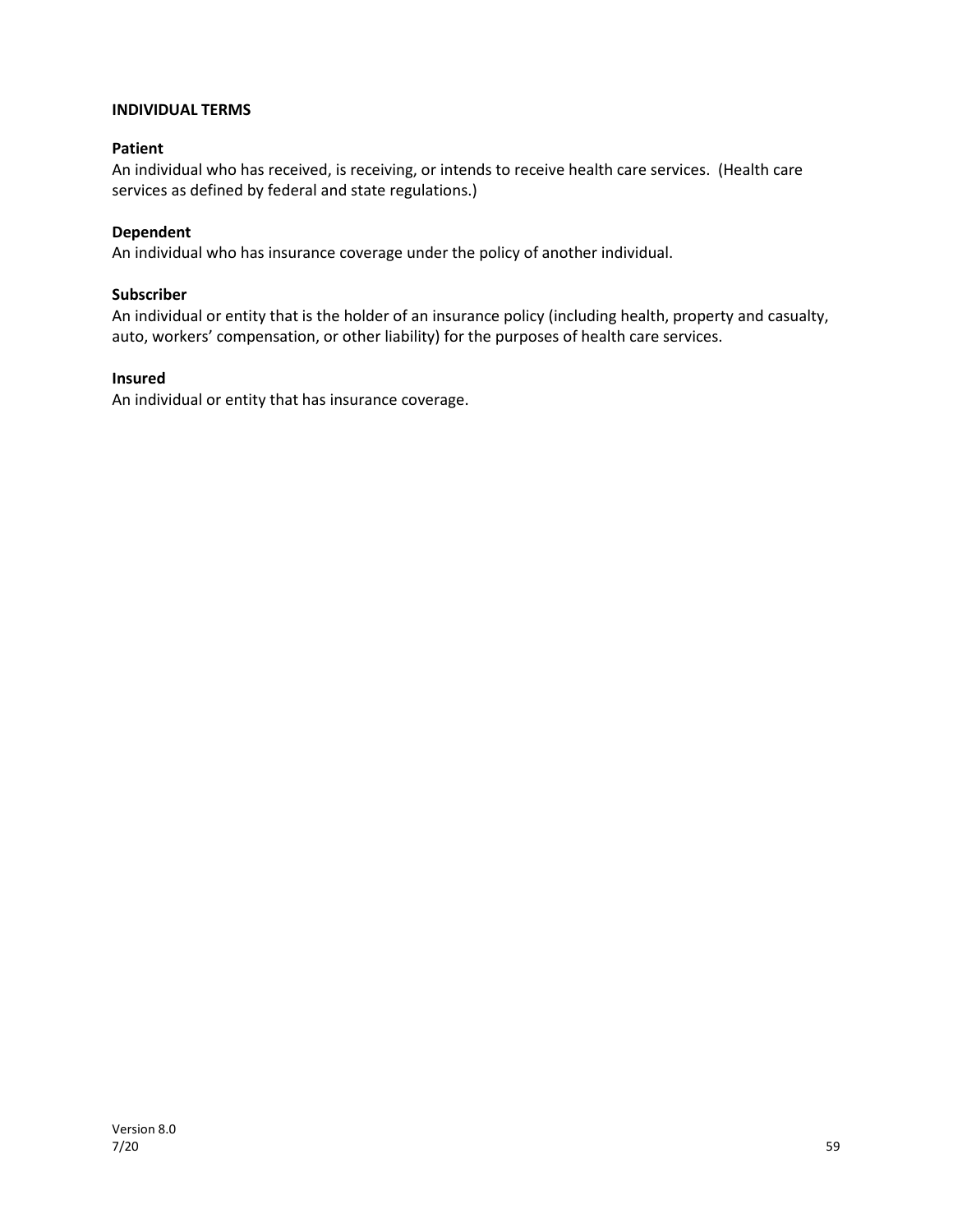## **APPENDIX B: ABBREVIATIONS**

- AMA American Medical Association
- BLK Lung Black Lung
- CHAMPVA Civilian Health and Medical Program of the Department of Veterans Affairs
- CLIA Clinical Laboratory Improvement Amendments
- CMS Centers for Medicare & Medicaid Services, formerly HCFA
- COB Coordination of Benefits
- $CPT<sup>°</sup>$  Current Procedural Terminology,  $4<sup>th</sup>$  Edition
- DD Day, indicates entry of two digits for the day
- DME Durable Medical Equipment
- EIN Employer Identification Number
- EMG Emergency
- EPSDT Early & Periodic Screening, Diagnosis, and Treatment
- F Female
- FECA Federal Employees' Compensation Act
- GTIN Global Trade Item Number
- HCFA Health Care Financing Administration, currently CMS
- HCPCS HCFA Common Procedural Coding System
- HIBCC Health Industry Business Communications Council
- HIPAA Health Insurance Portability and Accountability Act of 1996
- HMO Health Maintenance Organization
- ICD-9-CM Internal Classification of Disease, Revision 9, Clinical Modification
- ICD-10-CM Internal Classification of Disease, Revision 10, Clinical Modification
- I.D. or ID Identification
- I.D. # or ID# Identification Number
- INFO Information
- LMP Last Menstrual Period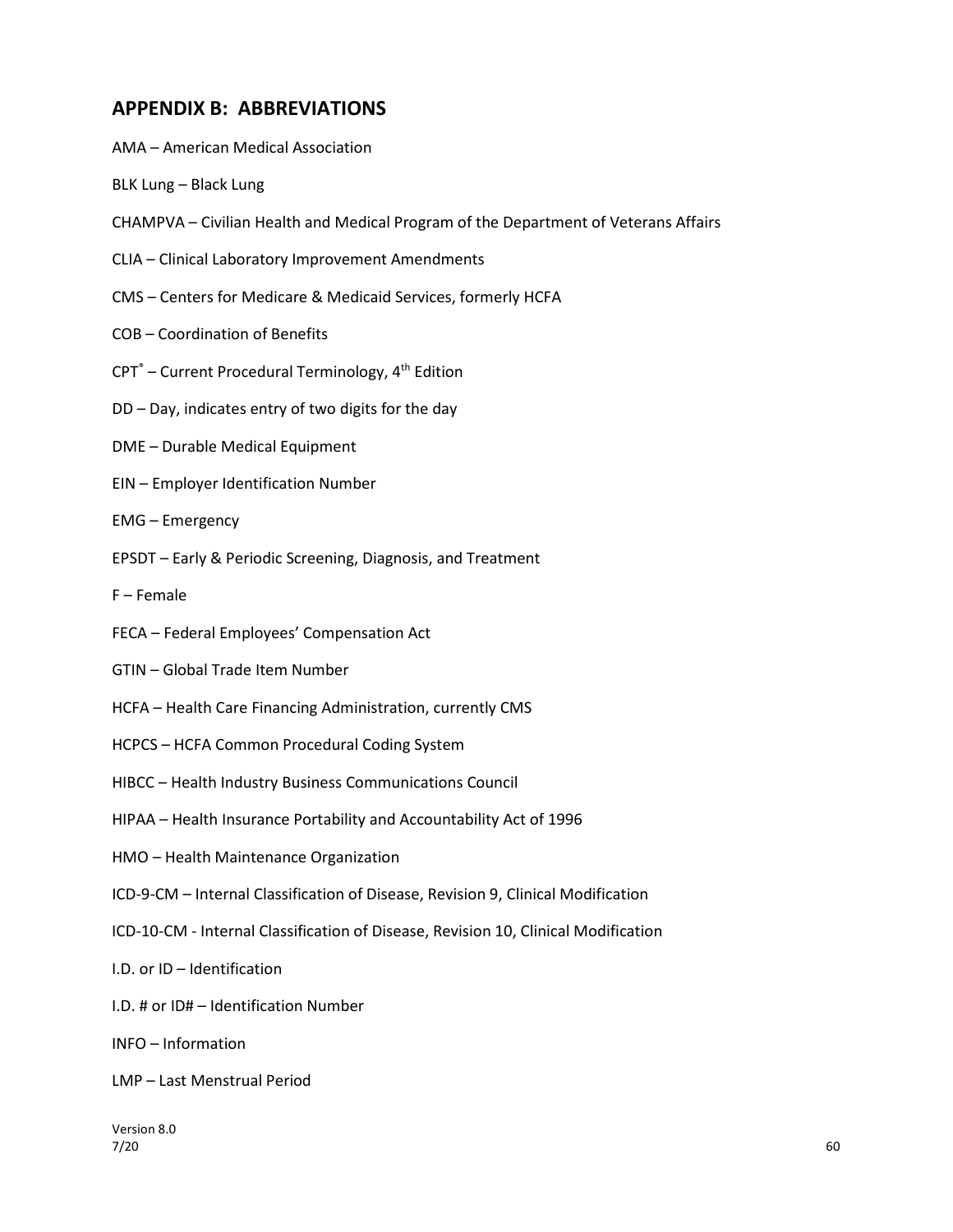#### M – Male

- MM Month, indicates entry of two digits for the month
- NDC National Drug Codes
- No. Number
- NUCC National Uniform Claim Committee
- NUCC-DS National Uniform Claim Committee Data Set
- NPI National Provider Identifier
- OMB Office of Management and Budget
- OZ Product number Health Care Uniform Code Council
- PH # Phone Number
- QUAL. Qualifier
- REF. Reference
- SOF Signature on File
- SSN Social Security Number
- UPC Universal Product Code
- UPIN Unique Physician Identification Number
- USIN Unique Supplier Identification Number
- VP Vendor Product Number
- YY Year, indicates entry of two digits for the year
- YYYY Year, indicates entry of four digits for the year (YYYY)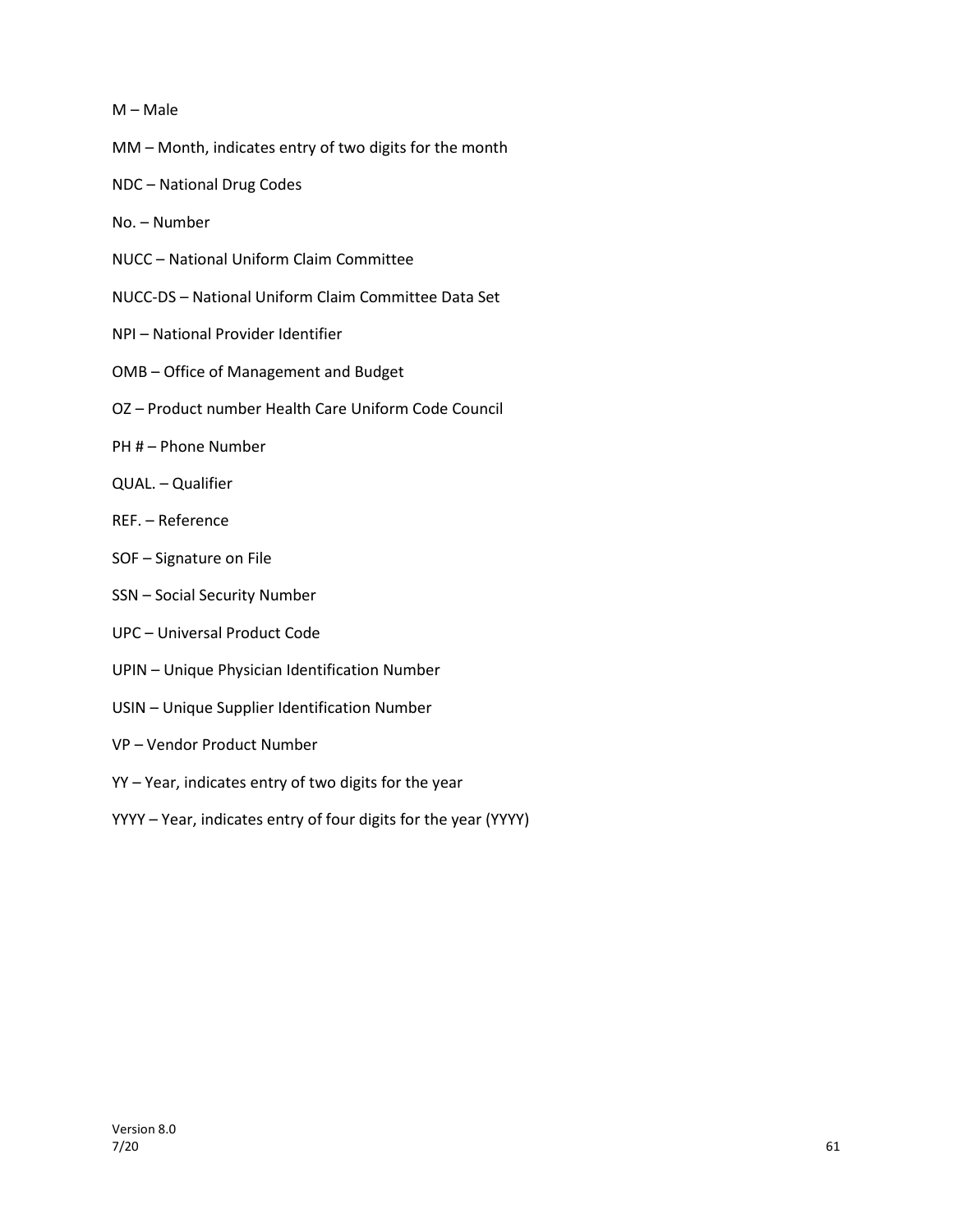## **APPENDIX C: GUIDELINES FOR MODIFYING THE 1500 (02/12) CLAIM FORM**

The following are the National Uniform Claim Committee's (NUCC) recommended guidelines for making modifications to the 1500 (02/12) Claim Form.

#### **PRINTER-SPECIFIC/SUPPLIER-SPECIFIC INFORMATION**

Any printer-specific/supplier-specific information (e.g., logo, reorder number, phone number) that is preprinted on the form must be placed in a manner in which it will not interfere with the data content of the form. Data content includes the carrier information at the top of the page and any other pre-printed text in the margins. (See the instructions for the location of the carrier information within the carrier block of the form.)

#### **TRACKING INFORMATION ADDED BY CLEARINGHOUSES, PAYERS, OR OTHER PROCESSORS**

Any tracking information (e.g., time stamp, tracking number) that is added by clearinghouses, payers, or other claims processors must be placed in a manner in which it will not interfere with the data content of the form. Data content includes the carrier information at the top of the page. (See the instructions for the location of the carrier information within the carrier block of the form.)

#### **BARCODES**

Any barcodes added to the form, either pre-printed or during processing, must be placed in a manner in which it will not interfere with the data content of the form. Data content includes the carrier information at the top of the page. (See the instructions for the location of the carrier information within the carrier block of the form.)

#### **ADDITIONAL DATA ELEMENTS**

The NUCC strongly discourages required or optional reporting of any data elements in addition to the data content fields on the form.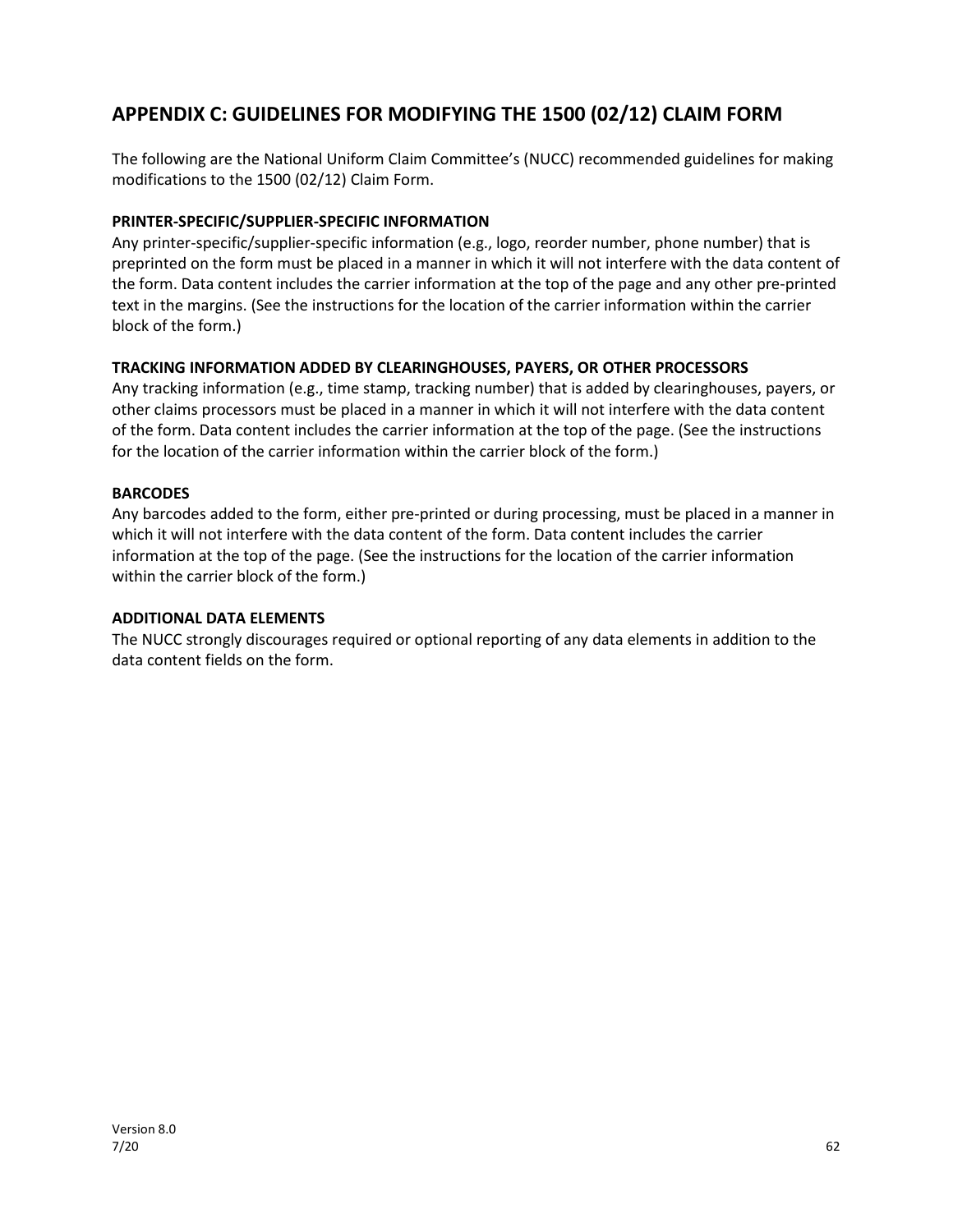## **APPENDIX D: CHANGE REQUEST FORM FOR 1500 CLAIM FORM AND INSTRUCTIONS**

## **PLEASE REVIEW THE 1500 CLAIM FORM AND INSTRUCTIONS CRITERIA IN ITS ENTIRETY BEFORE COMPLETING THE REQUEST FORM.**

Questions about the 1500 Claim Form and 1500 Reference Instruction Manual can be emailed to [nuccinfo@nucc.org.](mailto:nuccinfo@nucc.org) The request form is not needed to ask questions.

## **1500 CLAIM FORM REQUEST CRITERIA**

The following criteria are used by the NUCC when considering requests for changes to the 1500 Claim Form.

**Note:** Revisions to the 1500 Claim Form occur infrequently (e.g., every 5 – 10 years) if at all due to the impact on the industry to implement a revised form. Requests for changes to the form will be reviewed and held until the next potential revision. In addition, form space constraints limit the ability to accommodate requests for revision.

- Data being requested has been added to the X12 Health Care Claim: Professional (837P) electronic transaction.
- The need to report the data is national and not local or state specific.
- The change to the form will not significantly impact current users.
- The request includes specific information on how the current form is negatively impacting claims processing or adjudication.
- The proposed change is within the scope of work being done to revise the form. (The NUCC may limit the scope of changes it will consider during a revision of the form, based on industry feedback of the impact of implementing the changes.)

## **1500 INSTRUCTIONS REQUEST CRITERIA**

The following criteria are used by the NUCC when considering requests for changes to the 1500 Reference Instruction Manual.

- The instruction for reporting the data aligns with data reported in the X12 Health Care Claim: Professional (837P) electronic transaction.
- The need for the instruction is national and not local or state specific.
- The change to the instructions will not significantly impact current users of the instructions.
- The request includes specific information on how the current instructions are negatively impacting claims processing or adjudication.
- The request is to clarify current instructions.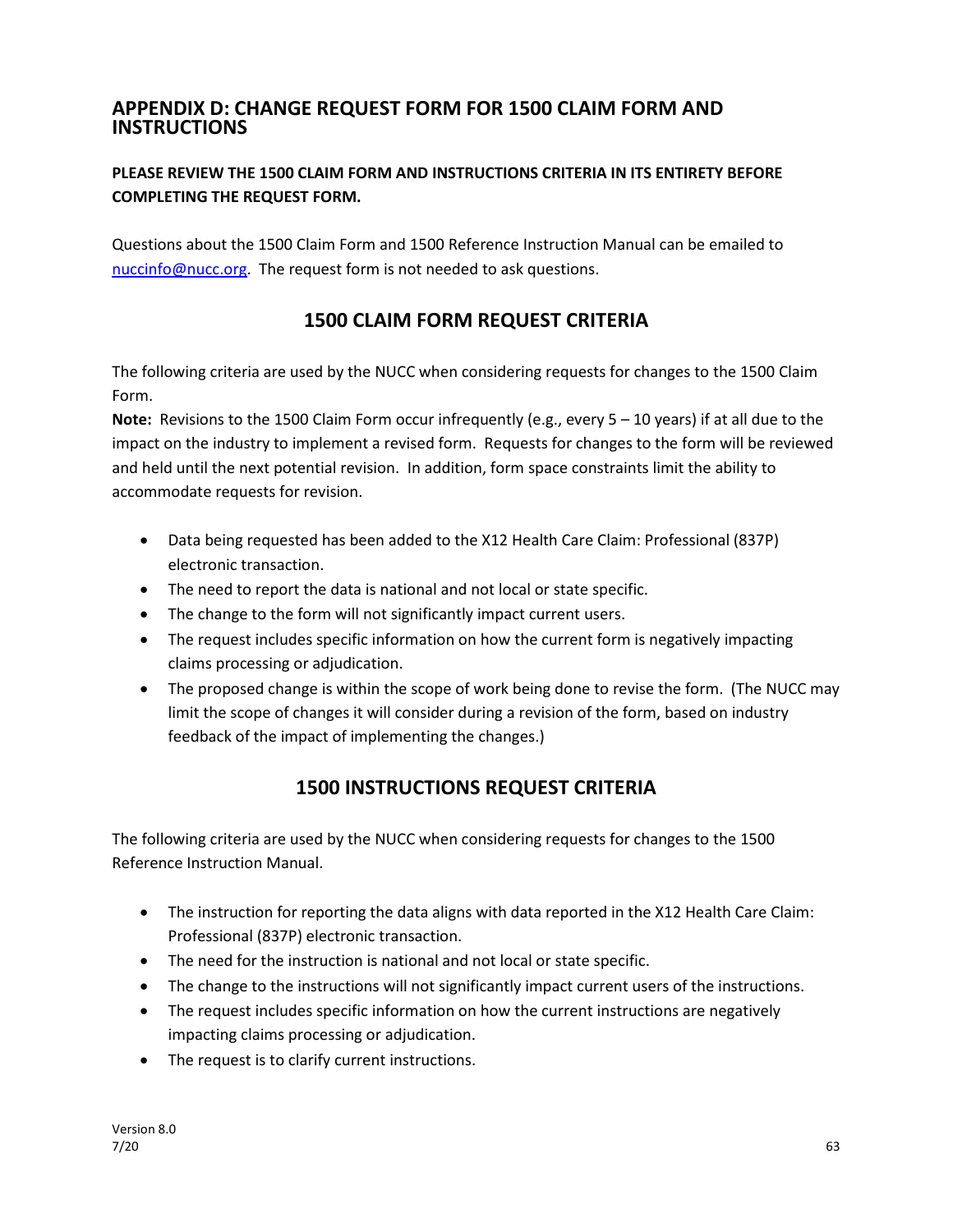## **NUCC REVIEW OF REQUESTS**

The applicant is responsible for submitting appropriate information and documentation that demonstrates the need for the change to the 1500 form or instructions. During its review, the NUCC may, but is not required to, complete independent research, which it may share with the requester.

#### **ADDITIONAL INFORMATION**

- Updated versions of the 1500 Claim Form Reference Instruction Manual are released yearly on July 1.
- Any changes, clarifications, and errata for the instructions are posted to the NUCC website, at [www.nucc.org](http://www.nucc.org/) under the 1500 Claim Form tab, with the issue and effective date of the change.
- Revision of the 1500 Claim Form is done infrequently (e.g., every  $5 10$  years) due to the impact on the industry to implement a revised form. Information will be posted on the NUCC website when the form is under review for revision.
- If a request for a change is denied, the requester may not submit a new request for the same or substantially similar change for a period of one (1) year from the date of denial.

## **INSTRUCTIONS FOR SUBMITTING REQUESTS**

- 1. After reading the 1500 Claim Form and Instructions Criteria, complete all sections of the form and be as thorough as possible explaining the request.
- 2. Include specific information and documentation that supports the need for the change and how the criteria are met. Requests lacking supporting information or documentation will be returned to the requester and will not be reviewed by the NUCC until the necessary information or documentation, as the case may be, is provided.
- 3. **Submit completed forms t[o nuccinfo@nucc.org.](mailto:nuccinfo@nucc.org)**